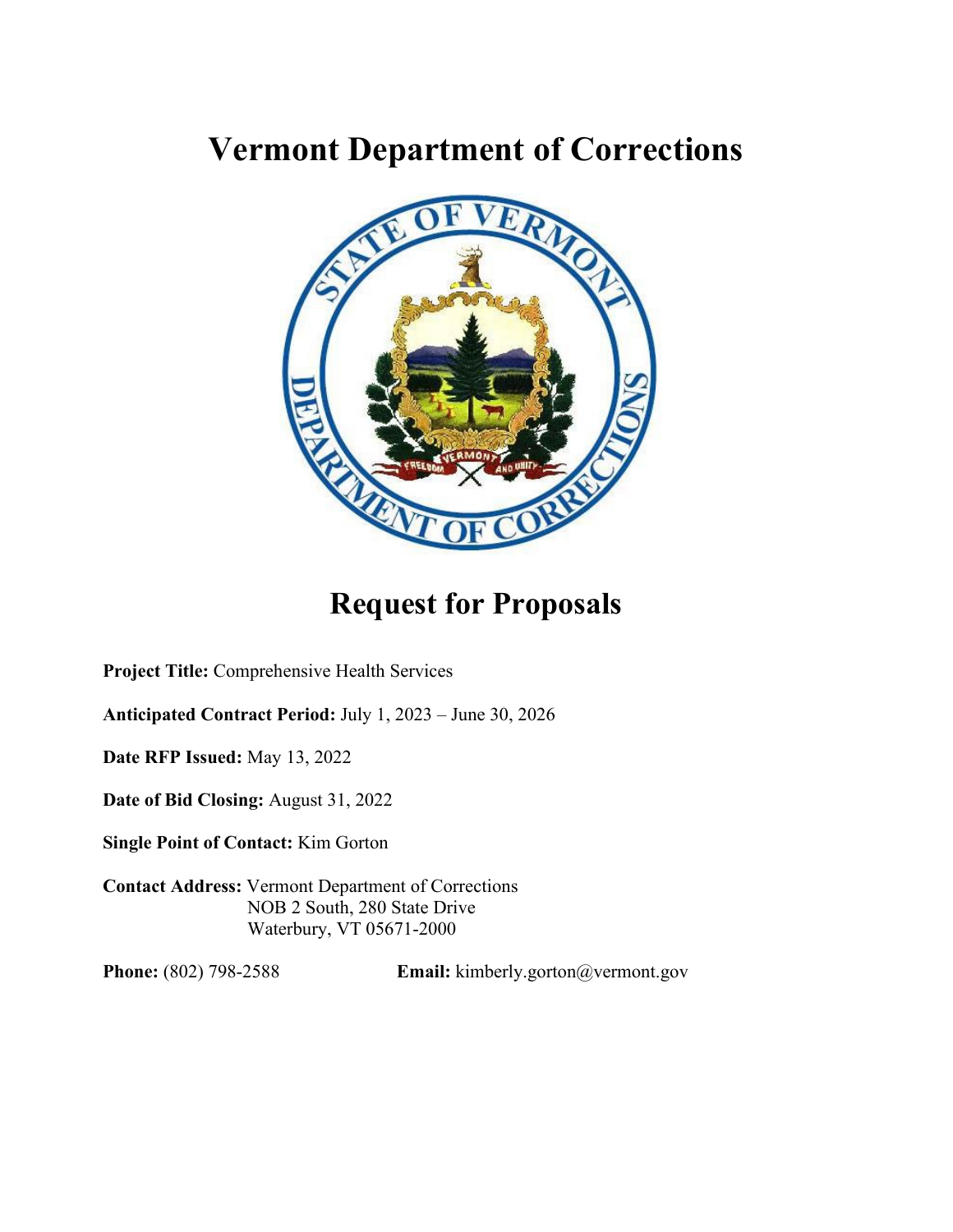# **Table of Contents**

| $\mathbf{1}$   |                |                                                                                             |  |
|----------------|----------------|---------------------------------------------------------------------------------------------|--|
|                | 1.1            |                                                                                             |  |
|                | 1.2            |                                                                                             |  |
|                | 1.3            |                                                                                             |  |
|                | 1.4            |                                                                                             |  |
| 2              |                |                                                                                             |  |
|                | 2.1            |                                                                                             |  |
|                | 2.2            |                                                                                             |  |
|                | 2.2.1          |                                                                                             |  |
|                | 2.2.2          |                                                                                             |  |
|                | 2.2.3          |                                                                                             |  |
|                | 2.3            |                                                                                             |  |
|                | 2.4            |                                                                                             |  |
| $\overline{3}$ |                |                                                                                             |  |
|                | 3.1            | Introduction 11                                                                             |  |
|                | 3.2            |                                                                                             |  |
| $\overline{4}$ |                |                                                                                             |  |
|                | 4.1            |                                                                                             |  |
|                |                |                                                                                             |  |
|                | 4.2            |                                                                                             |  |
| 5              |                |                                                                                             |  |
|                | 5.1            |                                                                                             |  |
|                | 5.1.1          |                                                                                             |  |
|                | 5.1.2          |                                                                                             |  |
|                | 5.1.3<br>5.1.4 |                                                                                             |  |
|                | 5.1.5          |                                                                                             |  |
|                | 5.1.6          |                                                                                             |  |
|                | 5.1.7          | Patients with a Serious Functional Impairment (SFI) or with Serious Mental Illness (SMI) 18 |  |
|                | 5.1.8          |                                                                                             |  |
|                | 5.1.9          |                                                                                             |  |
|                | 5.1.10         |                                                                                             |  |
|                | 5.1.11         |                                                                                             |  |
|                | 5.1.12         |                                                                                             |  |
|                | 5.1.13         |                                                                                             |  |
|                | 5.1.14         |                                                                                             |  |
|                | 5.1.15         |                                                                                             |  |
|                | 5.1.16         |                                                                                             |  |
|                | 5.1.17<br>5.2  |                                                                                             |  |
|                |                |                                                                                             |  |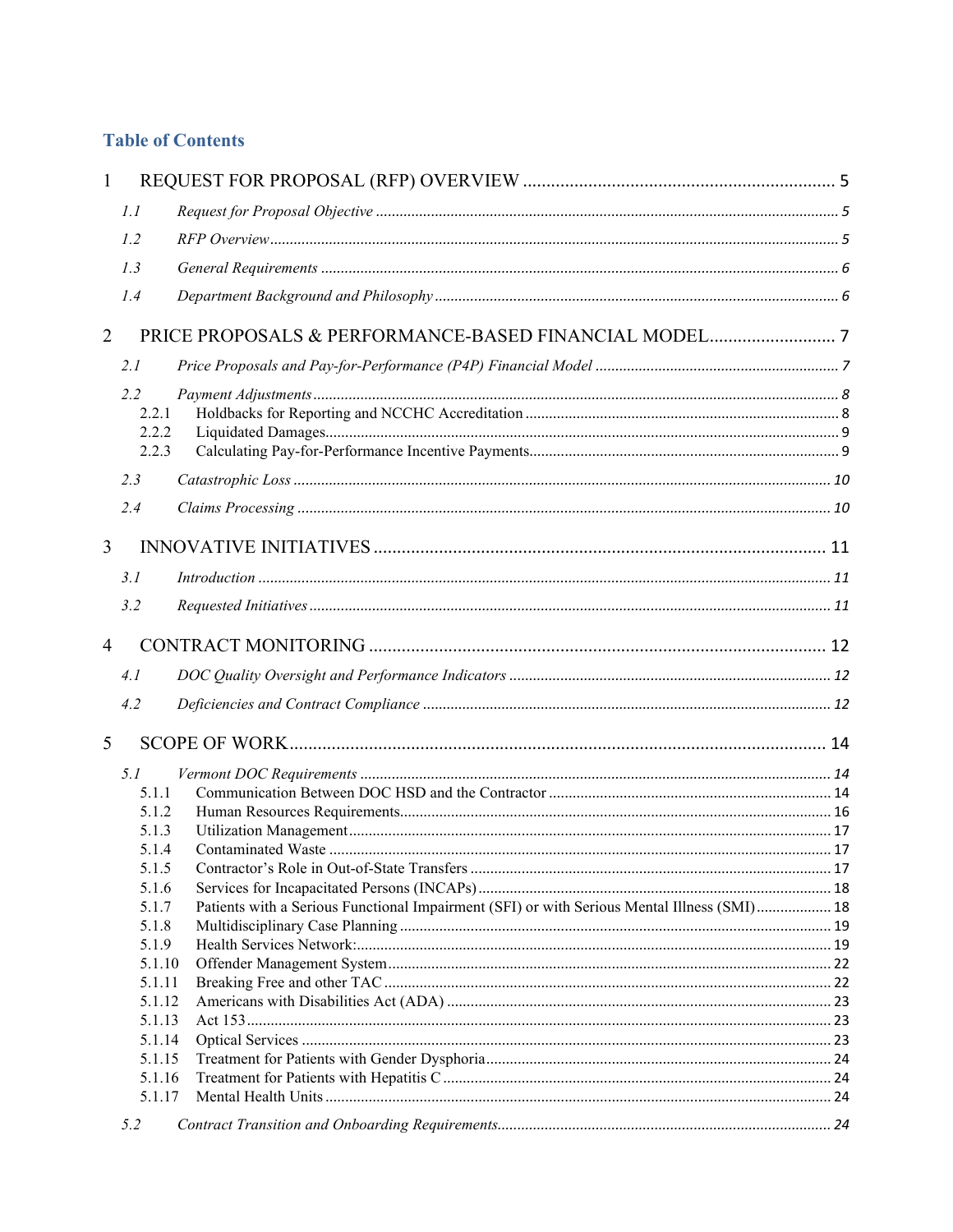| 5.2.1  |  |
|--------|--|
| 5.2.2  |  |
| 5.2.3  |  |
| 5.2.4  |  |
| 5.3    |  |
| 5.3.1  |  |
| 5.3.2  |  |
| 5.3.3  |  |
| 5.3.4  |  |
| 5.3.5  |  |
| 5.3.6  |  |
| 5.3.7  |  |
| 5.3.8  |  |
| 5.3.9  |  |
| 5.3.10 |  |
| 5.4    |  |
| 5.4.1  |  |
| 5.4.2  |  |
| 5.4.3  |  |
| 5.4.4  |  |
| 5.4.5  |  |
| 5.4.6  |  |
| 5.4.7  |  |
| 5.4.8  |  |
| 5.4.9  |  |
| 5.5    |  |
| 5.5.1  |  |
| 5.5.2  |  |
| 5.5.3  |  |
| 5.5.4  |  |
| 5.5.5  |  |
| 5.5.6  |  |
| 5.5.7  |  |
| 5.5.8  |  |
| 5.5.9  |  |
| 5.6    |  |
| 5.6.1  |  |
| 5.6.2  |  |
| 5.6.3  |  |
| 5.6.4  |  |
| 5.6.5  |  |
| 5.6.6  |  |
| 5.6.7  |  |
| 5.6.8  |  |
| 5.7    |  |
| 5.7.1  |  |
| 5.7.2  |  |
| 5.7.3  |  |
| 5.7.4  |  |
| 5.7.5  |  |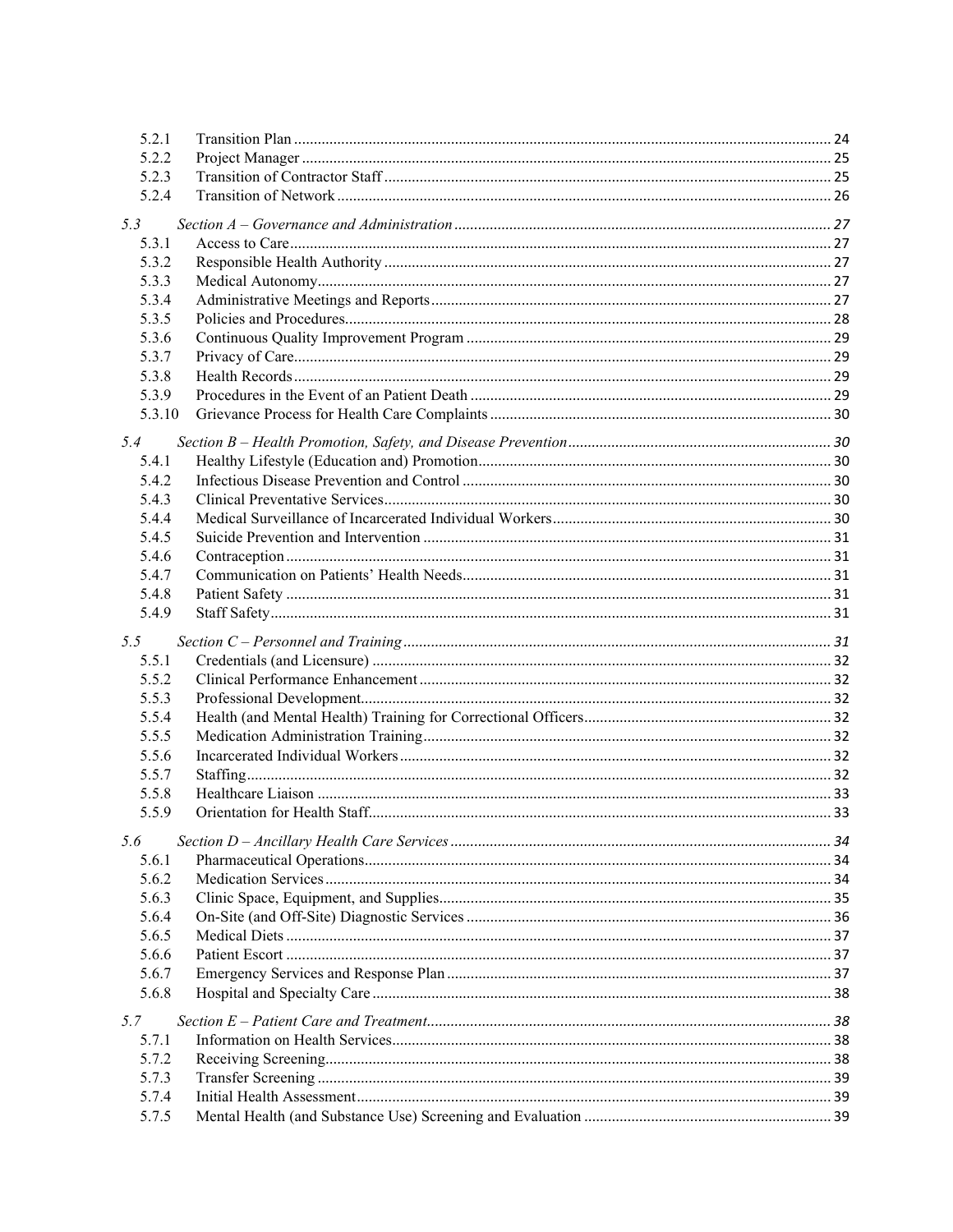|                | 5.7.6  |  |
|----------------|--------|--|
|                | 5.7.7  |  |
|                | 5.7.8  |  |
|                | 5.7.9  |  |
|                | 5.7.10 |  |
|                | 5.8    |  |
|                | 5.8.1  |  |
|                | 5.8.2  |  |
|                | 5.8.3  |  |
|                | 5.8.4  |  |
|                | 5.8.5  |  |
|                | 5.8.6  |  |
|                | 5.8.7  |  |
|                | 5.8.8  |  |
|                | 5.9    |  |
|                | 5.9.1  |  |
|                | 5.9.2  |  |
|                | 5.9.3  |  |
|                | 5.9.4  |  |
|                | 5.9.5  |  |
|                | 5.9.6  |  |
|                | 5.9.7  |  |
| 6              |        |  |
|                |        |  |
|                | 6.1    |  |
|                | 6.2    |  |
|                | 6.3    |  |
|                | 6.4    |  |
|                | 6.5    |  |
|                | 6.6    |  |
|                |        |  |
| $\overline{7}$ |        |  |
|                | 7.1    |  |
|                | 7.2    |  |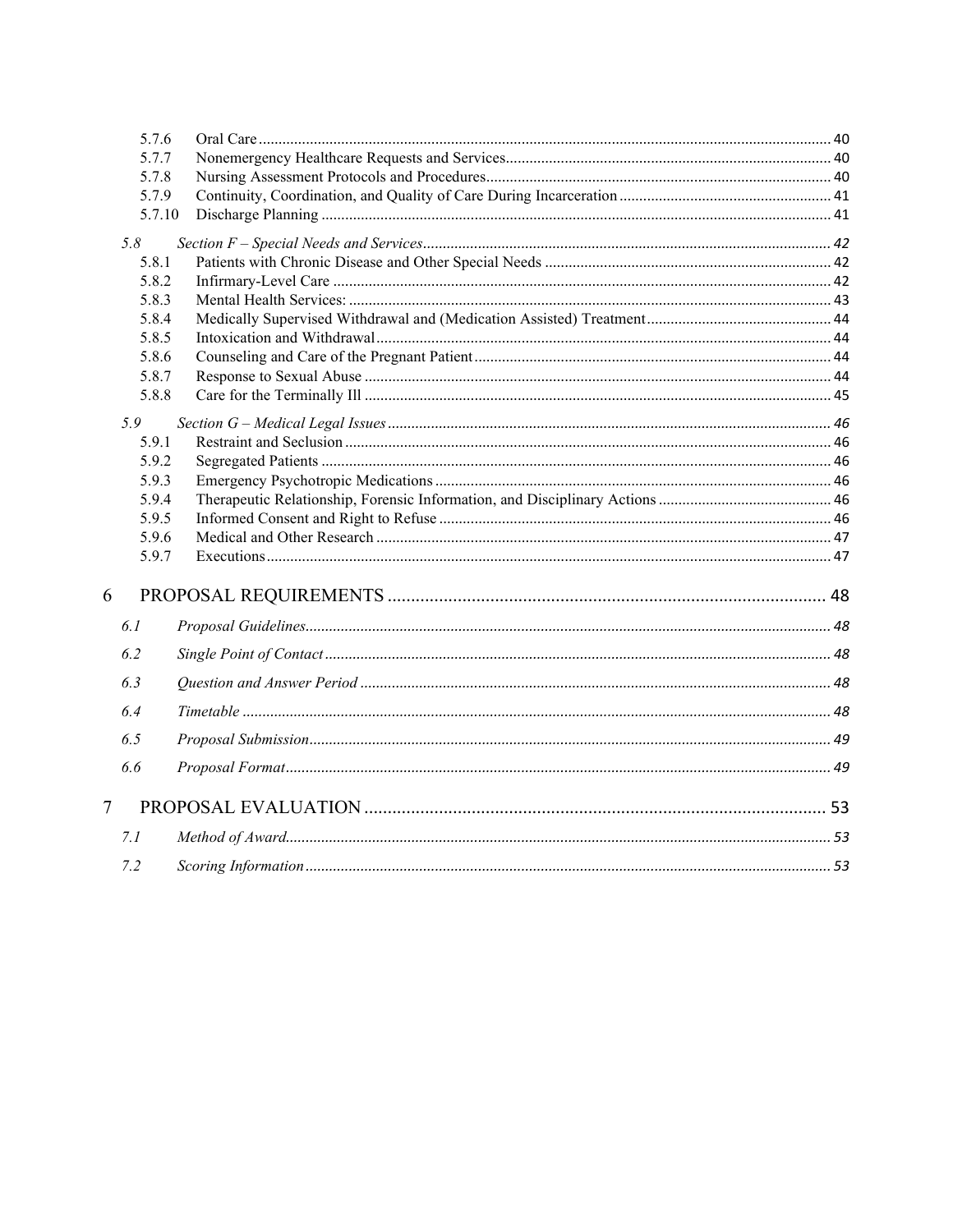# **1 REQUEST FOR PROPOSAL (RFP) OVERVIEW**

# <span id="page-4-1"></span><span id="page-4-0"></span>**1.1 Request for Proposal Objective**

The Vermont Department of Corrections (herein referred to as the "DOC" or the "State") is soliciting proposals for comprehensive health services for incarcerated individuals. The State may enter into a contract to have the selected offeror (herein referred to as the "Contractor" or the "Offeror") perform the work outlined in Section 5 – Scope of Work. This request for proposals (RFP) provides details on what is required to submit a proposal in response to this RFP, how proposals will be evaluated, and what will be required of the Contractor in performing the work.

# <span id="page-4-2"></span>**1.2 RFP Overview**

- 1. The DOC is responsible for ensuring healthcare is provided to incarcerated individuals. The DOC Health Services Division (HSD) oversees a comprehensive health services program that provides health services to incarcerated individuals as guaranteed by the  $8<sup>th</sup>$  Amendment of the United States Constitution, required by [state](https://legislature.vermont.gov/statutes/section/28/011/00801) law, and in compliance with the National Commission for Correctional Health Care (NCCHC) standards for ongoing accreditation.
- 2. "Comprehensive health services," as used or implied within this RFP and subsequent contract(s) shall, unless otherwise noted, means an integrated, holistic system of care that includes but is not limited to medical, mental health, substance abuse, dental, vision, on-site and off-site specialty, pharmacy, care coordination, and emergency services. Comprehensive health services shall be provided to incarcerated individuals housed at any Vermont DOC facility throughout the state.
- 3. "The Contractor," as used or implied within this RFP and subsequent contract(s) shall, unless otherwise noted, refer to the Contractor providing comprehensive health services.
- 4. The Contractor shall be committed to working with all divisions within DOC as well as other [departments within Vermont's Agency of Human Services \(AHS\).](https://humanservices.vermont.gov/about-us/departments) In addition, the Contractor shall be committed to working with community-based organizations including [Federally Qualified Health Centers \(FQHCs\),](https://dlp.vermont.gov/federally-qualified-health-directory) [Vermont's Opioid Use Disorder Treatment](https://blueprintforhealth.vermont.gov/about-blueprint/hub-and-spoke)  [System "hubs and spokes,"](https://blueprintforhealth.vermont.gov/about-blueprint/hub-and-spoke) [Designated Agencies \(DAs\), Specialized Services Agencies](https://mentalhealth.vermont.gov/individuals-and-families/designated-and-specialized-service-agencies)  [\(SSAs\),](https://mentalhealth.vermont.gov/individuals-and-families/designated-and-specialized-service-agencies) [Vermont Chronic Care Initiative \(VCCI\),](https://dvha.vermont.gov/providers/vermont-chronic-care-initiative) [Planned Parenthood of Northern New](https://www.plannedparenthood.org/planned-parenthood-northern-new-england/for-patients/locations-hours)  [England \(PPNNE\),](https://www.plannedparenthood.org/planned-parenthood-northern-new-england/for-patients/locations-hours) Prisoners' [Rights Office](https://defgen.vermont.gov/staff/central/prisoners-rights) (PRO), [Disability Rights Vermont \(DRVT\),](https://disabilityrightsvt.org/) and [Vermont Information Technology Leaders \(VITL\).](https://vitl.net/) The integration of services, and the ability of the Contractor to link patients to care across all points of transition, are core requirements under this RFP.
- 5. This RFP is generated in consideration of the [mission and vision of AHS](https://humanservices.vermont.gov/about-us/vision-mission-values-key-practices) and the Vermont [DOC,](https://doc.vermont.gov/about-us) as well as the goals of Vermont Act 48 *[An act relating to a universal and unified](http://www.leg.state.vt.us/docs/2012/acts/act048.pdf)  [health system](http://www.leg.state.vt.us/docs/2012/acts/act048.pdf)*. The Contractor shall align the provision of comprehensive health services in DOC facilities to the extent possible with Act 48 and all other current and future health reform efforts implemented in Vermont.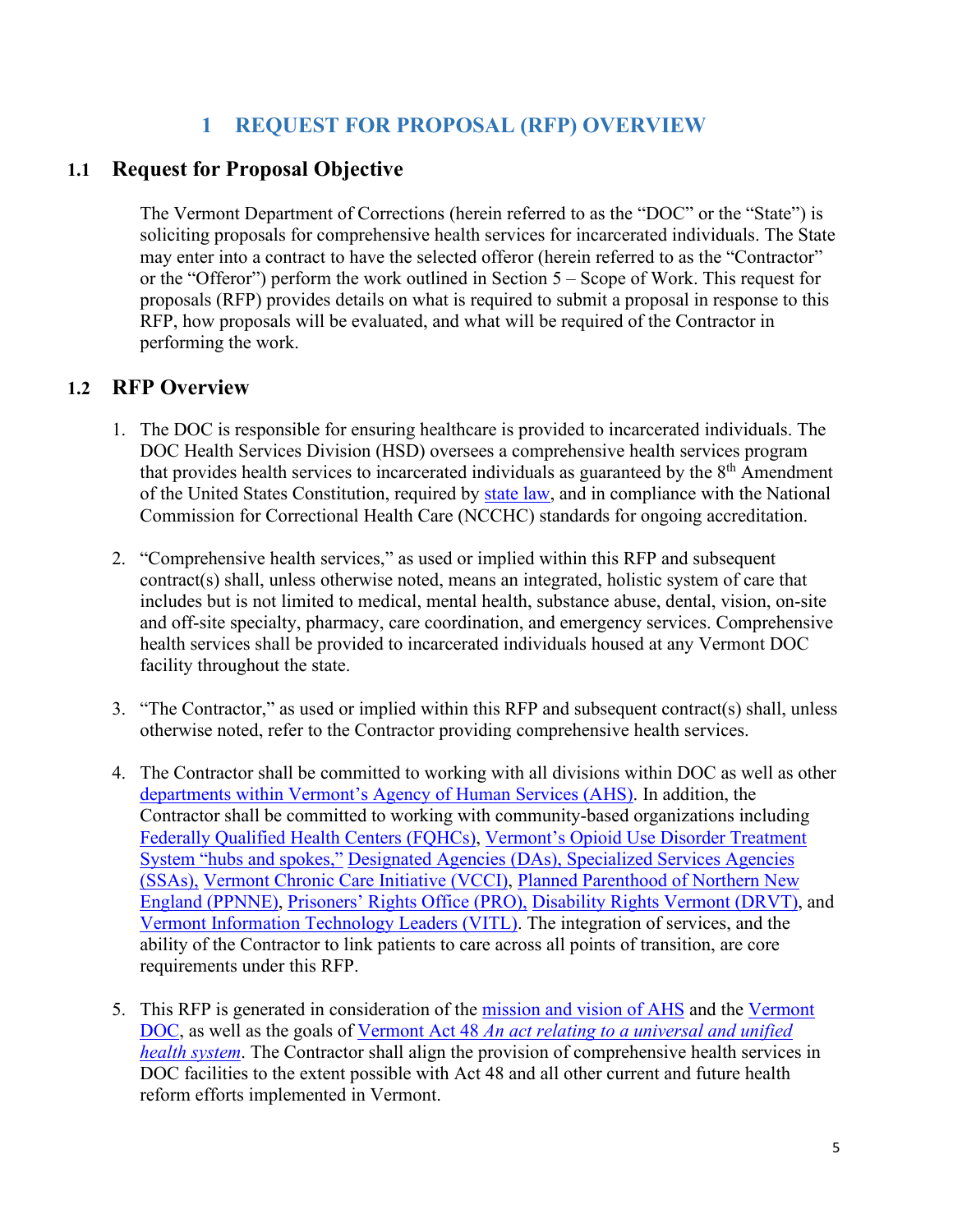- 6. The DOC HSD has created this RFP to represent the desired state of the comprehensive health services program. It is important to note that the contents of this RFP do not necessarily represent the current state and therefore the Contractor shall be required to submit a change management plan within the first six months of the contract to achieve the desired state over time. This RFP incorporates the basic requirements of the NCCHC standards as well as Vermont specific standard of care and requirements. Where Vermont specific standard of care is higher than that of the NCCHC, it is noted in detail.
- 7. The DOC HSD has created this framework of the desired state based on the current health systems as well as the future and desired health systems within the DOC and AHS. The expectation is that the DOC HSD will create and guide the implementation of health systems and the Contractor will provide the comprehensive health services necessary to carry out the DOC HSD's vision of the Comprehensive Health Services program.

# <span id="page-5-0"></span>**1.3 General Requirements**

- 1. The Contractor shall:
	- a. Maintain NCCHC accreditation at all Vermont DOC facilities and provide services to incarcerated individuals in full compliance with the *Standards for Health Services in Prisons,* 2018 Edition, or any subsequent edition published by NCCHC. If the requirements listed in the RFP and subsequent contract(s) represent a higher standard of care than that of NCCHC standards, the RFP and subsequent contract(s) language will apply.
	- b. Comply with all current and future state and federal law, [DOC policies, directives, rules,](https://doc.vermont.gov/policies-directives-and-rules)  [interim memos,](https://doc.vermont.gov/policies-directives-and-rules) Memorandums of Understanding (MOUs), intergovernmental agreements, settlement agreements and stipulations (see Appendix 1 – Stipulations and Agreements), guidance documents, and AHS policies.
	- c. Adjust and modify the services that are provided to comply with updates or changes to DOC policies, directives, rules, interim memos, MOUs, intergovernmental agreements, standard operating procedures, guidance documents, laws, standards, or the operational needs of the DOC.
	- d. Act with integrity and transparency as a partner to the State.
	- e. Maintain complete, accurate, and detailed records of all services delivered.
	- f. In the event of a dispute between the Contractor and the State, defer to the authority of the DOC Health Services Director or designee.

# <span id="page-5-1"></span>**1.4 Department Background and Philosophy**

DOC is a department within Vermont's AHS. The DOC is a unified system, providing jail and prison services currently in six facilities in Vermont. In addition, the Vermont DOC facilities provide services to individuals held for the United States Marshals Service for federal detention as well as other jurisdictions. Additional information regarding [Vermont](https://doc.vermont.gov/correctional-facilities)  [correctional facilities,](https://doc.vermont.gov/correctional-facilities) [the volume of services provided, and the demographics of the DOC](https://doc.vermont.gov/content/reports-and-data)  [population](https://doc.vermont.gov/content/reports-and-data) is available on the [DOC's webpage.](https://doc.vermont.gov/)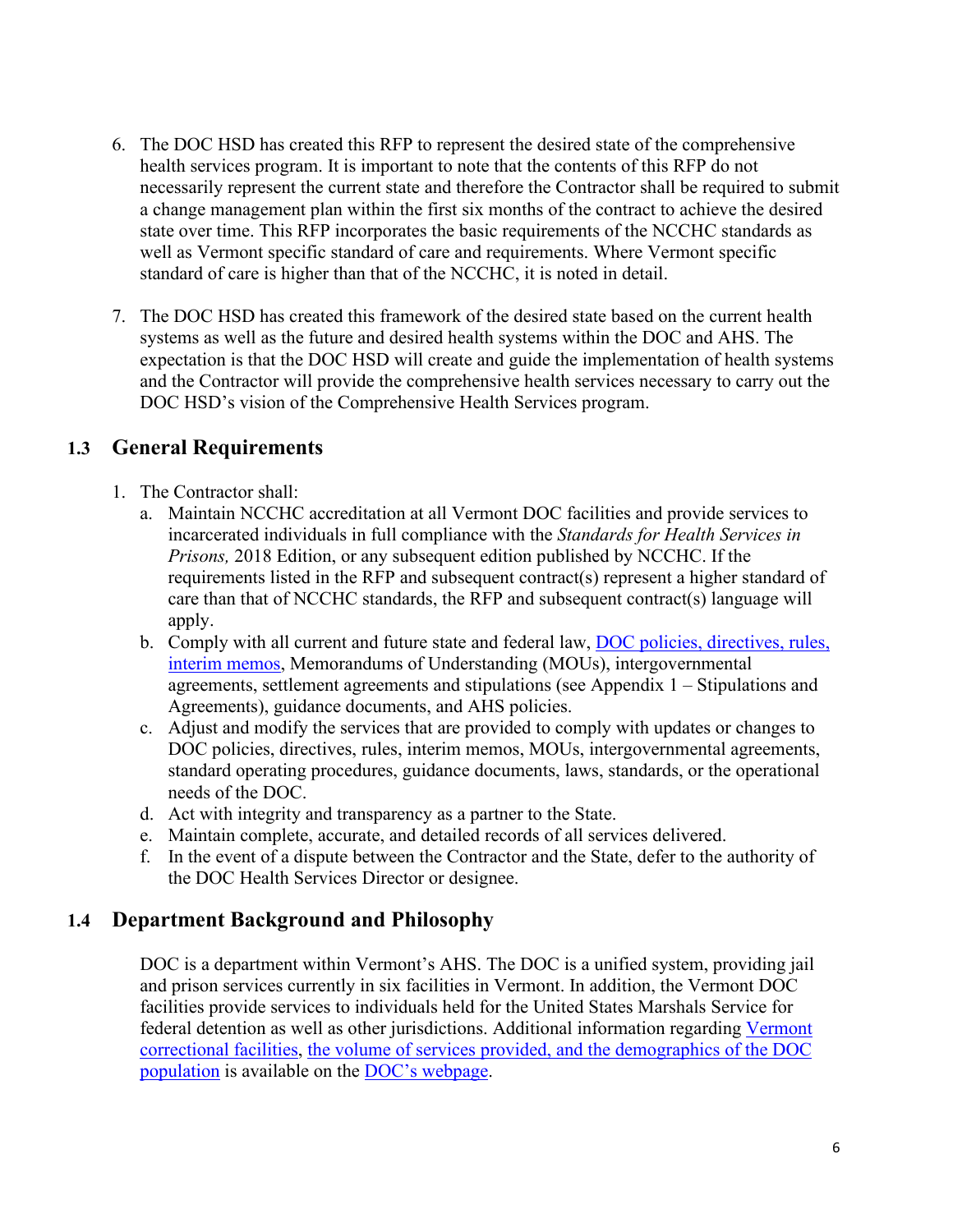# <span id="page-6-0"></span>**2 PRICE PROPOSALS & PERFORMANCE-BASED FINANCIAL MODEL**

# <span id="page-6-1"></span>**2.1 Price Proposals and Pay-for-Performance (P4P) Financial Model**

- 1. Refer to Appendix 2 Price Proposal PIPM Calculator and Tabs A-H. In consideration of efforts in the State to develop a single-payer financing system, the DOC is seeking price proposals that include per individual per month (PIPM) rates for comprehensive health services, pharmacy, off-site services, regional office, corporate overhead/profit, and pay-forperformance (P4P) incentives. Offerors shall complete Appendix 2 and submit it to the State as the official price proposal for years 1-5 of the contract. The price proposal includes:
	- a. **Tab A. Comprehensive Health Services** The offeror's proposed PIPM rate for comprehensive health services.
	- b. **Tab B. Pharmacy** The Offeror's proposed PIPM rate for pharmacy services including Contractor management fees.
	- c. **Tab C. Off-Site Services** The Offeror's proposed PIPM rate for all off-site services.
	- d. **Tab D. Regional Office** The Offeror's proposed PIPM rate for regional office expenses (including bonuses) and all expenses necessary to providing statewide oversight, supervision, and governance of all aspects of health service operations outlined in this RFP. This proposed total should be inclusive of all regional office employee compensation.
	- e. **Tab E. P4P Incentive** An automatic calculation of the total available P4P incentive payment per year (an amount determined by the State and the Contractor during negotiations) as a percentage of the Offeror's total annual price proposal, excluding "Corporate Overhead and Profit." Offerors shall not modify the formulas in Tab E.
	- f. **Tab F. Corporate Overhead & Profit** The Offeror's proposed PIPM rate for corporate overhead and profit. As the State operates with a limited budget, this amount will be subject to contract negotiation.
	- g. **Tab G. Price Proposal Summary** An automatic calculation of the Offeror's total price proposal for the contract. Offers shall not modify the formulas in Tab G.
	- h. **Tab H. Innovative Reform Initiatives** The Offeror's estimated PIPM rate for Innovative Reform Initiatives. Appendix 2 has been configured by the State so that the costs from Tab H are **not** considered in the Contractor's total price proposal for this RFP. In addition, the Contractor shall **not** receive the PIPM rate associated with proposed innovative reform initiatives unless the DOC Health Services Director has verified, in writing, that the financial, staffing, and other necessary resources are available to deliver an effective (including cost-effective) initiative.
- 2. The total PIPM rate will be based on an average daily population (ADP) between 1150-1250 individuals. The Contractor and the DOC will negotiate unique PIPM rates when the ADP is outside of that range. A change in the ADP may or may not result in a change in the PIPM or ADP range.
- 3. At the end of each contract year, the Contractor shall provide an annual budget-to-actual financial report which fully reconciles to the original price proposal. The Contractor and the DOC Health Services Director or designee shall determine if there are areas of overspending or areas of savings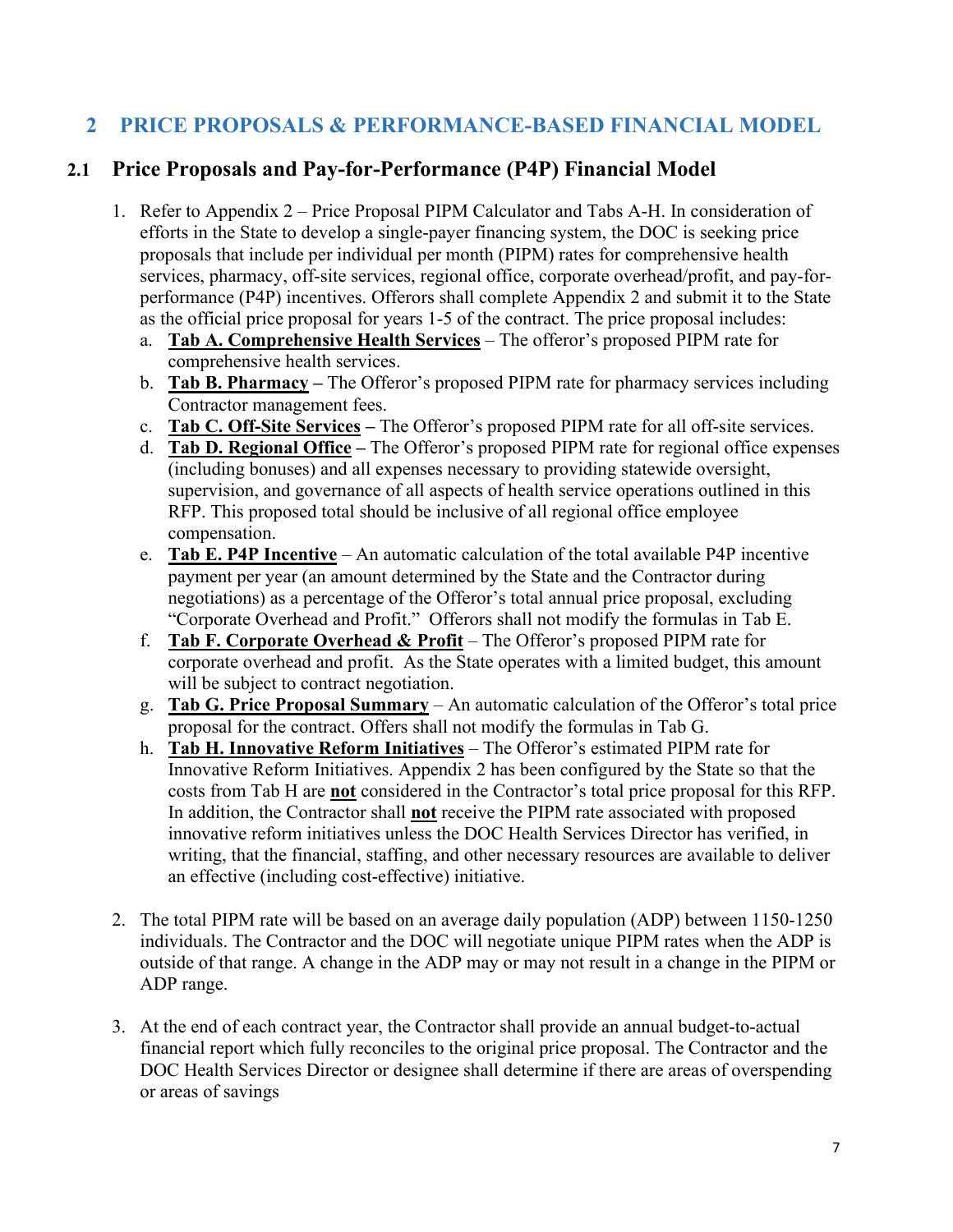- 4. If in any particular contract year the Contractor's actual expenses in one category of the budget (e.g. Pharmaceuticals) is less than the budgeted amount the Contractor shall apply the difference in the actual and budgeted amounts (Contractor Savings) to reduce expenses that may be in excess of their budgeted amounts in another budget category.
- 5. In the event that the Contractor's overall expenses are less than the overall budgeted amount, the Contractor shall submit reimbursement to the State in the amount of any Contractor Savings, and the funds shall be utilized at the discretion of the DOC Health Services Director or designee. The Contractor shall also have the opportunity to earn (e.g., as profit or as working capital to improve performance) an additional monthly amount. This shall be a percentage of the total budgeted costs of Comprehensive Health Services, Pharmaceuticals, Off-Site Services and Regional Office expenses, and shall be determined by the State and the Contractor during negotiations.
- 6. For each contract year:

In the event that the Contractor's overall expenses are more than the overall budgeted amount, the Contractor shall be responsible for the first three percent over the budgeted amount. In the event that the Contractor's overall expenses are more than the overall budgeted amount by more than three percent, the State shall be responsible for the second three percent over the budgeted amount.

In the event that the Contractor's overall expenses are more than the overall budgeted amount by more than six percent, the State and the Contractor shall negotiate in good faith responsibility for additional overages and consider factors that lead to the overages.

# <span id="page-7-0"></span>**2.2 Payment Adjustments**

All performance incentives, liquidated damages, and holdbacks will be documented by the State and discussed with Contractor. If the Contractor disagrees with the findings they may submit additional material in support of the standard having been met. These materials will be reviewed by the DOC Health Services Director or designee who shall have final decisionmaking authority.

# <span id="page-7-1"></span>**2.2.1 Holdbacks for Reporting and NCCHC Accreditation**

- 1. A five percent holdback of the Contractor's total monthly invoice may be retained if the Contractor fails to provide timely and accurate reporting requirements as outlined in Section 5.3.4 – Administrative Meetings and Reports. The State shall release the holdback for that month once the Contractor has fulfilled the reporting requirements specified here and in Section 5.3.4. If at any time there are three or more months with active holdback, the Contract Monitoring and Improvement Process outlined in Section 4.2 – Deficiencies and Contract Monitoring will automatically be initiated.
- 2. The Contractor shall maintain NCCHC accreditation for healthcare services for every current and future facility in the State. If certification accreditation by the NCCHC is lost at any time, a \$500.00 holdback per day per non-accredited facility will be assessed against the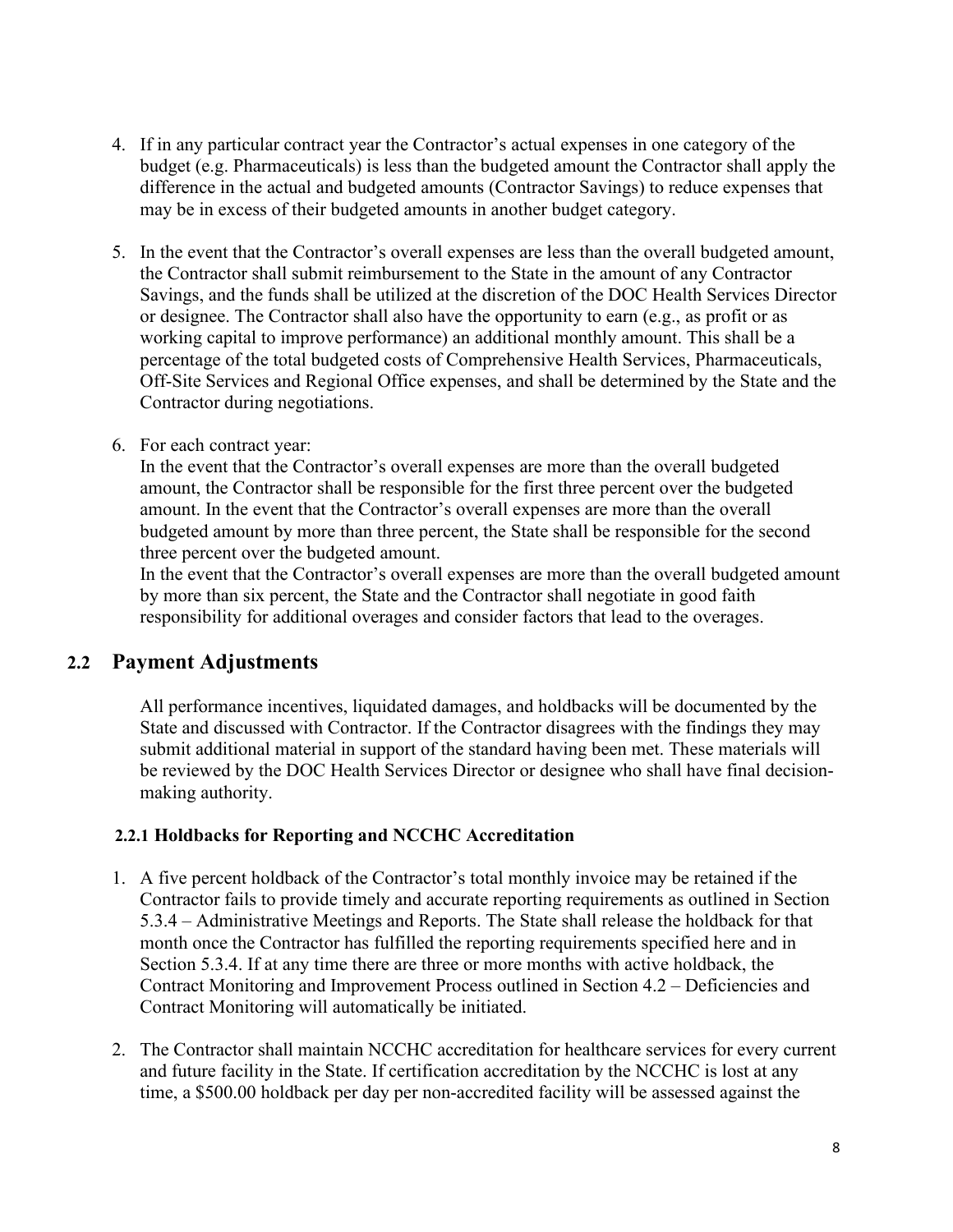Contractor until the non-accredited facility(ies) receive(s) either provisional or full accreditation. If NCCHC issues provisional accreditations, the \$500.00 per day/per facility will be waived up to one 180 days. The beginning and ending dates of the holdback will be governed by any written communication from the NCCHC.

# <span id="page-8-0"></span>**2.2.2 Liquidated Damages**

- 1. Failure to comply with the requirements of this contract and subsequently, failure on the Contractor's part to verify that deficiencies or contract compliance issues have been addressed within the specified timeframe may result in liquidated damages. The process and rate for liquidated damages will be provided during contract negotiations. Any liquidated damages deducted from the Contractor's standard monthly invoice shall not be reimbursed later.
- 2. Liquidated damages will be documented by the State and discussed with Contractor. If the Contractor disagrees with the findings, they may submit additional material in support of the standard having been met. These materials will be reviewed by the DOC Health Services Director or designee who shall have final decision-making authority.
- 3. The parties agree that liquidated damages shall not apply in situations where the Contractor's failed performance is related to events or actions outside of the control of the Contractor.
- 4. Refer to Section 2.2 Payment Adjustments for more information on liquidated damages.

# <span id="page-8-1"></span>**2.2.3 Calculating Pay-for-Performance Incentive Payments**

- 1. Throughout this section, refer to Appendix 3 Description of Pay-for-Performance (P4P) Metrics and Appendix 4 – Pay-for-Performance and Payment Adjustments Calculator. P4P shall be defined as: Financial incentives earned by the Contractor based upon a fixed model of performance indicators, the Contractor's actual performance for a given reporting period, and a minimum score for achievement. The Contractor shall have the opportunity to earn P4P incentives based on the proportion of the range that is achieved for a specific metric. The percentage achieved will be calculated based on the overall performance of all sites.
- 2. Refer to Appendix 2 Price Proposal PIPM Calculator. To encourage the provision of highquality services that lead to improvements in health outcomes and processes, the Contractor will have the opportunity to earn an additional amount (determined by the State and the Contractor during negotiations) of the total yearly price proposal, excluding the "Corporate Overhead and Profit" indicated on Tab F. The maximum available P4P incentive payment for the contract term will be auto-calculated in Appendix 2, Tab E and added to the Offeror's total price proposal (see Tab G), though this amount will ultimately be determined by the total overall cost proposal and the funds that are ultimately appropriated for this contract.
- 3. Refer to Appendix 3 Description of Pay-for-Performance (P4P) Metrics, which will be linked to the financial incentives described above in Tab E of Appendix 2. At any time during the contract term, the State may add, eliminate, or modify any metric in Appendix 3 to reflect the priorities of the State and any quality improvement/corrective action planning that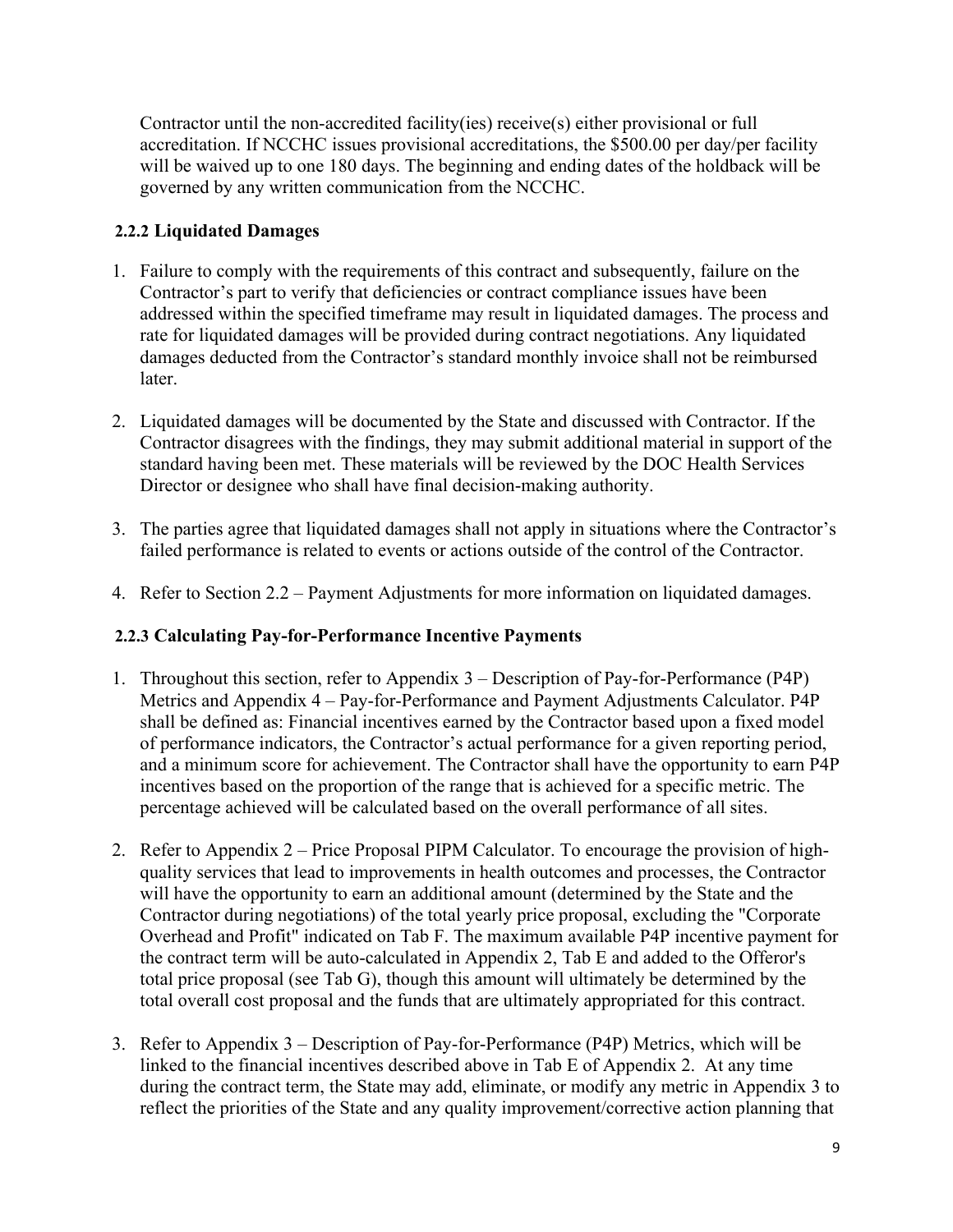has occurred. Changes to the set of metrics in Appendix 3 will not impact the total available amount that the Contractor could earn in additional financial incentive payments.

4. Refer to Appendix 4 – Pay-for-Performance and Payment Adjustments Calculator. This tool will be used to calculate the Contractor's monthly P4P incentive payment. For each P4P metric, the Contractor shall submit the numerator and denominator calculations to the DOC HSD, and the DOC HSD will enter the data into Appendix 4. The DOC HSD will add the calculated incentive payment to the Contractor's monthly remittance.

# <span id="page-9-0"></span>**2.3 Catastrophic Loss**

The State will cover expenses for catastrophic loss cases, defined as off-site health care expenses exceeding \$85,000 per contract year, per individual. The Contractor shall be responsible for paying the initial \$85,000 for catastrophic loss cases and should include these potential costs in the total PIPM price proposal. The threshold for catastrophic loss cases was derived from historical off-site financial data.

# <span id="page-9-1"></span>**2.4 Claims Processing**

The Contractor shall maintain a claims processing system that complies with all state and federal regulations.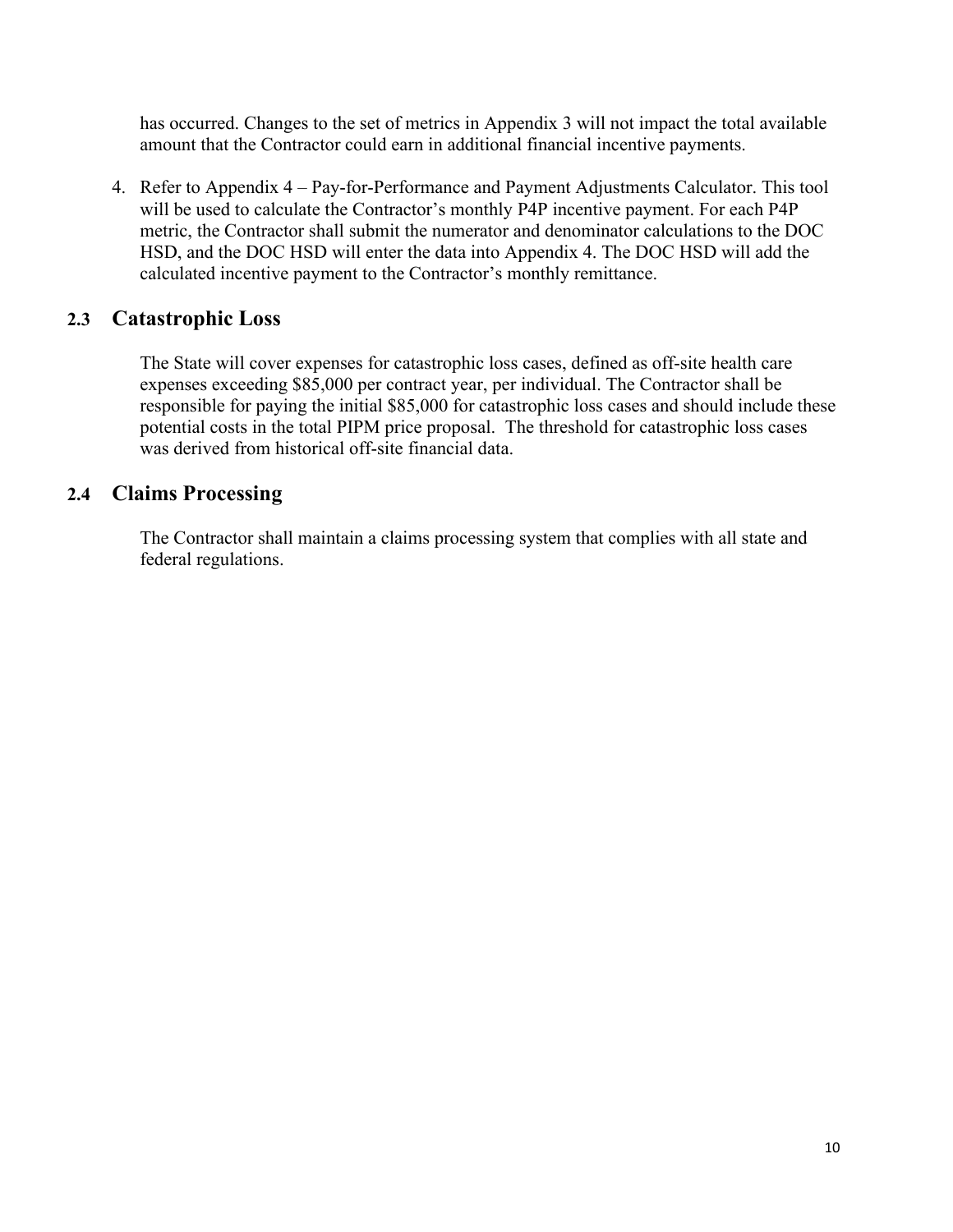# **3 INNOVATIVE INITIATIVES**

# <span id="page-10-1"></span><span id="page-10-0"></span>**3.1 Introduction**

- 1. In addition to the Scope of Work outlines in Section 5 of this RFP, the DOC is interested in receiving proposals for innovative initiatives. These initiatives will be considered outside of the required services but may be accepted and included as part of the contract at the DOC's discretion.
- 2. Vermont DOC will consider new innovative initiatives that advance the objectives put forth in this RFP. Offerors shall describe the purpose of each initiative, underlying research demonstrating the initiative's potential for achieving the goals in this RFP, an implementation plan, metrics which could be used to monitor the success of the initiative, and a projection of cost.

# <span id="page-10-2"></span>**3.2 Requested Initiatives**

- 1. DOC is particularly interested in the innovation initiatives list below, however the Contractor may propose other initiatives.
	- a. **Technology-Assisted Care (TAC) Programs** The intent of these programs would be to increase access to assessment and treatment of suicidality, substance use and mental health disorders. Offerors could propose a specific program or multiple programs within their proposal. Technology-assisted therapy would be offered in conjunction with traditional face-to-face therapy.
	- b. **Technology-Enabled Activity Tracking Program** The intent of this program would be to improve patient's management of certain chronic diseases (e.g., diabetes, hypertension). The program would offer wearable technology devices that measure personal metrics including heart rate, sleep quality, the number of steps walked, and the number of steps climbed.
	- c. **Use of Non-Pharmacological Interventions for the Management of Chronic Pain and Other Conditions** – Intervention could include but should not be limited to physical therapy, acupuncture, yoga, stress management, meditation, cryotherapy, virtual reality, and visualization.
	- d. **Innovative Equipment for Medication Dispensing**  This may include crushing machines.
	- e. **Behavioral Economics and Contingency Management** The DOC is seeking innovations to use Behavioral Economics and Contingency Management theories to enhance the delivery of healthcare to improve patient outcomes. See for reference the [Contingency management: what it is and why psychiatrists should want to use it,](https://www.ncbi.nlm.nih.gov/pmc/articles/PMC3083448/) [Contingency Management: Incentive for Sobriety,](https://pubs.niaaa.nih.gov/publications/arh23-2/122-127.pdf) and [What is Behavioral Economics:](https://www.psychologytoday.com/us/blog/science-choice/201705/what-is-behavioral-economics)  [Helping people lead healthier lives.](https://www.psychologytoday.com/us/blog/science-choice/201705/what-is-behavioral-economics)
	- f. **Other initiatives that the Offeror would like the DOC to consider**.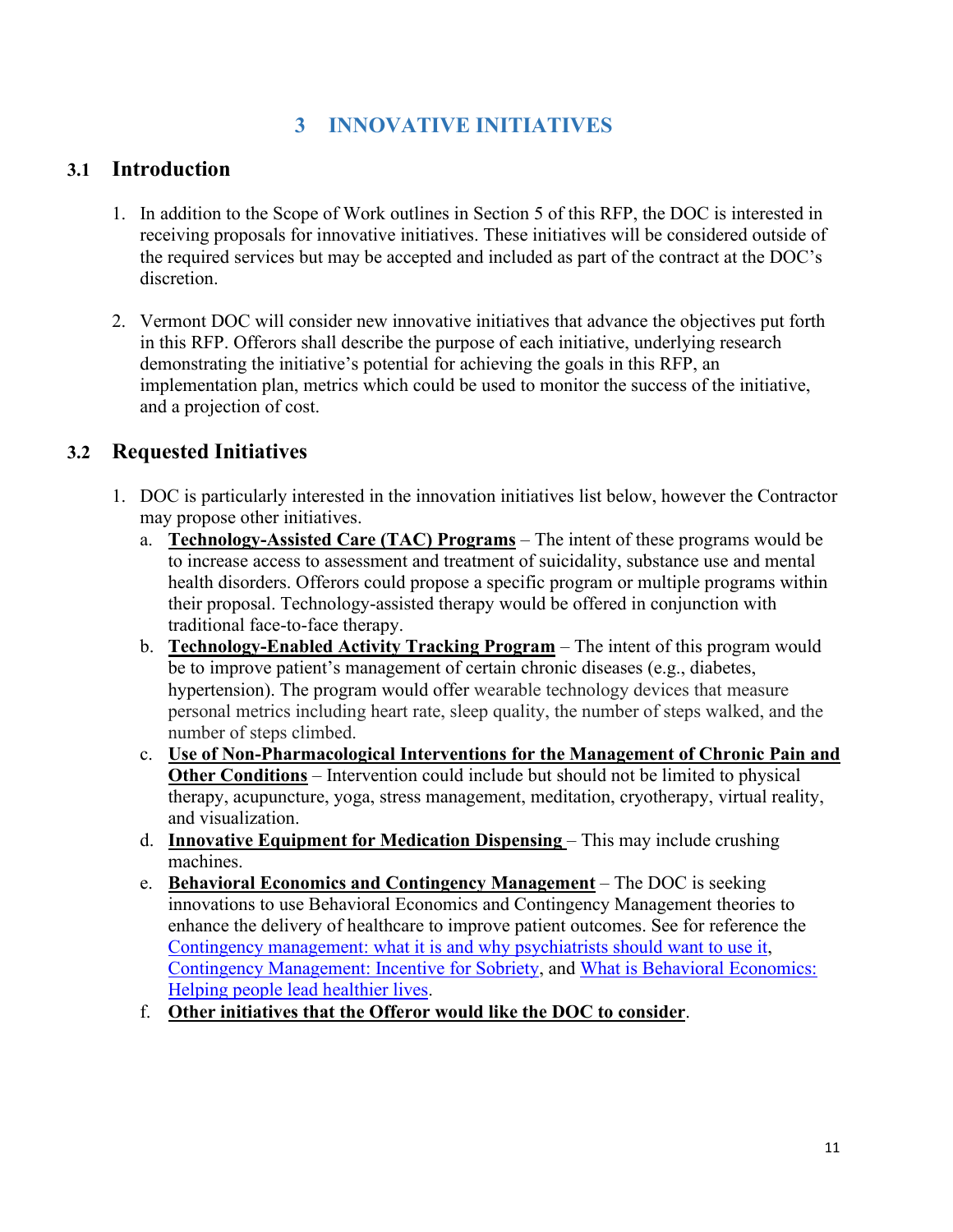# **4 CONTRACT MONITORING**

# <span id="page-11-1"></span><span id="page-11-0"></span>**4.1 DOC Quality Oversight and Performance Indicators**

- 1. The DOC HSD is responsible for monitoring all aspects of care and services provided under this contract. To successfully fulfill these responsibilities, the DOC HSD will conduct regular and ad hoc chart reviews to verify and validate the delivery of services provided by the Contractor. These reviews may be scheduled in advance or may be unannounced. The DOC HSD also utilizes information and data from a variety of sources including:
	- a. Grievances and appeals
	- b. Electronic Health Record (EHR) reports and audits
	- c. Case reviews
	- d. Reports from DOC staff
	- e. Communication with community providers
	- f. Communication with advocate groups
	- g. Constituency services
- 2. The Contractor shall generate reports as defined in 5.3.4 Administrative Meetings and Reports and the Contractor shall make available other relevant information (e.g. detailed personnel records, attendance data, staff vacancy reports, clinical documentation, corporate quality improvement records, etc.) as requested by the DOC.
- 3. In addition, DOC contracts with a Health Services Monitor to provide third-party quality assurance functions. Audits and reviews by the Health Services Monitor will occur as requested by the DOC Health Services Director or designee. The Contractor shall comply with all requests for information by the Health Services Monitor.
- 4. When deficiencies are identified, the Contractor shall perform all remediation as requested by the State within a specified timeframe (see Section 4.2 Deficiencies and Contract Compliance).
- <span id="page-11-2"></span>5. Compliance with this section is subject to Liquidated Damages as outlined in Section 2.2.2.

# **4.2 Deficiencies and Contract Compliance**

- 1. Deficiencies or contract compliance issues shall be addressed through the Contract Monitoring and Improvement process which is a component of the Continuous Quality Improvement (CQI) Program. In response to the Health Services Director's request which shall include documentation of the deficiency and the specific section of the contract where there is a deficiency or area of non-compliance, the Contractor shall create a plan for improvement that includes but is not limited to:
	- a. A description of the deficiency or contract compliance issue
	- b. Any barriers to addressing the issue
	- c. A detailed list of actions that will occur to address the issue
	- d. A detailed list of the resources necessary to address the issue
	- e. A timeline for addressing the issue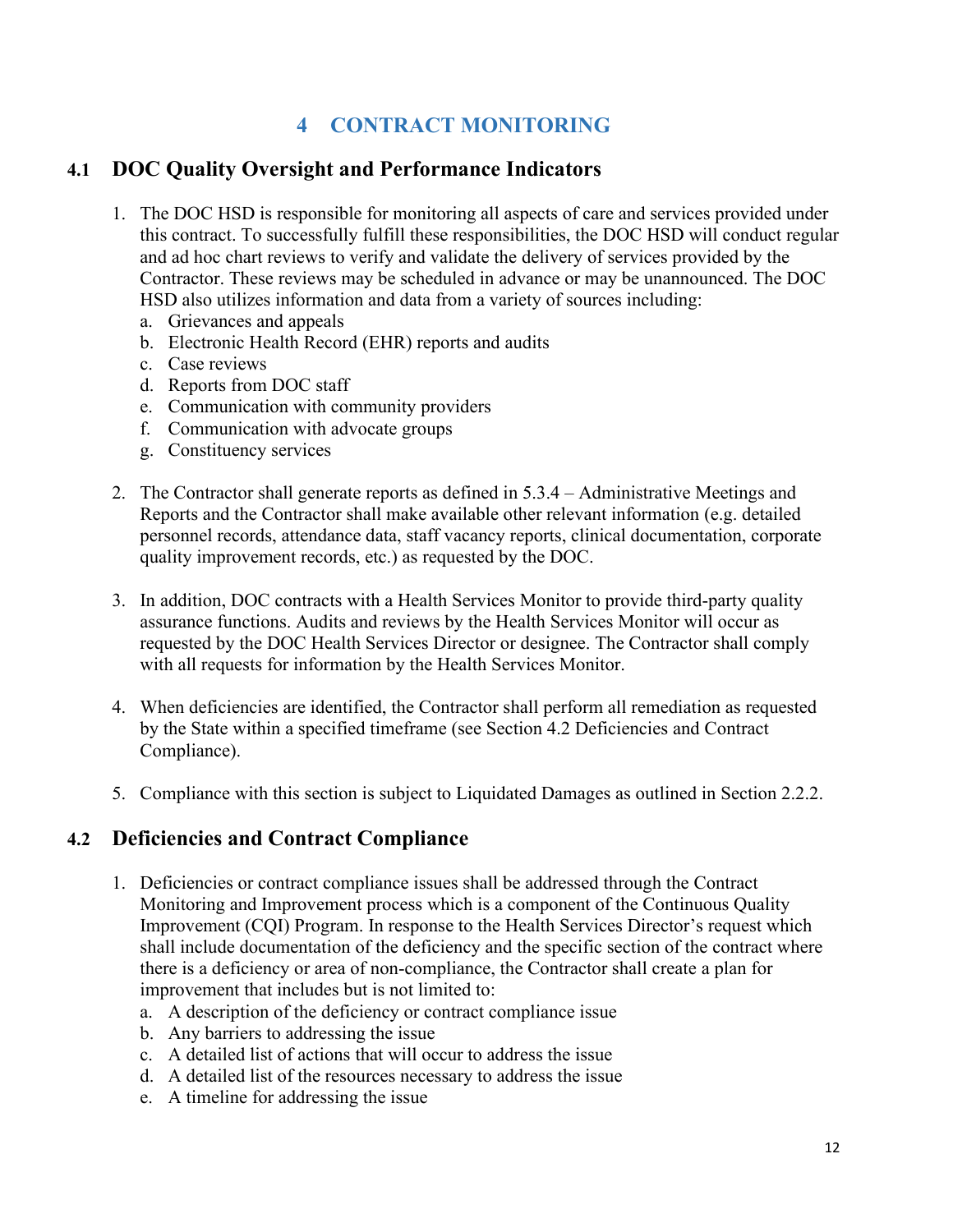- f. Status of resolution
- 2. All elements of the plan must be documented clearly and approved by the DOC HSD.
- 3. Compliance with this section is subject to Liquidated Damages as outlined in Section 2.2.2.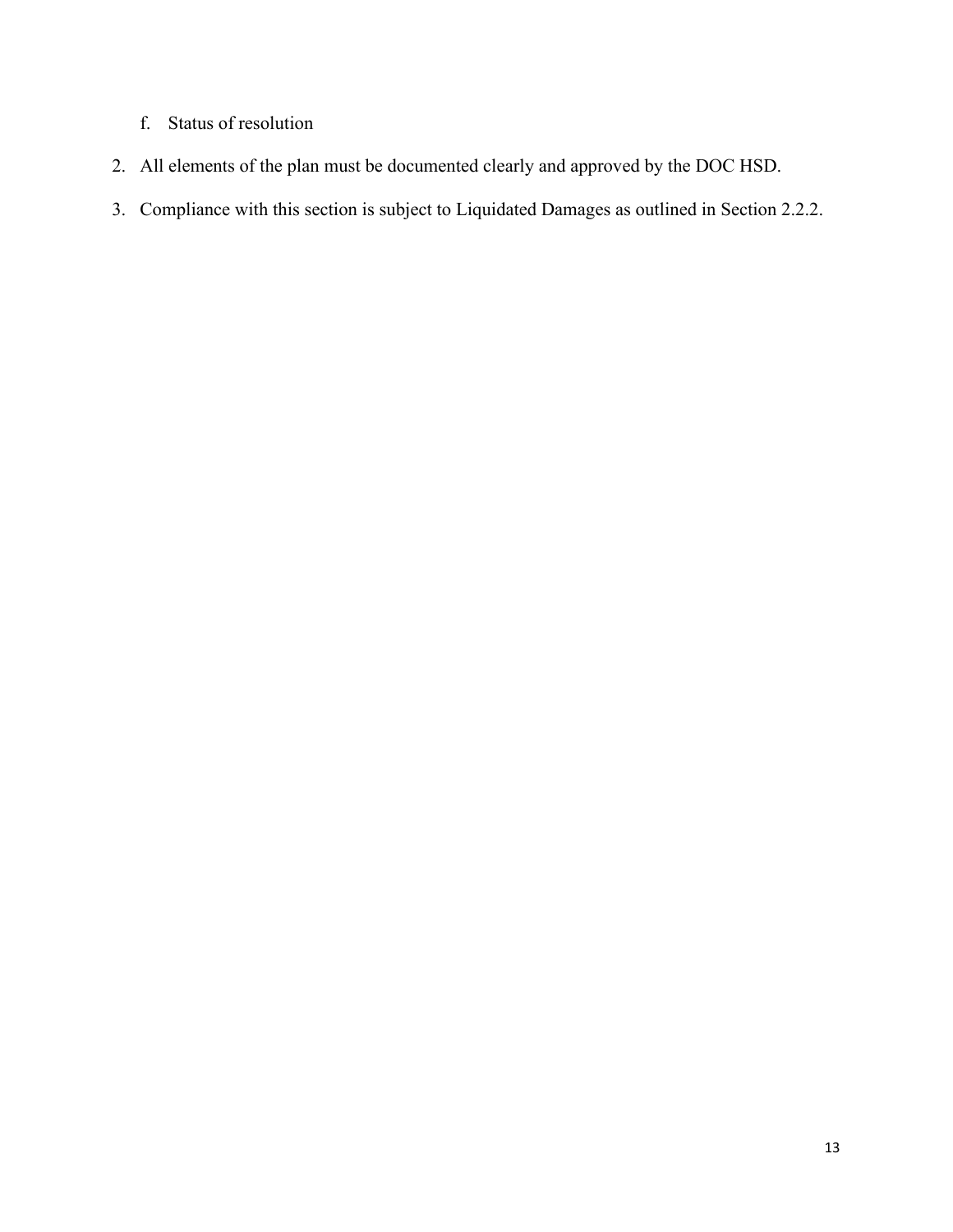# **5 SCOPE OF WORK**

# <span id="page-13-1"></span><span id="page-13-0"></span>**5.1 Vermont DOC Requirements**

While NCCHC accreditation is required and at a minimum, the NCCHC standards must be met, the DOC RFP and subsequent contract(s) have additional requirement with which the Contractor must comply. This section outlines Vermont specific RFP and subsequent contract(s) requirements that are not included within the NCCHC framework. These requirements include state and federal law, DOC policies, directives, rules, interim memos, MOUs, intergovernmental agreements, settlement agreements and stipulations (see Appendix 1), standard operating procedures, guidance documents, and AHS policies.

# <span id="page-13-2"></span>**5.1.1 Communication Between DOC HSD and the Contractor**

- 1. The Contractor shall maintain open communication with the DOC HSD to ensure contract compliance. Accordingly, the Contractor shall:
	- a. Coordinate all activities with the DOC.
	- b. Communicate with management, at each correctional facility, all relevant information regarding a patient's physical and mental health needs that should be considered in determining security.
	- c. Cooperate with investigations by any State or federal agencies or law enforcement.
- 2. In addition, the Contractor's regional office staff shall meet with the DOC at least weekly or as determined by the DOC Health Services Director to discuss health services or contract issues.
- 3. For all communication pathways, the DOC HSD will define how communication should occur to include:
	- a. The DOC staff to be included.
	- b. The method of communication.
	- c. The frequency of communication.
	- d. The threshold for receiving communication.
- 4. For email notifications, the Contractor must utilize an email and encryption platform which will allow the DOC to immediately forward the email to other parties and save in a format accessible to future DOC staff.
- 5. In addition, the Contractor shall:
	- a. Notify the DOC Health Services Director or designee when patients are determined to need emergency transfer to an outside medical facility. The notification will adhere to the specifications of the DOC Health Services Director, and shall include, at a minimum:
		- i. Patient's name
		- ii. Patient's date of birth
		- iii. A brief description of problem
		- iv. Vital signs (if taken)
		- v. Transfer location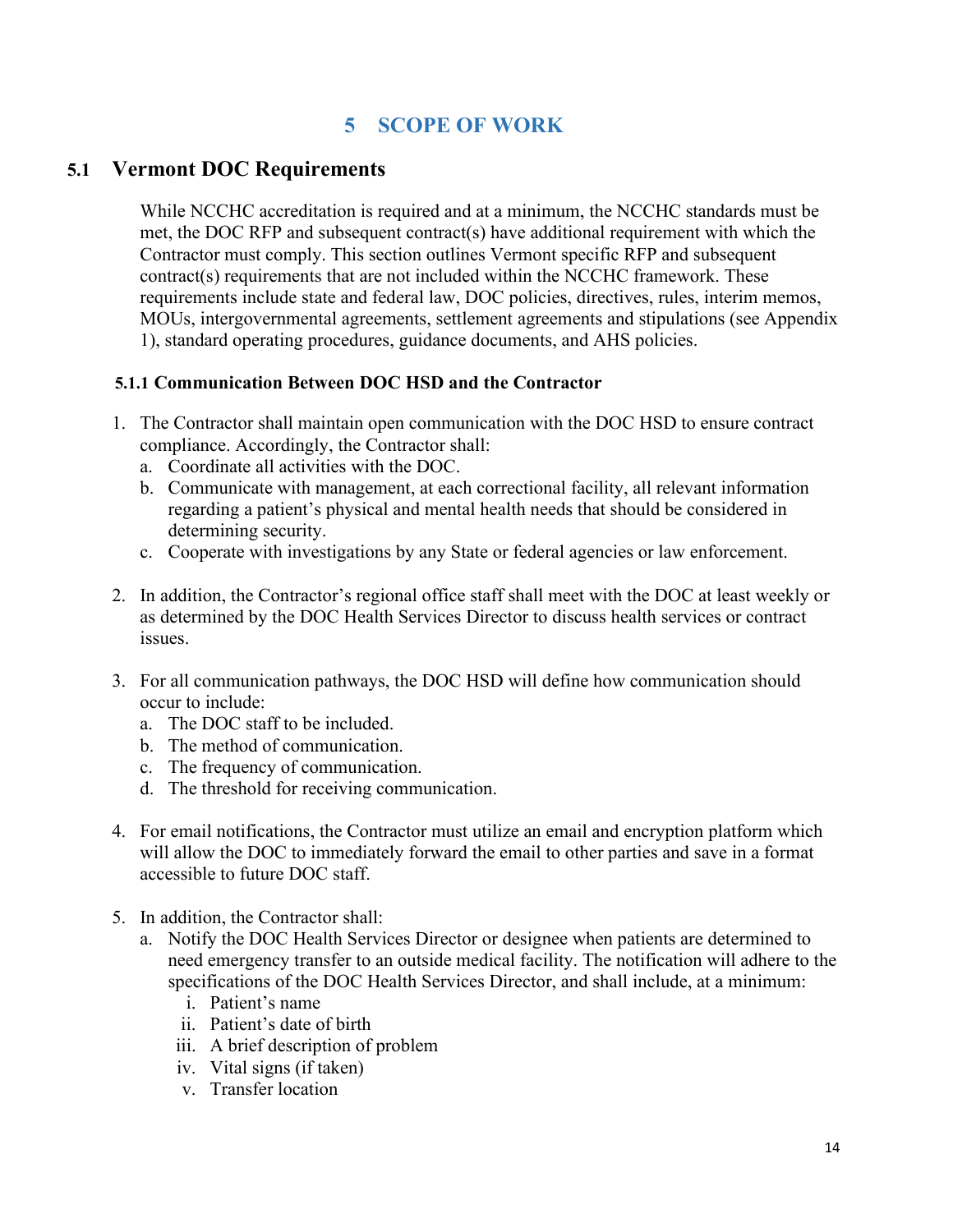- b. Notify the DOC Health Services Director or designee when patients are returned to a correctional facility from an outside medical facility. The notification will adhere to the specifications of the DOC Health Services Director and shall include, at a minimum,
	- i. Patient's name
	- ii. Patient's date of birth
	- iii. A brief summary of the patient's condition upon return.
	- iv. Transfer location
- c. Provide periodic updates from the outside medical facility commensurate with the patient status and level of care, and provide all updates to the DOC Health Services Director or designee.
- d. Notify the Facility Superintendent and DOC Health Services Director or designee of all unaccounted-for controlled substances or sharps immediately when discrepancy is identified.
- e. Provide a daily written report related to mental health and/or substance use to the DOC Health Services Director or designee which shall include, at a minimum, the status of patients that:
	- i. Are awaiting voluntary or involuntary hospitalization placement
	- ii. Are acutely decompensating
	- iii. Are self-injurious
	- iv. Are on suicide watch
	- v. Are on involuntary med orders
	- vi. Are going to or returning from inpatient psychiatric hospitalization
	- vii. Are inducted on or tapered from Medication Assisted Treatment (MAT).
- f. Provide a weekly report to the DOC Health Services Director or designee which includes, at a minimum, a brief summary of patients located in special mental health housing units.
- g. Notify the DOC Health Services Director or designee of staff terminations to include:
	- i. Staff name
	- ii. Staff position and licensure, if applicable
	- iii. Date of termination
	- iv. Reason for termination
	- v. Status of any reports filed to regulatory or professional standard entities
- h. Provide real-time updates to a staff directory with any of the following:
	- i. New hire
	- ii. Termination
	- iii. Change of role
	- iv. If none of the above, the staff directory will be submitted monthly.
- i. Notify the DOC Health Services Director or designee of any possible or known privacy or security breaches as defined by the Health Insurance Portability and Accountability Act (HIPAA) or Vermont 42 CRF Part 2. Notification should occur as soon as possible but no later than 24 hours after the issue is discovered.
- j. Notify the DOC Health Services Director or designee of any serious adverse events including:
	- i. Death of a patient
	- ii. Near death of a patient
	- iii. Attempted suicide or self-harm incident requiring additional care or monitoring
	- iv. Medication errors that reach the patient and require additional care or monitoring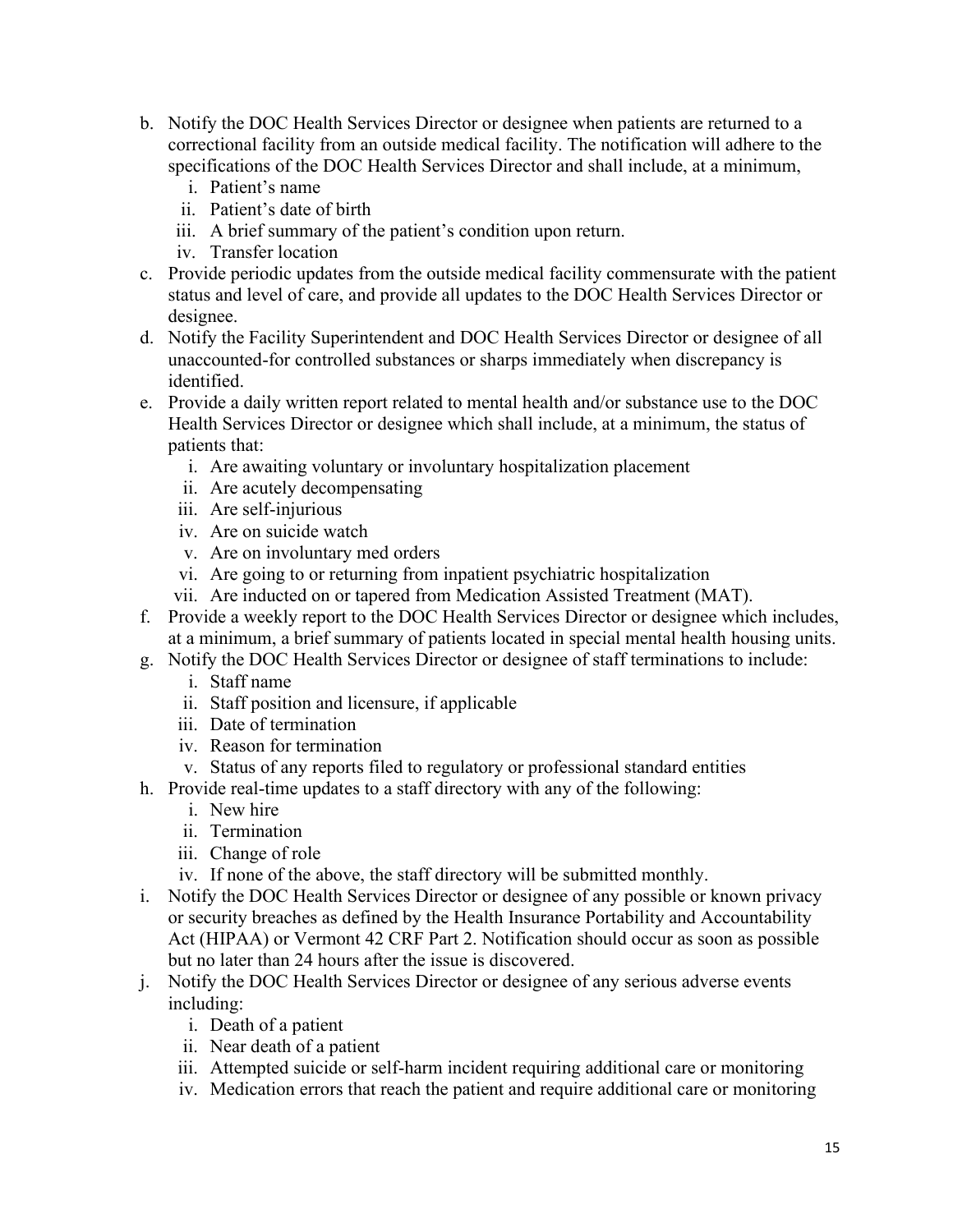- v. Other events that reach the patient and require additional care or monitoring.
- k. Provide the DOC Health Services Director or designee with weekly reports indicating patients with pending or scheduled off-site appointments, including:
	- i. Patient name
	- ii. Patient date of birth
	- iii. Location of the appointment
	- iv. The anticipated length of the appointment
	- v. The reason for the appointment.
- 6. Compliance with this section is subject to Liquidated Damages as outlined in Section 2.2.2.

# <span id="page-15-0"></span>**5.1.2 Human Resources Requirements**

- 1. The Contractor shall:
	- a. Utilize recruitment strategies that are, at a minimum, consistent with industry standards with the understanding that Vermont is a rural state with limited access to health care professionals.
	- b. Submit all candidates for Health Service Administrator and all regional office positions to the DOC Health Services Director for approval before making an offer or hiring the candidate.
	- c. Perform criminal history checks prior to employment, and every five years thereafter on all staff. These criminal history checks shall include:
		- i. State abuse registry checks
		- ii. Fingerprint-supported background check
		- iii. State and national criminal history checks
	- d. Comply with all Federal Prison Rape Elimination Act (PREA) hiring and onboarding standards including 115.17, 115.21, 115.32, 115.35, 115.64, 115.81, and 115.82, 115.83.
	- e. Require that all employees maintain DOC security clearance as a condition of employment and inform staff that pending the results of any investigation, the DOC may suspend the employee's security clearance, effectively barring them from the facility.
	- f. Whenever necessary, report any security incidents, violations, sexual abuse or illegal activity to the Office of Professional Regulation as required by [Vermont law](https://legislature.vermont.gov/statutes/section/03/005/00128) (see [Mandatory Report of Disciplinary Action](https://sos.vermont.gov/media/xumh3aa0/opr-mandatory-reporting-form-2015-12-08.pdf) and [Drug Diversion Reporting Form\)](https://sos.vermont.gov/media/venawaoz/drug-diversion-report-form-2020.pdf).
	- g. Provide personnel information to include disciplinary and termination decisions to the DOC Health Services Director or designee, inclusive of professional complaints to the Office of Professional Regulation, allegations of misconduct, and any unsatisfactory review, peer review, or corrective action plan.
	- h. Notify the HSD of all employees terminated for cause and explain the reason for termination.
	- i. Require that all regional office staff are based in Vermont unless otherwise approved by the Health Services Director or designee.
	- j. Limit the amount of time that regional office staff backfill at the facilities. The focus of regional office roles shall be on the supervision of staff, quality assurance/quality improvement activities, chart review, and providing consultation and technical assistance at the request of the DOC.
	- k. To the extent possible, avoid the regular use of Agency, per diem, or traveler staff to fulfill the staffing requirements of the contract. The State acknowledges the difficulties of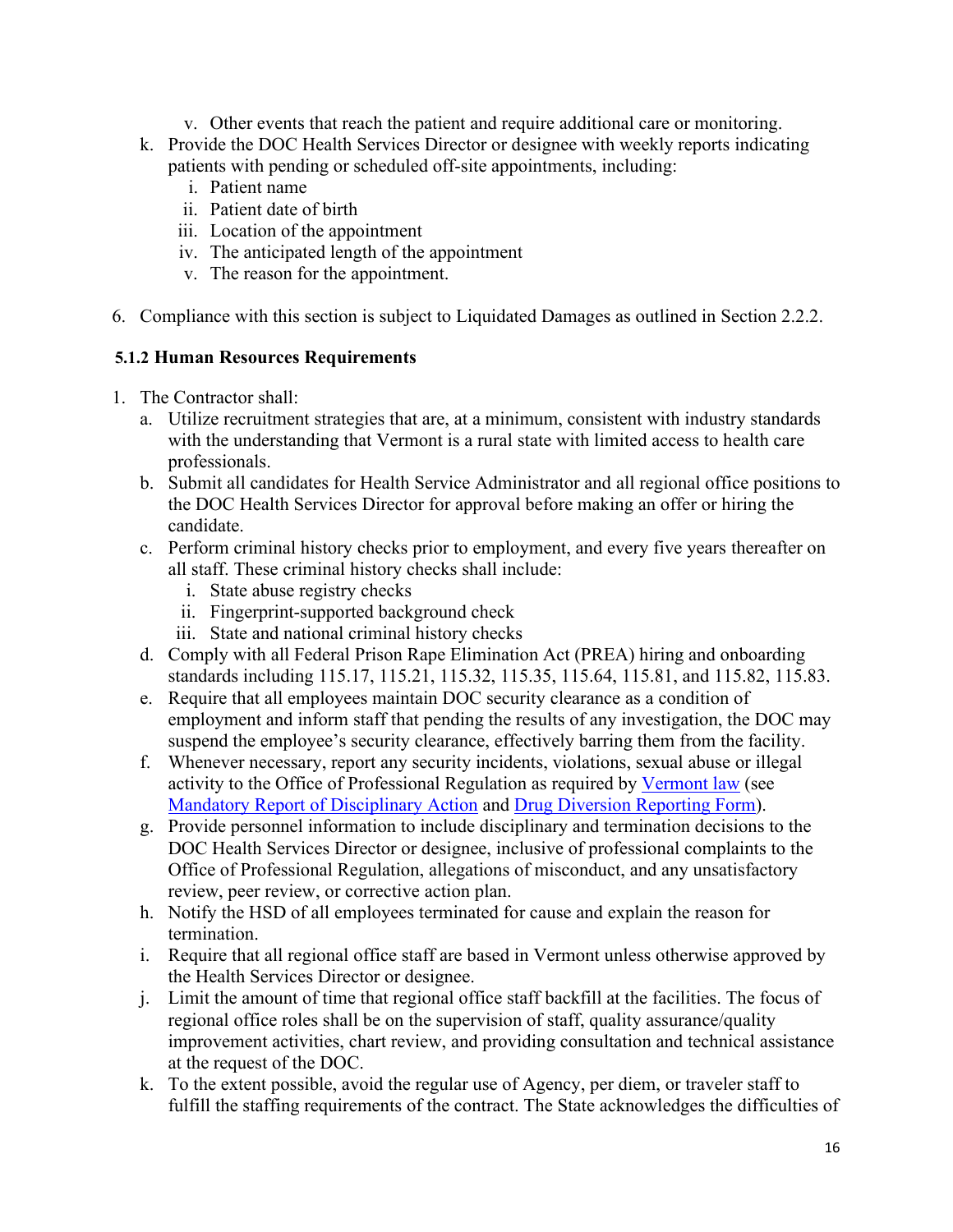hiring in certain job categories, especially RNs, medical providers, and mental health professionals. The Contractor shall utilize all available means to maintain a staffing vacancy rate of less than 10 percent.

- l. Develop an employee grievance and resolution process that provides the Contractor's staff with a confidential means to address work-related issues. The Contractor shall provide to the DOC Health Services Director or designee all employee grievance information upon request.
- m. Develop a mechanism for employees who voluntarily terminate to anonymously report information regarding the reason that they terminated employment with the Contractor. Staff shall be informed of this mechanism at the time of their hire.
- n. Develop a process for staff to become designated as a "Qualified Mental Health Professional" by the Commissioner of Department of Mental Health (DMH) as appropriate for the role.

#### <span id="page-16-0"></span>**5.1.3 Utilization Management**

The DOC is interested in the Contractor's Utilization Management process and is seeking a process that balances access to and quality of care with cost effectiveness. The Contractor shall provide to the DOC Health Services Director a clear and thorough description of the process that includes any necessary information (e.g. the role of all parties involved in the process, the timeframe for review, and for what services this process is required) for the assessment of the process prior to its implementation in Vermont.

#### <span id="page-16-1"></span>**5.1.4 Contaminated Waste**

The Contractor shall be responsible for and may subcontract with a company authorized to provide for the disposal of all bio-hazardous and contaminated waste.

# <span id="page-16-2"></span>**5.1.5 Contractor's Role in Out-of-State Transfers**

- 1. The DOC maintains contracts for the provision of supplemental housing units outside of Vermont. The Contractor shall:
	- a. Complete all portions of the medical and mental health review (using forms and protocols established by the DOC Health Services Director or designee) which precedes out-ofstate transfer.
	- b. Review patient records to determine if a patient has any medical conditions which would exclude them from out-of-state transfer.
	- c. Provide continuity of care and care coordination for patients going to or returning from an out-of-state facility.
	- d. Provide patient health information to the receiving state/jurisdiction as required.
	- e. Complete the review and all necessary documentation within 10 business days of receiving the request.
	- f. Adhere to the APA Rule 98-44 *Out of State Transfers*, DOC Administrative Directive #371.21 *Out of State Transfer Interstate Compact/Federal Bureau of Prisons*, and DOC Administrative Directive #371.22 *Out of State Selection, Transfer, and Supplemental Facility Placement* and corresponding Interim Memo: *Out of State Eligibility*.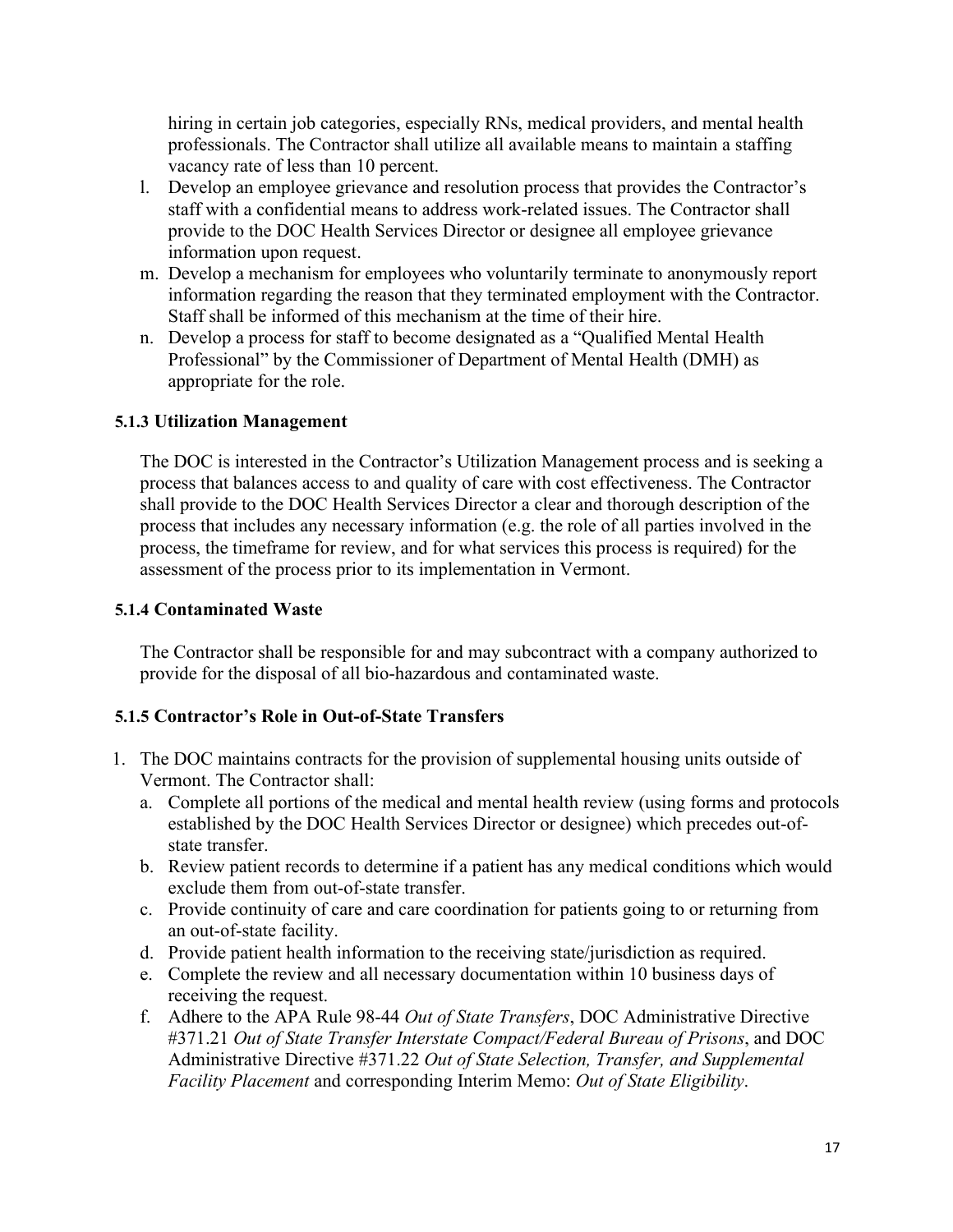2. Compliance with this section is subject to Liquidated Damages as outlined in Section 2.2.2.

# <span id="page-17-0"></span>**5.1.6 Services for Incapacitated Persons (INCAPs)**

The Contractor shall comply with the DOC Administrative Directive #306.01 *Incapacitated Persons*, and the Interim Revision Memo – *Addition to Administrative Directive #306.01 Incapacitated Persons*.

# <span id="page-17-1"></span>**5.1.7 Patients with a Serious Functional Impairment (SFI) or with Serious Mental Illness (SMI)**

- 1. To provide continuity of care for patients currently or historically [designated as SFI or with](https://legislature.vermont.gov/statutes/section/28/011/00906)  [SMI,](https://legislature.vermont.gov/statutes/section/28/011/00906) the Contractor shall:
	- a. For patients clinically designated as SFI during a previous incarceration, determine within 30 days if the patient should be re-designated as SFI. For patients previously designated as SFI, there is no predetermination in advance of meeting the criteria.
	- b. Coordinate all intake and discharge planning with appropriate agencies, including the DMH, DAs, SSAs, the Vermont Department of Health (VDH), Division Of Alcohol & Drug Abuse Programs (ADAP), and Department of Aging and Independent Living (DAIL).
	- c. Require mental health professionals perform ongoing assessments of patients' mental health and functional status when there is a concern that a patient's condition cannot be treated within the DOC setting and a referral for hospital level of care may be appropriate.
	- d. Process all referrals for hospital-level care through the appropriate channels, including the processes for "Emergency Evaluation" or voluntary admissions per [Vermont Act 78,](https://legislature.vermont.gov/Documents/2018/WorkGroups/House%20Corrections%20and%20Institutions/Offender%20&%20Inmate%20Records/ACT78%7EHelena%20Gardner%7EAs%20Enacted%20%7E4-4-2018.pdf) "An Act Relating to Offenders with Mental Illness, Inmate Records, and Inmate Services" and related ["Memorandum of Understanding \(MOU\) between VDH and](http://doc.vermont.gov/sites/correct/files/documents/Act%2078%20MOU%20and%20Appendices.pdf)  [Vermont DOC"](http://doc.vermont.gov/sites/correct/files/documents/Act%2078%20MOU%20and%20Appendices.pdf).
	- e. Provide that any patient determined to be "a person in need of treatment" pursuant to [18](https://legislature.vermont.gov/statutes/section/18/179/07508)  [V.S.A. §7504](https://legislature.vermont.gov/statutes/section/18/179/07508) is seen by a qualified mental health professional (QMHP), as defined by NCCHC, twice daily unless clinically contraindicated while waiting for hospitalization.
	- f. Provide that all SFI patients have an Individualized Treatment Plan to address their functional impairment.
- 2. In accordance with Sec.1.  $\frac{28 \text{ V.S.A. } }{9.701(a)}$  subdivisions 1, 2 and 3, and APA Rule #05-49 [Classification, Treatment, and Use of Administrative and Disciplinary Segregation for](https://doc.vermont.gov/sites/correct/files/documents/policy/correctional/370-Classification-Treatment-and-Use-of-Admin-and-Discip-Seg-for-Inmates-with-a-SMI.pdf)  [Inmates with a Serious Functional Impairment,](https://doc.vermont.gov/sites/correct/files/documents/policy/correctional/370-Classification-Treatment-and-Use-of-Admin-and-Discip-Seg-for-Inmates-with-a-SMI.pdf) for patients that are in segregation, the Contractor shall:
	- a. Utilize mental health staff to perform self-harm watch and mental health evaluations on patients designated as SFI at least three times per week.
	- b. Utilize QMHPs (as defined by NCCHC) to conduct periodic re-evaluation as required by statute.
	- c. Document all checks and encounters in the patient's EHR, to include at least:
		- i. The results and clinical impressions of a brief mental status exam.
		- ii. Any observable elements of mental status.
		- iii. Other observations (including those provided by DOC security staff) of the patient's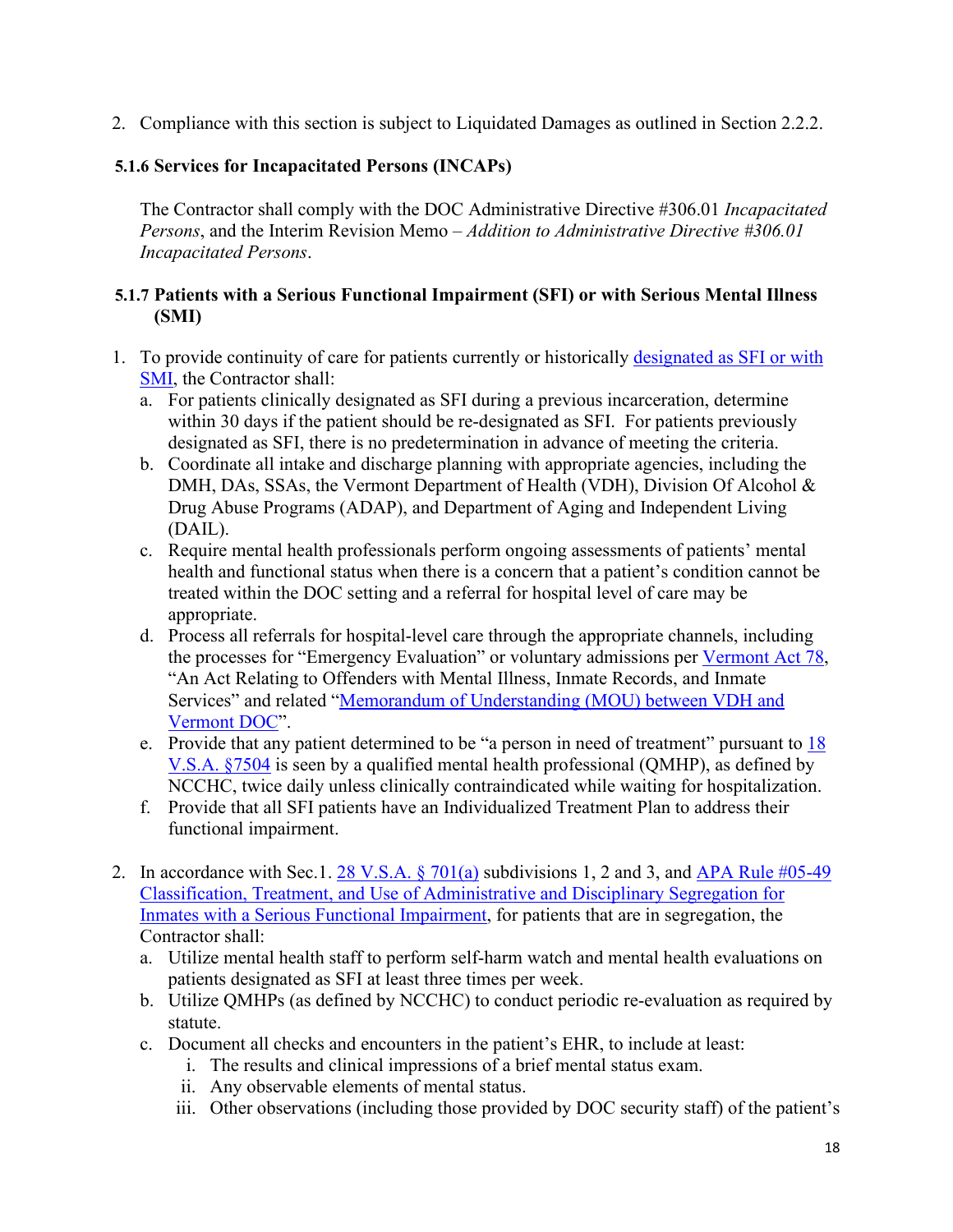recent behavior such as social functioning, personal hygiene, and activities of daily living (ADL).

- iv. Administration of the Columbia Suicide Severity Rating Scale.
- v. Indications that the patient is decompensating and may require a higher level of care (i.e., inpatient psychiatric hospitalization).
- vi. The development of Individual Treatment Plans that are relevant to the patient's conditions.
- d. Ensure a QMHP assesses all patients with a SFI or SMI for contraindications prior to placement in disciplinary or administrative segregation.
- e. Provide alternatives to segregation when contraindications exist.
- f. Have a physician review and approve/deny administrative or disciplinary segregation placement based on medical judgement for any patient with a SFI or SMI. A physician must review all disciplinary segregation placements regarding a patient with a SFI or SMI prior to placement. A SFI or SMI patient cannot be placed in disciplinary segregation without the approval of a physician.
- g. Ensure a QMHP determines if the behavior for which the patient received the disciplinary report proximately results from a SFI or SMI. The QMHP shall inform and recommend options for disposition to the Hearing Officer (DOC staff).
- h. Ensure a Facility Psychiatrist or Advance Practice Nurse is available to the Hearing Officer during due process hearings when involving a patient with SFI or SMI.
- i. Patients with a SFI or SMI shall receive daily visits from Qualified Health Care Professionals (QHCPs) or QMHPs to assess their status and initiate/refer for any needed changes in the treatment regimen. These assessments shall document physical observations, the patient's affect, any suicidal or self-harming ideation, and health complaints. The needs of patients who are experiencing a current, severe psychiatric crisis, including acute psychosis and suicidal depression, shall be addressed promptly, consistent with the patient's willingness to accept treatment. Alternative placements, consistent with their security, health and mental health needs, shall be considered.

# <span id="page-18-0"></span>**5.1.8 Multidisciplinary Case Planning**

The Contractor's QHCPs, including QMHPs, shall cooperate with casework and security staff in the development of case plans for sentenced patients. QHCPs shall advise whether the patient will require accommodations (including accommodations through the Americans with Disabilities Act (ADA)) to successfully complete mandated intervention services prior to re-entering the community, pursuant to conviction status and risk assessment. As necessary, the QMHP shall order further assessments to determine what additional accommodations may be required. These case planning activities are in addition to the otherwise required discharge planning.

# <span id="page-18-1"></span>**5.1.9 Health Services Network:**

- 1. The Contractor shall:
	- a. Ensure that the following requirements are met with the installation and maintenance of their Network within the DOC facilities:
		- i. All persons who enter Vermont Correctional Facilities must first pass a background check as required. Refer to Section 5.1.2 for more information.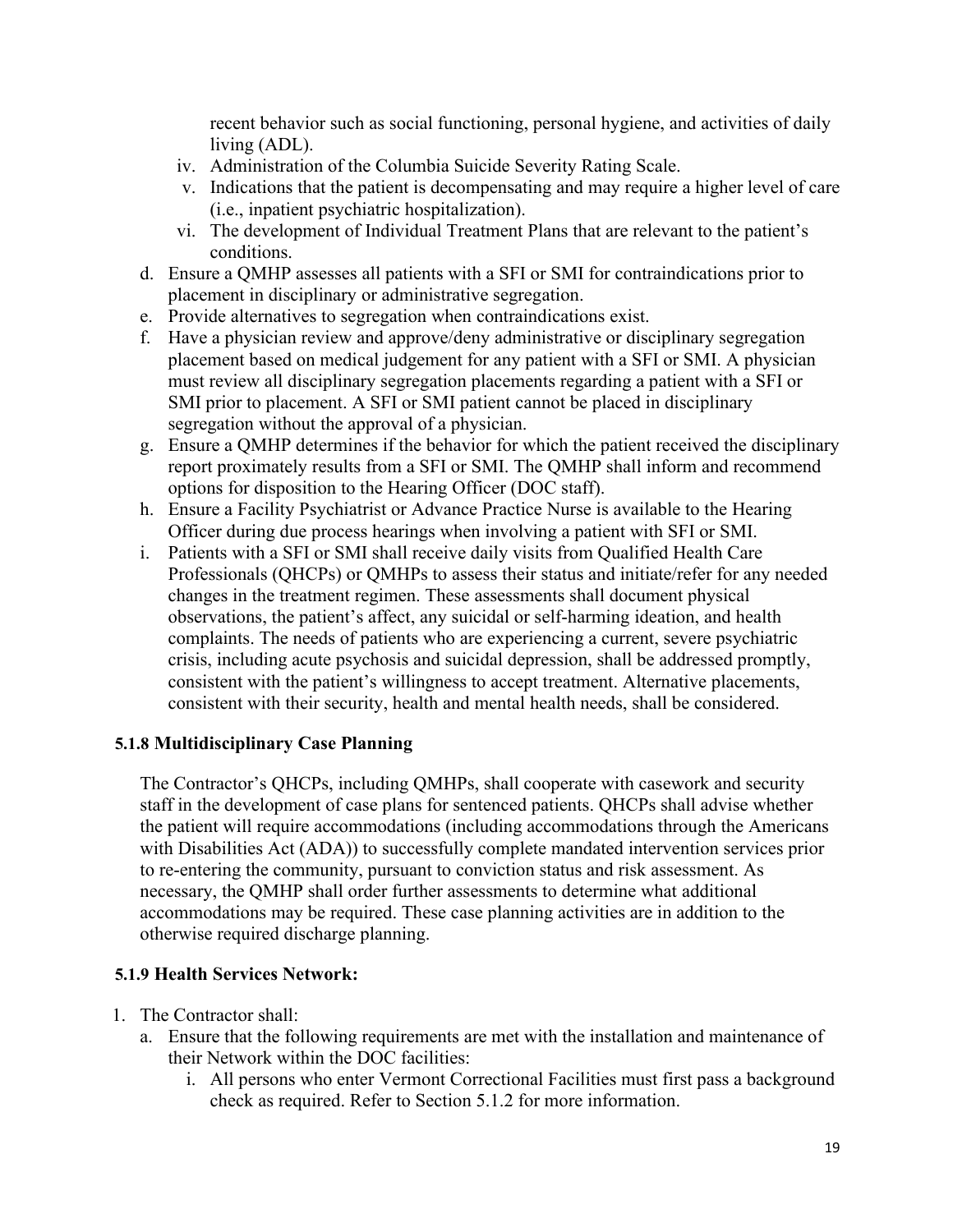- ii. The Contractor must support their own software. Technical support must be provided 24 hours a day, seven days a week and 365 days a year by the Contractor.
- iii. The Contractor shall provide, support, and maintain any software, hardware, interfaces, and communications infrastructure required to operate. The Contractor must provide their own Internet connectivity, e-mail, and account management.
- iv. The Contractor must be experienced in, and provide documented experience of, operating their own Network for facilities with the size and scope of the State.
- v. The Contractor must provide evidence of an acceptable staffing plan, identifying the background of the responsible staff, job descriptions, and written work plan that demonstrates the ability of the Contractor to fulfill the IT equipment and network requirements of this document. The State reserves the right to approve all system administration personnel who have access to the system, and to conduct background investigations of all assigned system administration Contractor employees.
- b. Provide a single point-of-contact for any service outage or remedial maintenance issue that may arise 24 hours a day, seven days a week, and 365 days a year. This shall include:
	- i. A 24-hour, toll-free service number.
	- ii. A live customer service representative must be available at all times for service calls.
	- iii. All service requests must result in an immediate trouble ticket generation with severity level assignment.
	- iv. Trouble tickets must track all activities related to the service call, including resolution time and method.
- c. Have a Network with:
	- i. 24/7 availability.
	- ii. A 99.9% uptime including all scheduled and unanticipated updates.
	- iii. The ability to handle 100+ concurrent users for their staff operations within the DOC facilities.
- d. Provide on-site repair time, method, and level of services for all locations. The Contractor shall have the ability to handle emergencies and an escalation plan.
- e. Have an automated tracking system for problem requests as they are opened, updated, and closed by the field technicians, providing detail to show the problem and final resolution of said problem.
- f. Provide the State with a complete list of business, cellular, and pager numbers for its staff/subcontractors, managers, administrators, technicians, etc. including the Contractor's management home and emergency telephone numbers.
- g. Provide a copy of the Contractor's current repair procedure policy for both normal maintenance and emergency outages as it relates to this contract.
- h. Have the ability to remotely diagnose and repair the systems covered in this contract. Repair technicians must have remote access to all system controls via a secured Wide Area Network (WAN) or modem connection supplied by the Contractor at no cost to the State.
- i. Provide system software that will provide continuous self-test diagnostics without State personnel intervention. When the system detects a problem, alarms indicating system malfunctions and network problems will be sent to the Contractor. The system software will include remote diagnostic programs to indicate the operational status of critical system components.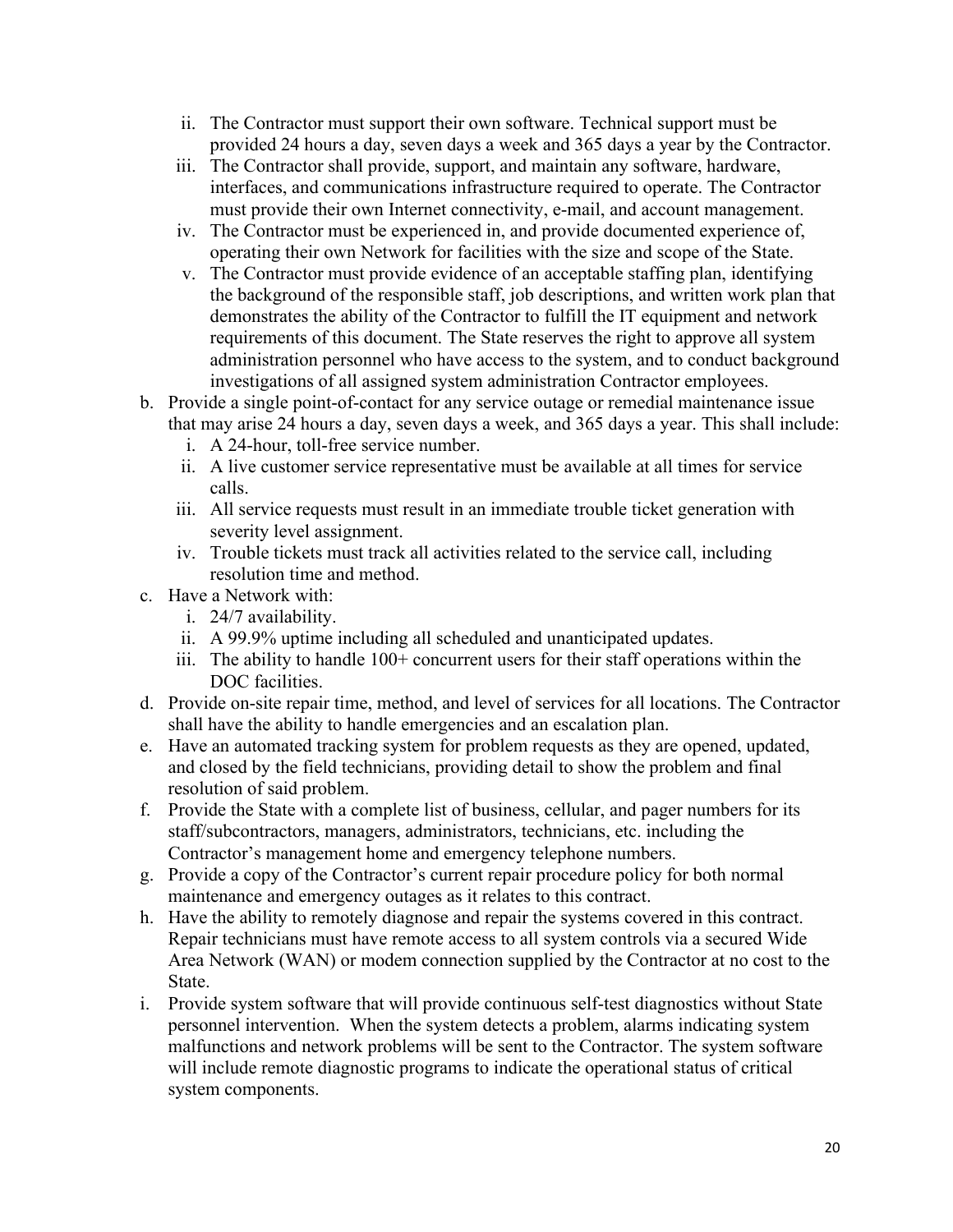- j. Provide a complete solution including all equipment, software, and infrastructure necessary to provide the services required in this contract.
- k. Be responsible for all equipment, software, and infrastructure including Contractor network and connectivity in its entirety or its individual components including, but not limited to, normal wear/use, patient abuse, natural disaster, or patient unrest. System or component replacement will be performed at no cost to the State and will occur immediately upon notification to the Contractor of the system problem by the Location or State designee.
- l. Provide any and all equipment in areas accessed by patients that will be sturdy, vandal resistant, and composed of durable, tamper-free equipment suitable for a detention environment.
- m. Provide solution hardware that must be of detention grade quality; tamperproof user end equipment is required; a minimum of moving, removable, metallic parts, or any object which could be used as or fashioned into an offensive item, must not be present at the user end, if applicable.
- n. Ensure that all equipment providing input will have a tamperproof functionless keyboard with internal track balls and industry standard shatterproof monitor, is applicable.
- o. Be responsible for all cables and power cords which must be secured.
- p. Provide equipment that is compliant with ADA guidelines.
- q. Provide all components of their System and Network including hardware, software, networking, infrastructure, storage, archiving, etc. including physical size and descriptions of all equipment/hardware. The Contractor shall maintain and support all components including version upgrades, patches, hardware upgrades, and replacement plan, network connectivity, backups, retention strategy, disaster recovery, redundancy, and change management.
- r. Provide any environmental conditions required for the System and Network. The Contractor shall include any air conditioning or heating requirements for equipment provided. The Contractor is required to supply the necessary heating or cooling system.
- s. For each location installation, provide an implementation plan which includes an installation schedule. The plan, including quantities of equipment, must be approved by the State before initiation and any updates or changes to this plan must be submitted to and approved by the State. Please note that any and all installations must be accomplished during normal business hours at each location or as directed by the location's onsite Superintendent. For additional information regarding transition planning see Section 5.2 – Contractor Transition and Onboarding Requirements.
- t. Adhere to all applicable State, Agency, and Departmental IT policies and procedures regarding information protection and security.
- u. Obtain the State's written permission before proceeding with any work that requires cutting into or through girders, beams, concrete or tile floors, partitions or ceilings, or any work that may impair fireproofing or moisture proofing, or potentially cause and structural damage.
- v. Understand that the use of existing or in-place conduit, raceways, cable ways, cable, inside wiring, telephone set mountings, switches, terminal boxes, and terminals within the location are at the risk of the Contractor. No exposed wiring will be permitted. Ownership of any wiring or conduit placed under this Contract by the Contractor becomes the State's property upon termination and/or expiration of the Contract.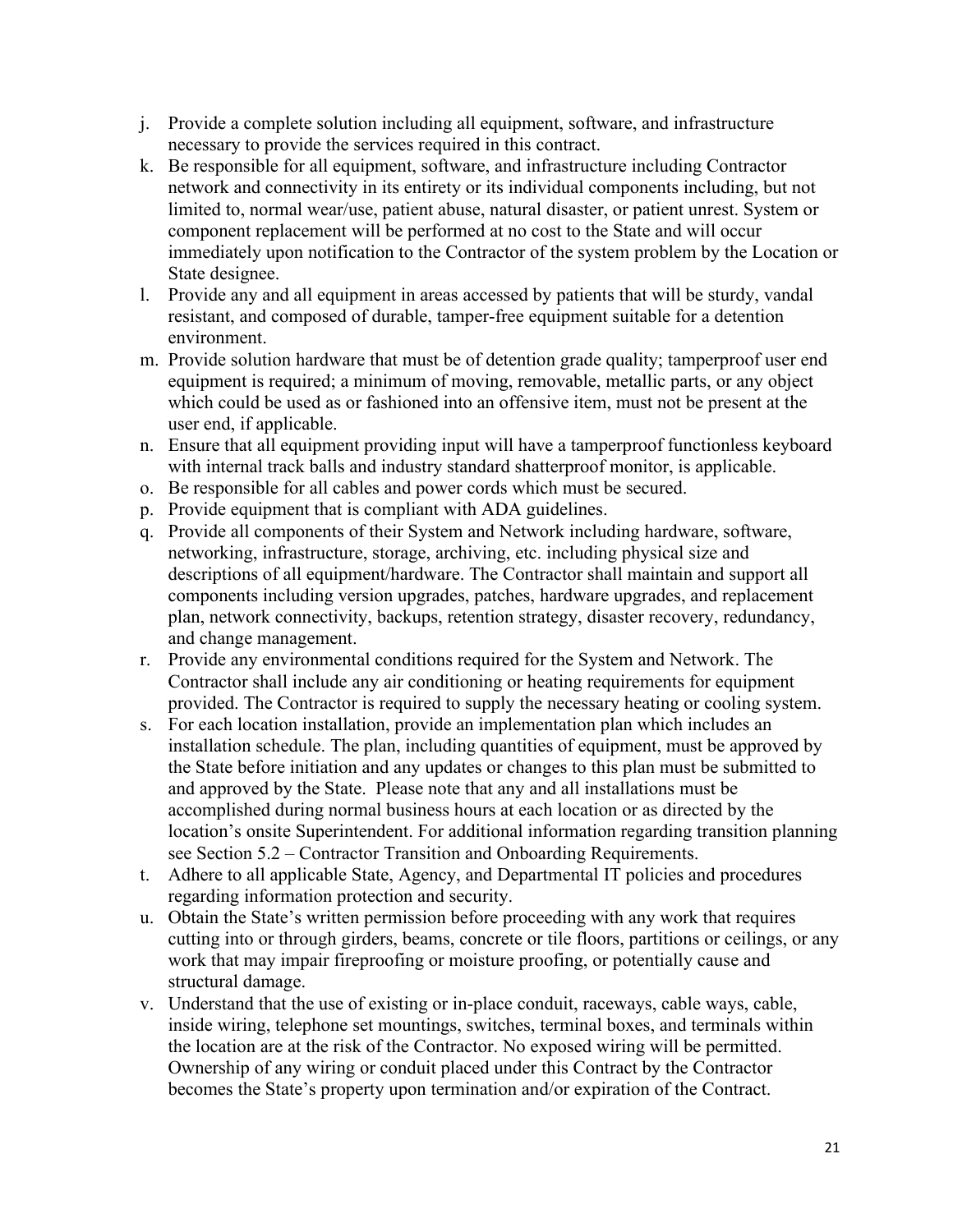- w. Agree that, should any cabling work be required as part of any installation, all new cable shall be used and marked clearly and legibly at both ends, and must meet all applicable Electronic Industries Alliance (EIA) and Telecommunications Industry Association (TIA) wiring standards for commercial buildings. All new cabling required by the Contractor shall be installed by the Contractor at no cost to the State.
- x. Restore to original condition, at its own cost, any damage to the State's property caused by maintenance, installation, or removal by personnel associated with the Contractor including, but not limited to, repairs to walls and ceilings.
- y. Clean up and remove all debris and packaging material resulting from work performed.
- z. Provide and install adequate surge and lightning protection equipment on all equipment used robust enough in order to support the Contractor provided system/equipment for 30 minutes in the event of a power outage. This shall include an uninterruptable power supply (UPS) for the switch, if required. UPS units must be adequate for the size of each location. Adequacy must be documented based on UPS manufacturer's recommendations. The Contractor shall provide, install, and maintain (according to manufacturer's specification) all UPS equipment at each of the locations. The Contractor shall replace all UPS equipment upon expiration of the manufacturer's life cycle of the installed product. The use of traditional "power strips" for surge protection is not acceptable.
- aa. Upon completion of initial installation and ongoing installations, provide the State with a list of identifying information for all equipment including, but not limited to, serial numbers, make/model, telephone numbers, and locations of each unit.
- bb. Provide details on auditing capabilities/report within each identified System and Network.

# <span id="page-21-0"></span>**5.1.10 Offender Management System**

- 1. The Contractor shall enter information into the DOC's Offender Management System (OMS) as determined appropriate by the DOC Health Services Director or designee. This information shall include at a minimum:
	- a. The appropriate mobility code (see Appendix 5 Mobility Codes) so that patients for whom transfer is contraindicated are not transferred without approval of appropriate health services staff.
	- b. Information about patients with special needs such as SFI/SMI, individuals on the MAT program including type of medication, special passes such as a bottom bunk or bottom tier.
	- c. Appropriate Alerts, defined by the DOC Health Services Director or designee.
	- d. Other information at the request of the DOC Health Services Director or designee.

# <span id="page-21-1"></span>**5.1.11 Breaking Free and other TAC**

- 1. The Contractor shall provide funding for Breaking Free through the existing contractual agreement with DOC's telecommunications vendor, ViaPath. This should be included in the Appendix 2 – Price Proposal PIPM Calculator.
- 2. The Contractor shall also develop an agreement with Voi, Inc. for use of Systematic Expert Risk Assessment for Suicide (SERAS).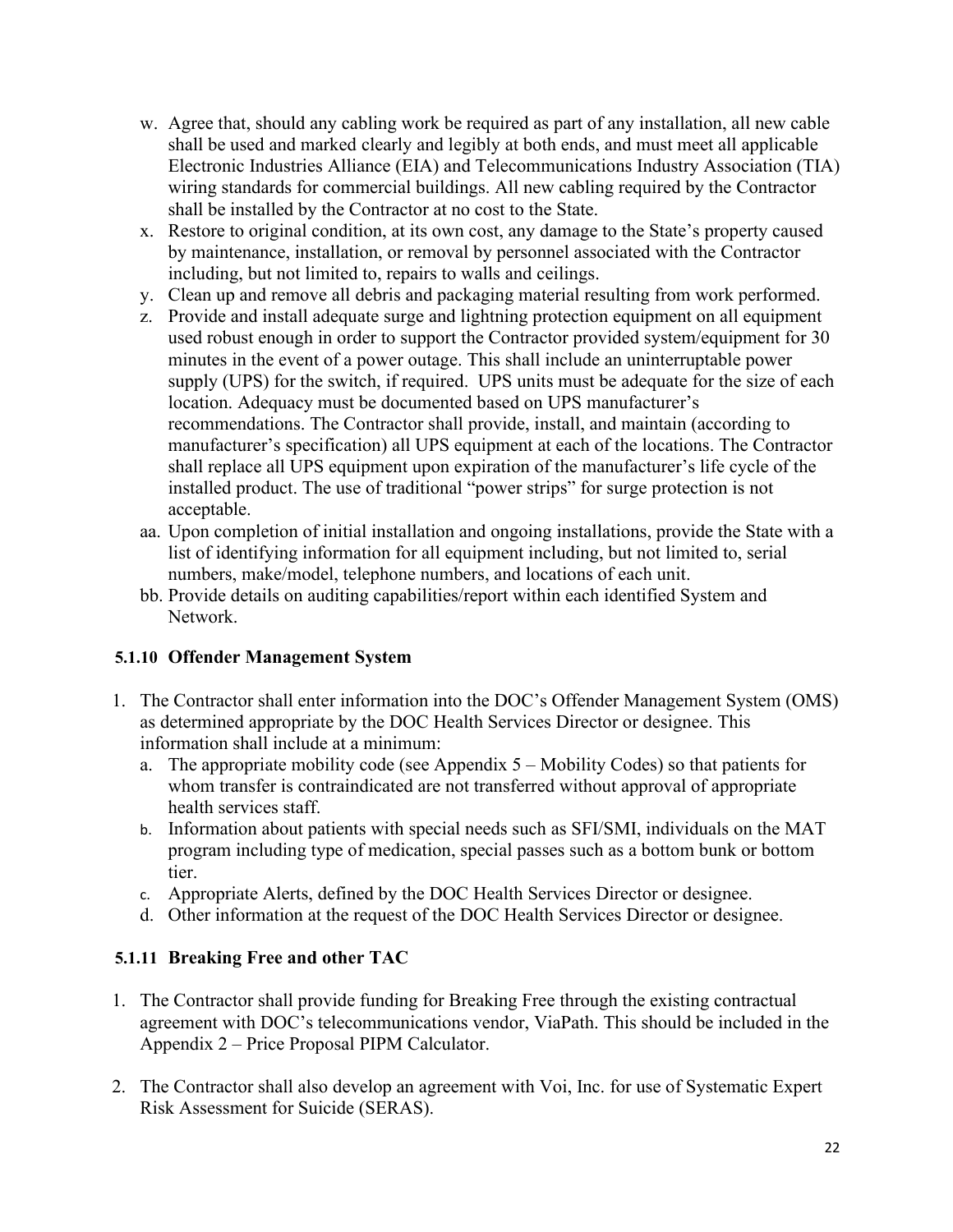# <span id="page-22-0"></span>**5.1.12 Americans with Disabilities Act (ADA)**

- 1. The Contractor shall:
	- a. Comply with DOC Administrative Directive #371.01 *Americans with Disabilities Act* and Interim Memo.
	- b. Comply with DOC Administrative Directive #316 *Effective Communication*.
	- c. Comply with any settlement agreements. Public agreements will be provided upon request.
	- d. Defer to the DOC's ADA Director in the event that the Contractor and the DOC disagree on an ADA related issue.
	- e. Provide prosthetics and other assistive devices that improve patient's level of functioning to that of a non-disabled patient. All prosthetics and other medical devices must meet all applicable quality standards and DOC security requirements.
	- f. Establish contracts or agreements with local prosthetic companies to provide prosthetic devices to patients as determined necessary by the Contractor, the ADA Director, or designee.
	- g. Request that the company representative make preliminary measurements and fittings onsite whenever possible.
	- h. Give precedence to the safety/security needs of the facility in cases where a patient's ADA accommodation conflicts with the safety/security needs of the facility. The Contractor shall provide an alternative treatment plan to maximize the patient's level of functioning while also addressing DOC's safety/security requirements.

# <span id="page-22-1"></span>**5.1.13 Act 153**

The Contractor shall comply with [Vermont Act 153,](https://legislature.vermont.gov/Documents/2018/Docs/ACTS/ACT153/ACT153%20As%20Enacted.pdf) "An act relating to inmate access to prescription drugs."

# <span id="page-22-2"></span>**5.1.14 Optical Services**

- 1. The Contractor shall:
	- a. When a visual deficiency beyond 20/40 is identified, refer the patient to the Contractor's optical service provider.
	- b. Consult with the Vermont Division of the Blind and Visually Impaired for all patients who are identified by the optical service provider as needing supplemental expert services. Any consultation with the Vermont Division of the Blind and Visually Impaired shall trigger an ADA accommodation request pursuant to the DOC Administrative Directive #371.01 *Americans with Disabilities Act*.
	- c. Pay for the dispensing, evaluation, and fitting services of an optometrist.
	- d. Provide all monocular patients with a referral to the optometrist for a discussion of vision preservation without regard for visual acuity by Snellen testing.
	- e. Provide one set of eyeglasses to patients as prescribed and deemed necessary by the optometrist.
	- f. Provide all eligible patients follow-up eye exams every two years.
	- g. Require that the patient bare responsibility for the cost of replacement of lost or damaged prescription eyewear due to the patient's negligence. DOC recognizes that some cases (e.g.,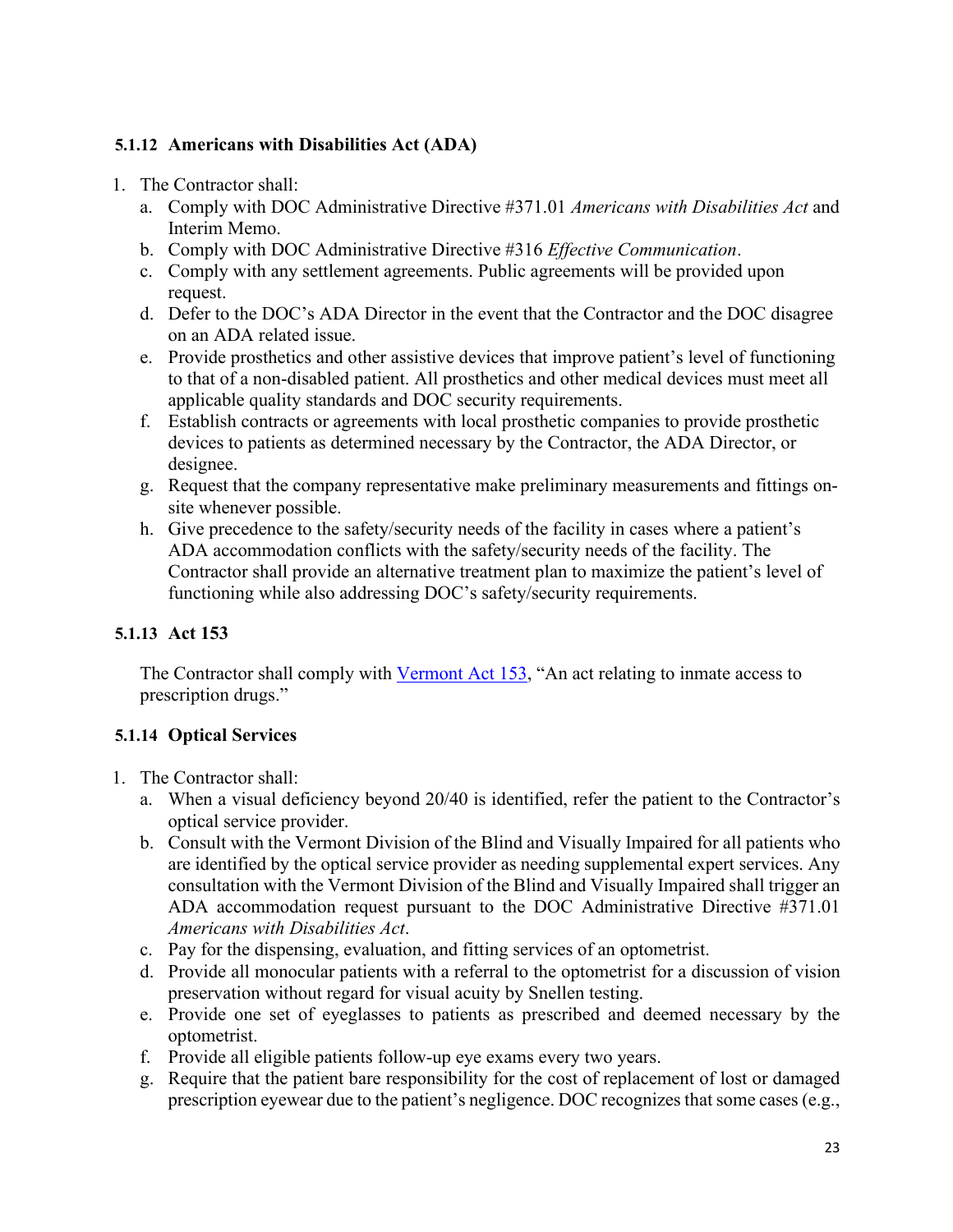indigence) may require an alternate approach.

# <span id="page-23-0"></span>**5.1.15 Treatment for Patients with Gender Dysphoria**

- 1. The Contractor shall:
	- a. Use Vermont Medicaid guidelines as a framework for providing gender affirming care.
	- b. Refer to the **AHS Administrative Rule 4.238, "Gender Affirmation Surgery for the** [Treatment of Gender Dysphoria,"](https://humanservices.vermont.gov/sites/ahsnew/files/documents/MedicaidPolicy/HCARAdopted/HCAR_4.238_Gender_Affirmation_Surgery_Adopted_Rule_New.pdf) for guidance on surgical care for individuals with gender dysphoria.
	- c. Employ or subcontract with DOC approved qualified health care providers that are subject matter experts in care for this population.
- 2. There shall be no additional barriers or review processes required for access to gender affirming care.

# <span id="page-23-1"></span>**5.1.16 Treatment for Patients with Hepatitis C**

The Contractor shall provide Hepatitis C (HCV) treatment in accordance with Appendix  $6 -$ Treatment of Hepatitis C.

# <span id="page-23-2"></span>**5.1.17 Mental Health Units**

The Contractor shall provide services necessary to comply with [Vermont Act 78,](https://legislature.vermont.gov/Documents/2018/WorkGroups/House%20Corrections%20and%20Institutions/Offender%20&%20Inmate%20Records/ACT78%7EHelena%20Gardner%7EAs%20Enacted%20%7E4-4-2018.pdf) "An Act Relating to Offenders with Mental Illness, Inmate Records, and Inmate Services," related MOUs. See [Health Services Procedure: Mental Health Units.](http://doc.vermont.gov/sites/correct/files/documents/Mental%20Health%20Unit%20HSD%20Procedure.pdf)

# <span id="page-23-3"></span>**5.2 Contract Transition and Onboarding Requirements**

# <span id="page-23-4"></span>**5.2.1 Transition Plan**

- 1. The Contractor shall provide a comprehensive transition plan that addresses all aspects of the contract transition to include:
	- a. Contract deliverables related to the contract transition
	- b. Action items
	- c. Person(s) responsible for each item
	- d. Start date for each item
	- e. Target completion date for each item
	- f. Status of each item
	- g. Completion date of each item
- 2. The DOC Health Services Director and the Contractor's project manager (PM) will agree on the exact format of the transition plan at or before the initial transition begins. The transition plan shall include, at a minimum, the items listed in Appendix 7 – Onboarding and Transition Requirements.
- 3. Compliance with this section is subject to Liquidated Damages as outlined in Section 2.2.2.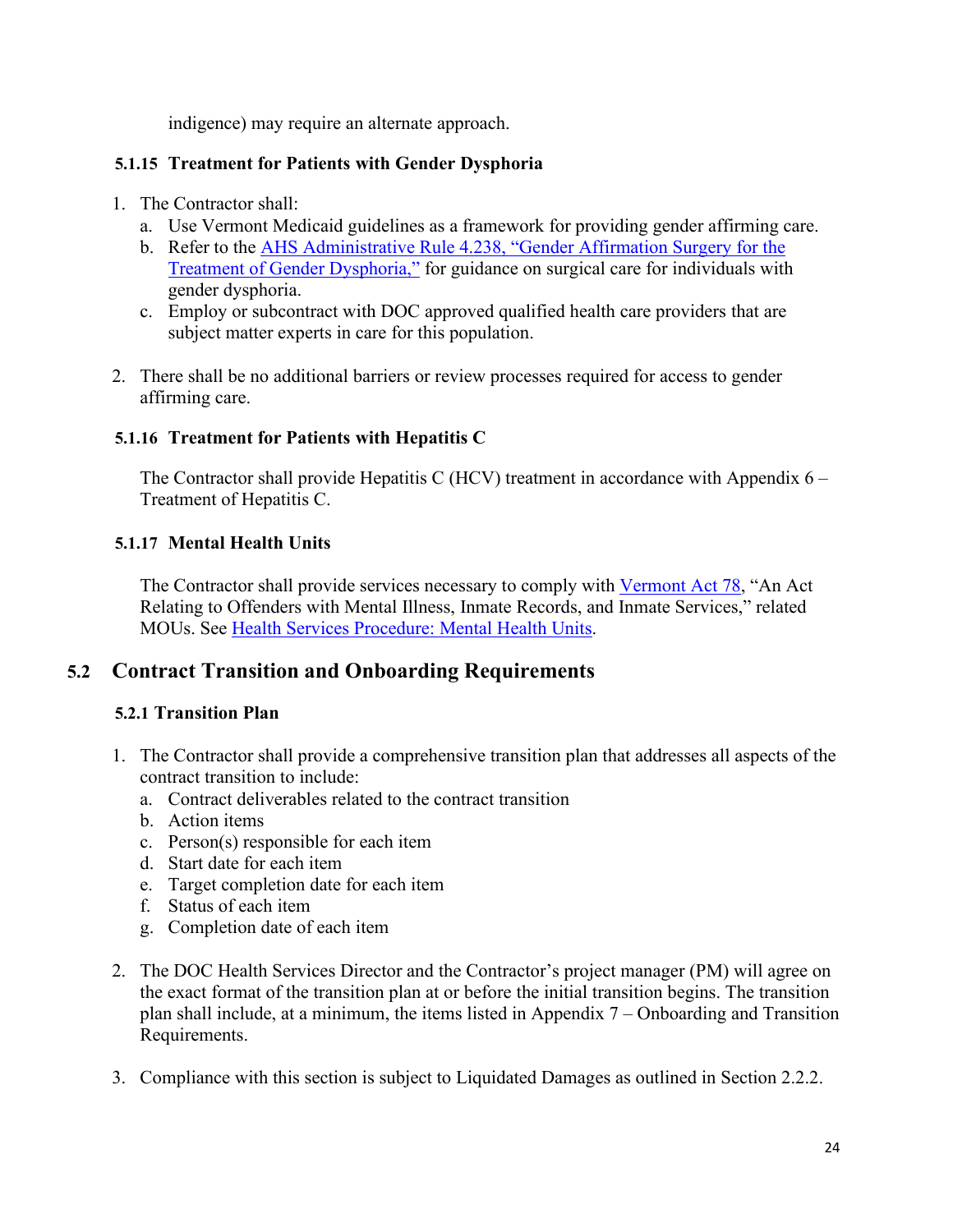# <span id="page-24-0"></span>**5.2.2 Project Manager**

- 1. Upon completion of the contract negotiations process, the Contractor shall assign a PM to oversee the contract transition. The PM shall:
	- a. Be responsible to the DOC for all aspects of the transition.
	- b. Be located in Vermont for the duration of the contract transition.
	- c. Coordinate all the tasks necessary to successfully transition the contract. These tasks will include but not be limited to:
		- i. Assigning staff, scheduling meetings, reviewing status reports, addressing project issues and change orders, and preparing presentations for State stakeholders.
	- d. Have daily contact with the DOC Health Services Director and/or designees in a manner approved by the DOC Health Services Director.
	- e. Provide written "Weekly Status Reports" to the DOC Health Services Director. "Weekly Status Reports" shall include, at a minimum:
		- i. All tasks accomplished, incomplete, or behind schedule in the previous week (with reasons given for those tasks behind schedule and plans for completion).
		- ii. All tasks planned for the coming two weeks.
		- iii. An updated status of all tasks (entered into the transition plan and attached to the status report).
		- iv. The status of any corrective actions.
		- v. Notice to the State, as soon as the Contractor is aware, if required deliverables will not be completed on time.
	- f. At the discretion of the DOC Health Services Director, schedule and facilitate project team meetings, either in person or via video conference. These meetings may include status updates of all aspects of the transition.
- 2. A successful PM shall have overall authority and responsibility for the contract deliverables, schedule, and successful implementation of the Contractor's resources to fulfill the requirements of the contract related to the contract transition.
- 3. Compliance with this section is subject to Liquidated Damages as outlined in Section 2.2.2.

# <span id="page-24-1"></span>**5.2.3 Transition of Contractor Staff**

- 1. The Contractor shall:
	- a. Make every effort to minimize the impact of the contract transition on contractor staff and on the operation of the DOC's health services program.
	- b. Interview and review all staff currently employed by the DOC's Contractor, including those in the Contractor's regional office. All employees, if eligible, will have the right of first refusal for positions with the future Contractor, pursuant to the staffing requirements set forth in the final contract.
	- c. Propose all staff, new or incumbent, to the DOC Health Services Director or designee(s) for approval. The DOC reserves the right to approve or deny all proposed staff during the contract transition.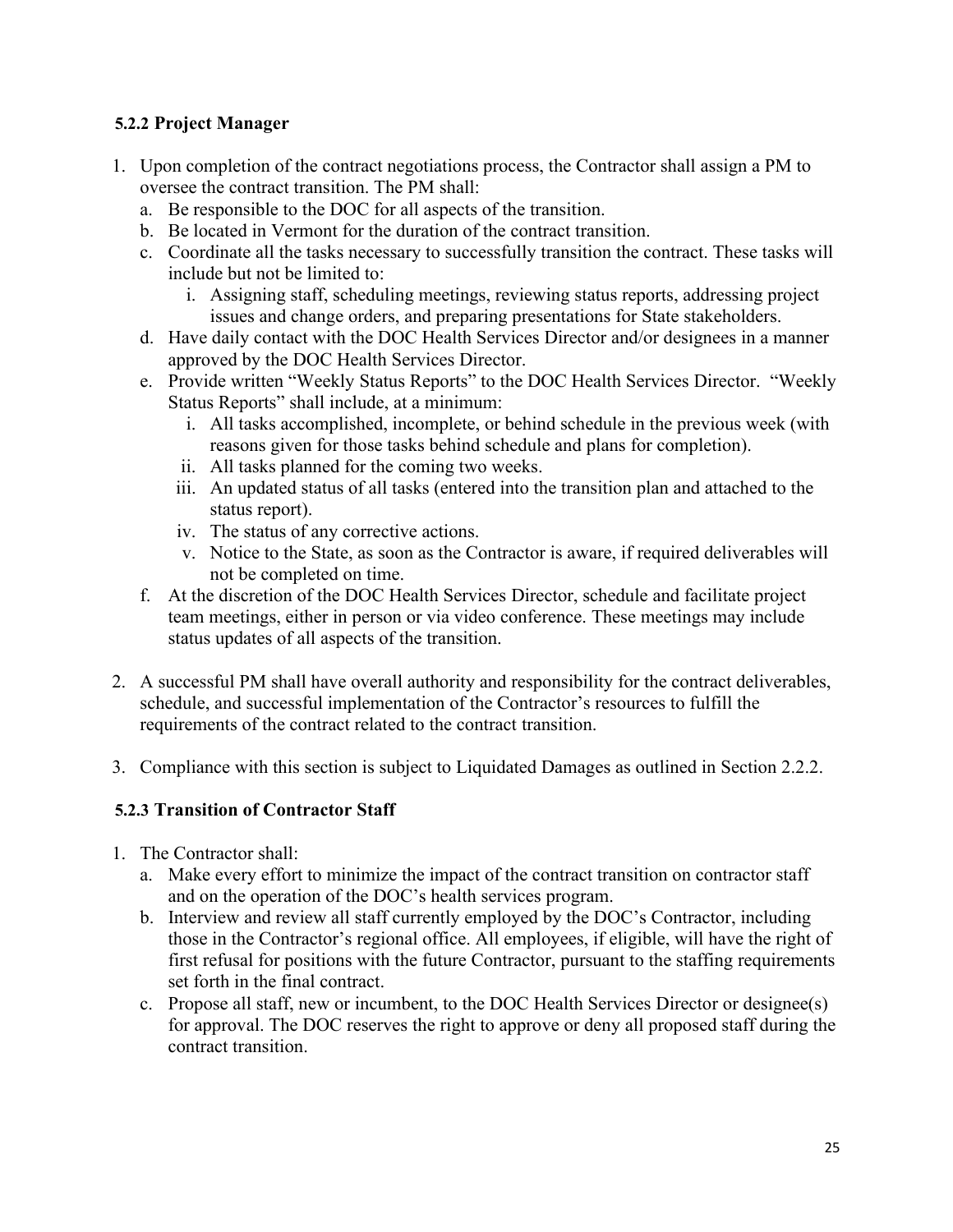- d. The DOC Health Services Director shall review the employment of all incumbent and future employees of the Contractor's regional office and determine approval for employment.
- e. Verify that all personnel are licensed, certified, and/or registered, as necessary, in conformance with Vermont laws and regulatory requirements.
- f. Require that all staff, new and incumbent, are subject to the DOC's staff onboarding requirements, including background checks, fingerprinting requirements, and the Federal PREA standard requirements.
- 2. Staff retained from the previous contract will not receive lower hourly wages, salaries, or benefits than earned prior to the start of the new contract. Considerations shall be made on a case-by-case basis for situations where the current hourly wage, salary, or benefits are outside of the market value. Retained staff will maintain their pre-existing hire date for the purposes of evaluations, merit increases, and calculations of vacation, sick, annual, or other leave accruals. Retained staff will not be subject to waiting periods for health insurance, 401(k) plans, employee stock options (if available), or any other benefits. Fringe benefits for existing staff shall be comparable to those earned leading up to the contract transition and shall begin immediately.
- 3. Refer to Appendix 8 Current Staffing Matrix. The State does not guarantee that the current staffing pattern, or those required in these specifications, or any contained in an approved proposal, to be sufficient for the Contractor to carry out the responsibilities detailed in this RFP. The Contractor shall adjust schedules and staffing patterns as needed, according to staffing workloads, DOC operational needs, the needs of the patient population, and settlement agreements. Staffing levels may also be adjusted based on the results of quality assurance activities.

# <span id="page-25-0"></span>**5.2.4 Transition of Network**

- 1. The Contractor shall:
	- a. Work with the State and any incumbent vendor to ensure an orderly transition of services and responsibilities under the Contract and to ensure the continuity of the services required by the State.
	- b. Have a transition plan that minimizes lost revenue to the State for a smooth "cutover" to the new equipment and/or network.
	- c. Upon expiration, termination, or cancellation of the Contract, cooperate in an orderly transfer of responsibility and/or the continuity of the services required under the terms of the Contract to an organization designated by the State.
	- d. Remove its equipment at the conclusion of the Contract in a manner that will allow the reuse of wire distribution.
	- e. Agree the workstations and associated infrastructure shall become the property of the State at the expiration, cancellation, or termination of this Contract.
	- f. Discontinue providing service or accepting new assignments under the terms of the Contract, on a date specified by the State.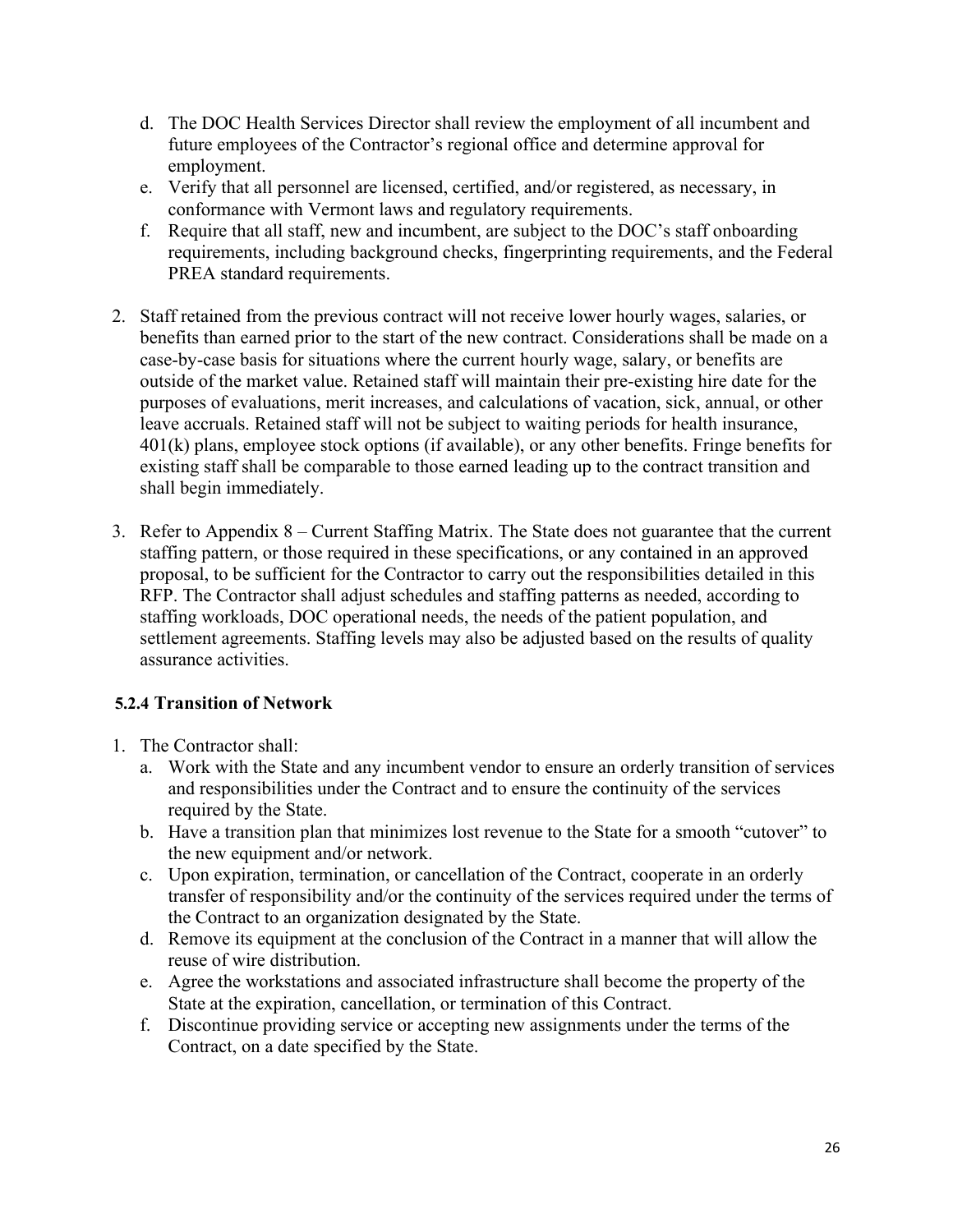# <span id="page-26-0"></span>**5.3 Section A – Governance and Administration**

# <span id="page-26-1"></span>**5.3.1 Access to Care**

The Contractor shall, at a minimum, comply with NCCHC standard P-A-01.

# <span id="page-26-2"></span>**5.3.2 Responsible Health Authority**

The Contractor shall, at a minimum, comply with NCCHC standard P-A-02.

# <span id="page-26-3"></span>**5.3.3 Medical Autonomy**

- 1. The Contractor shall, at a minimum, comply with NCCHC standard P-A-03.
- 2. The Contractor shall immediately report to the DOC Health Services Director or designee any instances in which clinical staff believe that their medical autonomy or clinical recommendations are limited or jeopardized by custody or other non-clinical staff except when there is a direct threat to the safety and security of a facility or persons therein.

# <span id="page-26-4"></span>**5.3.4 Administrative Meetings and Reports**

- 1. The Contractor shall, at a minimum, comply with NCCHC standard P-A-04.
- 2. The Contractor shall also facilitate or participate, as determined by the State, the following meetings, to be held at a frequency defined by the State:
	- a. Pharmacy and Therapeutics (P&T) Committee
	- b. Medical Administrative Committee (MAC)/Continuous Quality Improvement (at each facility)
	- c. CQI Committee (see Section 5.3.6 Continuous Quality Improvement Program)
	- d. EHR Committee
	- e. Mortality and Morbidity Reviews
	- f. Executive Business Meeting
	- g. Contract Monitoring and Improvement meetings (see section 4.2 Deficiencies and Contract Compliance)
	- h. Incident debriefings
	- i. Daily DOC "Morning Meetings," (or other venue as determined by the Superintendent). The Contractor shall be prepared to discuss:
		- i. Any patient with physical or mental health needs
		- ii. Any patient with, requesting, or in need of ADA accommodation
		- iii. Any patient with behavioral issues or concerns
		- iv. Any information pertinent to the health and safety of any person at the facility
	- j. Additional meetings at the discretion of the State
- 3. The Contractor shall perform the following with regards to all administrative meetings it is required to facilitate under the Contract:
	- a. Invite and ensure attendance of all required participants, as determined by the State.
	- b. Compile meeting records and notes and distribute them to all required participants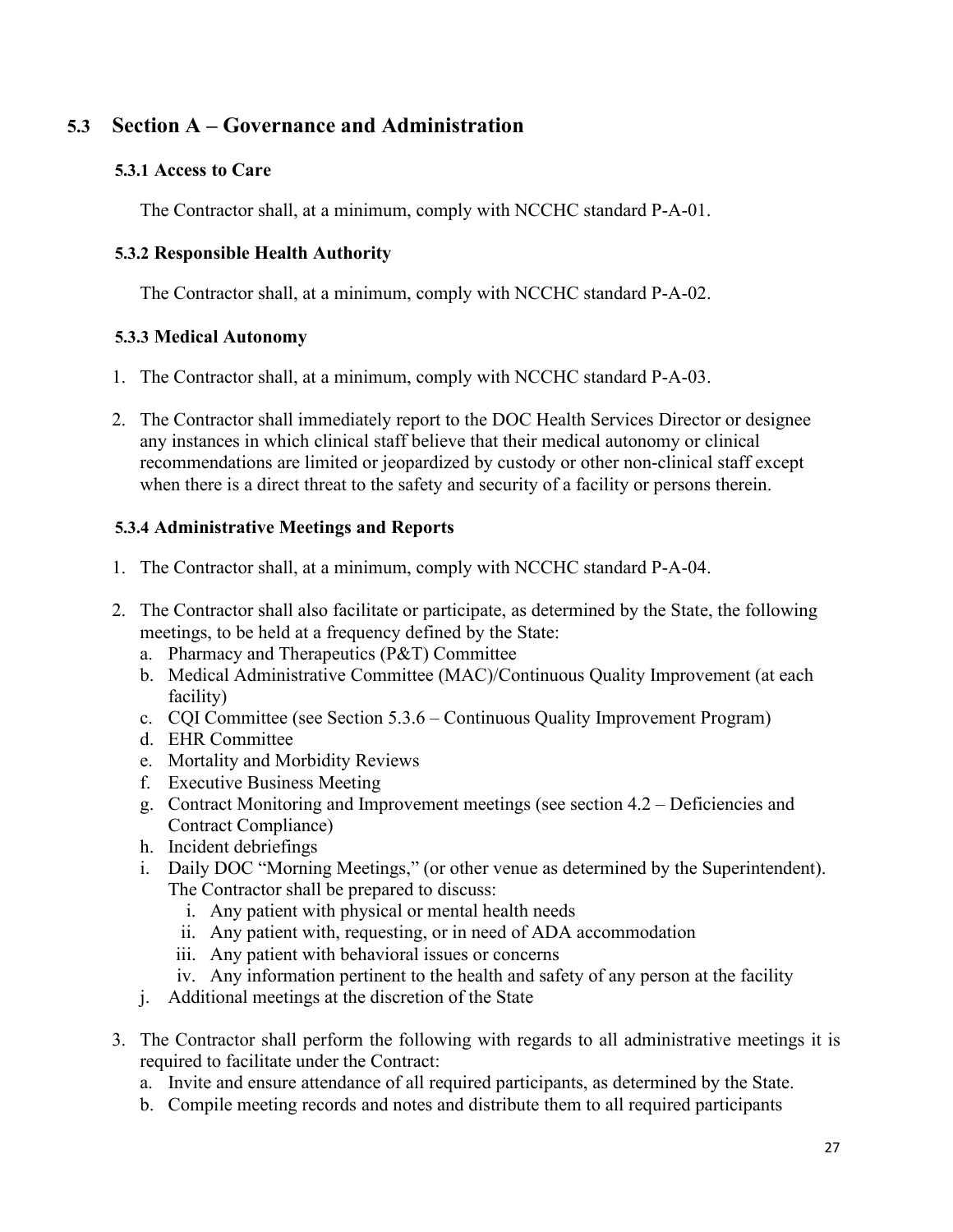regardless of attendance.

- c. For monthly and quarterly meetings:
	- i. Create an agenda to be submitted for DOC additions or edits no later than five business days prior to the meeting date.
	- ii. Compile and distribute all materials for consideration and discussion at the meeting no later than three business days prior to the meeting date. If relevant materials are unavailable or not yet available, they should be distributed as soon as practicable.
- 4. The Contractor shall also:
	- a. Configure and provide reports to the State as requested. Refer to Appendix 9 Current Reporting Requirements for a summary of all current reports. Templates for each report will be provided to Offerors upon request.
	- b. Produce all reports utilizing the State's EHR and other electronic databases or systems (or provide a transition plan to get to this state of which the timeline shall be approved by the State).
	- c. Configure and batch all required reports related to patient care within the EHR.
	- d. Provide all reports in the format requested by the State.
	- e. Provide monthly and quarterly reports within 15 days of the close of the previous month or quarter.
- 5. The State reserves the right to request additional or different reporting information from the Contractor throughout the term of the contract, on either an *ad hoc* or regular basis. The Contractor shall comply with the State's request including any provided timelines.
- 6. The State reserves the right to request verification that State data stored and shared maintains compliance with all State and Federal laws. This includes email communications, SharePoint or other document repositories, or other methods of communication.
- 7. The Contractor shall also comply with Section 5.1.1 Communication Between DOC HSD and the Contractor.
- 8. Compliance with this section is subject to Liquidated Damages as outlined in Section 2.2.2.

# <span id="page-27-0"></span>**5.3.5 Policies and Procedures**

- 1. The Contractor shall, at a minimum, comply with NCCHC standard P-A-05.
- 2. The Contractor shall also have policies and procedures that comply with all Vermont specific requirements as outlined in Section 5.1 – Vermont DOC Requirements and throughout this document. The State must approve all Contractor policies and procedures before they are considered active and modifications to include the Vermont specific requirements shall not cause delay in the process. In the absence of a State-approved policy or procedure on a specific matter, the DOC HSD shall designate a policy or procedure with which the Contractor must comply.
- 3. Compliance with this section is subject to Liquidated Damages as outlined in Section 2.2.2.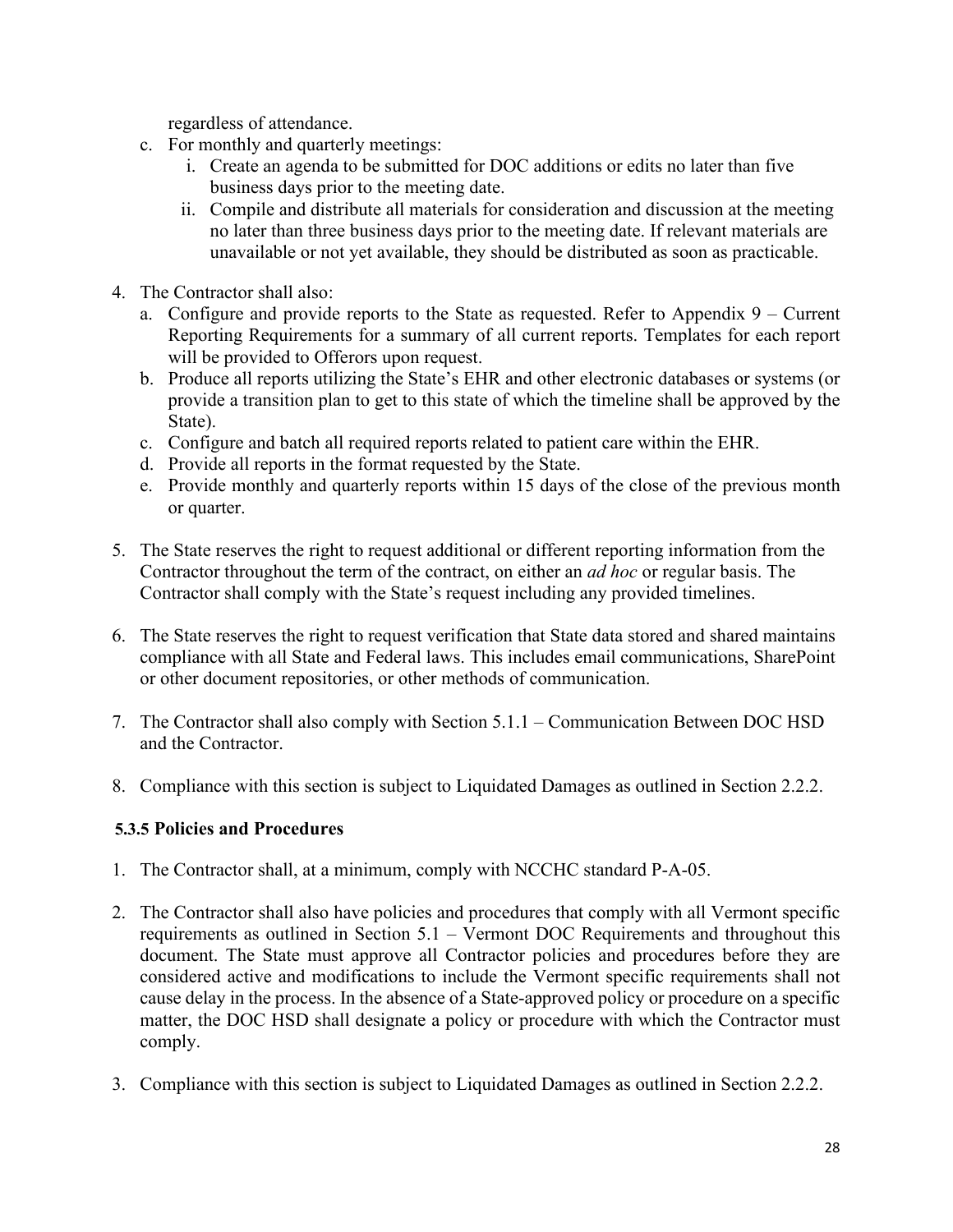# <span id="page-28-0"></span>**5.3.6 Continuous Quality Improvement Program**

- 1. The Contractor shall, at a minimum, comply with NCCHC standard P-A-06.
- 2. The DOC Health Services Director or designee will approve a standardized format for the monthly Continuous Quality Improvement Program meetings and all attendees, and will be a partner in all Contractor CQI processes.
- 3. The Contractor shall also comply with Section 4 Contract Monitoring.
- 4. Compliance with this section is subject to Liquidated Damages as outlined in Section 2.2.2.

# <span id="page-28-1"></span>**5.3.7 Privacy of Care**

The Contractor shall, at a minimum, comply with NCCHC standard P-A-07.

# <span id="page-28-2"></span>**5.3.8 Health Records**

- 1. The Contractor shall, at a minimum, comply with NCCHC standard P-A-08.
- 2. In addition, the Contractor shall utilize the EHR system provided by the DOC. The current EHR vendor for the Department of Corrections is CorrecTek, Inc. Should the DOC decide to modify or change EHR systems, the Contractor shall cooperate with the DOC in all electronic system transition plans including any plans to update the EHR to meet the needs of the contract and achieve the desired state.
- 3. The Contractor shall provide information on the Contractor staff role, job title, and access needs for the creation of a user's EHR account. The State will provide written approval, request for additional information, or denial through the method as determined by the State. All new users, user modifications, and user terminations to the EHR, need to be approved by DOC staff through methods determined by the State.

# <span id="page-28-3"></span>**5.3.9 Procedures in the Event of an Patient Death**

- 1. The Contractor shall, at a minimum, comply with NCCHC standard P-A-09.
- 2. The Contractor shall also comply with DOC Administrative Directive #353 *Death Response and Review* and #405 *Incident Reporting*, which outlines the roles of the DOC and the Contractor in the event of a death. Information regarding any and all deaths shall be freely shared with the DOC including any Contractor incident reports, reviews, and findings. The Contractor shall complete all remediation required by DOC or third-party review and comply with any CQI or Corrective Action Plan (CAP) process upon DOC request. The Mortality Review format must be approved the DOC Health Services Director or designee. All Mortality and Morbidity Reviews must be completed and provided to the DOC Health Services Director within 30 days of the event. This process is protected as part of the Peer Review Process and is privileged and confidential pursuant to 26 V.S.A. §§ 1441-1443, and is exempt from public disclosure.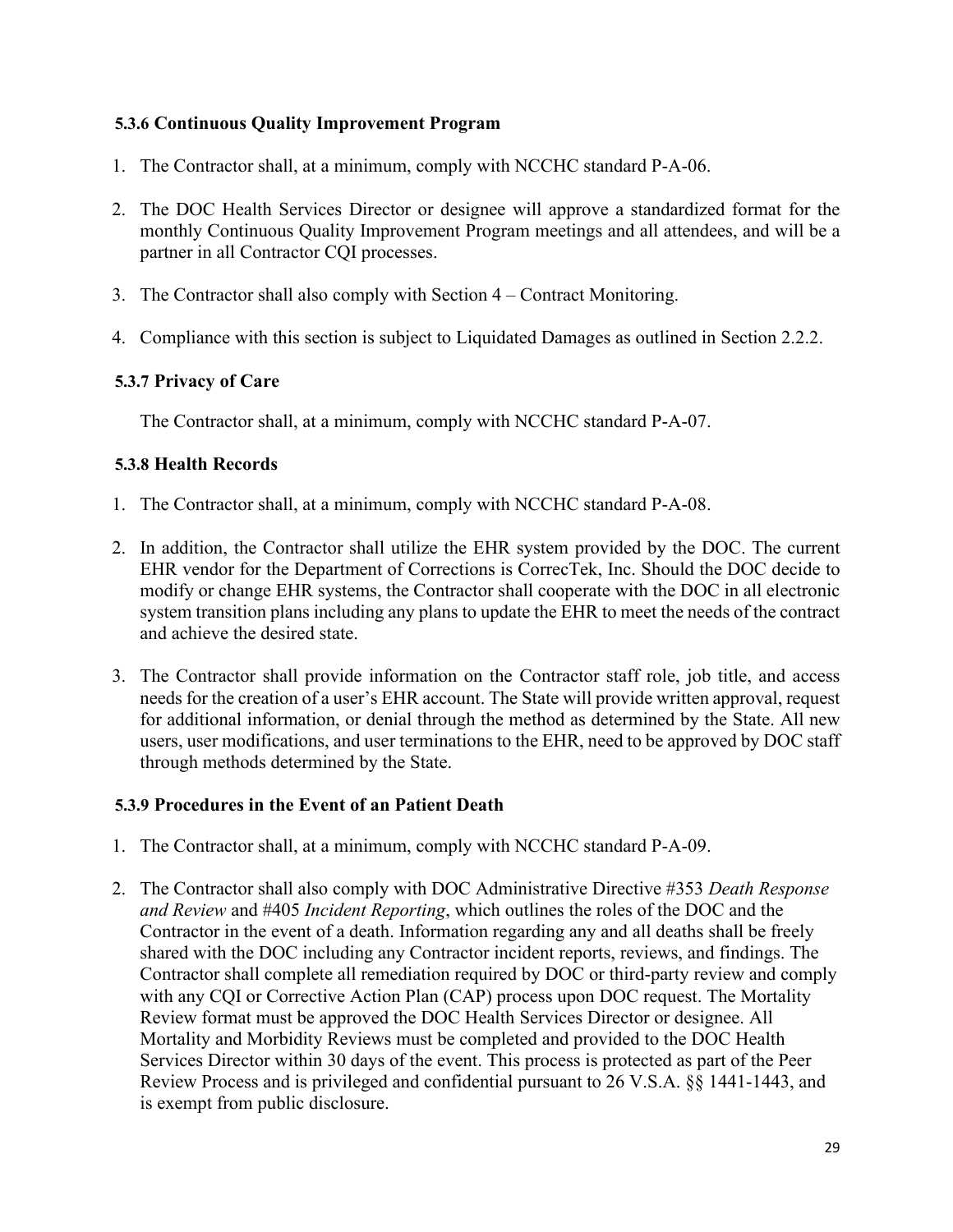3. Compliance with this section is subject to Liquidated Damages as outlined in Section 2.2.2.

# <span id="page-29-0"></span>**5.3.10 Grievance Process for Health Care Complaints**

- 1. The Contractor shall, at a minimum, comply with NCCHC standard P-A-10.
- 2. The Contractor shall also comply with DOC Administrative Directive #320.01 *Offender Grievance System for Field and Facilities Directive*.
- <span id="page-29-1"></span>3. Compliance with this section is subject to Liquidated Damages as outlined in Section 2.2.2.

# **5.4 Section B – Health Promotion, Safety, and Disease Prevention**

# <span id="page-29-2"></span>**5.4.1 Healthy Lifestyle (Education and) Promotion**

- 1. The Contractor shall, at a minimum, comply with NCCHC standard P-B-01.
- 2. Vermont's correctional facilities are "tobacco free" for all patients and staff. The Contractor shall (as applicable) provide patients with self-reported use of tobacco products with the following which will be approved by DOC in collaboration with VDH:
	- a. Information on the health impacts of continued use.
	- b. Group interventions and support programs, written materials, and individual education.
	- c. As part of release planning, information on community resources that can provide support with tobacco use cessation.

# <span id="page-29-3"></span>**5.4.2 Infectious Disease Prevention and Control**

- 1. The Contractor shall, at a minimum, comply with NCCHC standard P-B-02.
- 2. The Contractor shall also comply with Appendix 10 DOC's COVID-19 Facility Protocol.

# <span id="page-29-4"></span>**5.4.3 Clinical Preventative Services**

The Contractor shall, at a minimum, comply with NCCHC standard P-B-03.

# <span id="page-29-5"></span>**5.4.4 Medical Surveillance of Incarcerated Individual Workers**

- 1. The Contractor shall, at a minimum, comply with NCCHC standard P-B-04.
- 2. The Contractor shall also:
	- a. Assess or review patients for work camp placement within 10 business days of receiving the request and provide weekly updates on the status of clearances.
	- b. Complete documentation for work clearances, which shall include, at a minimum: a.A statement that the patient's health record was reviewed.
		- b.An indication that all pertinent medical history (e.g., communicable diseases, cardiac problems, pulmonary problems, allergies, and back problems) was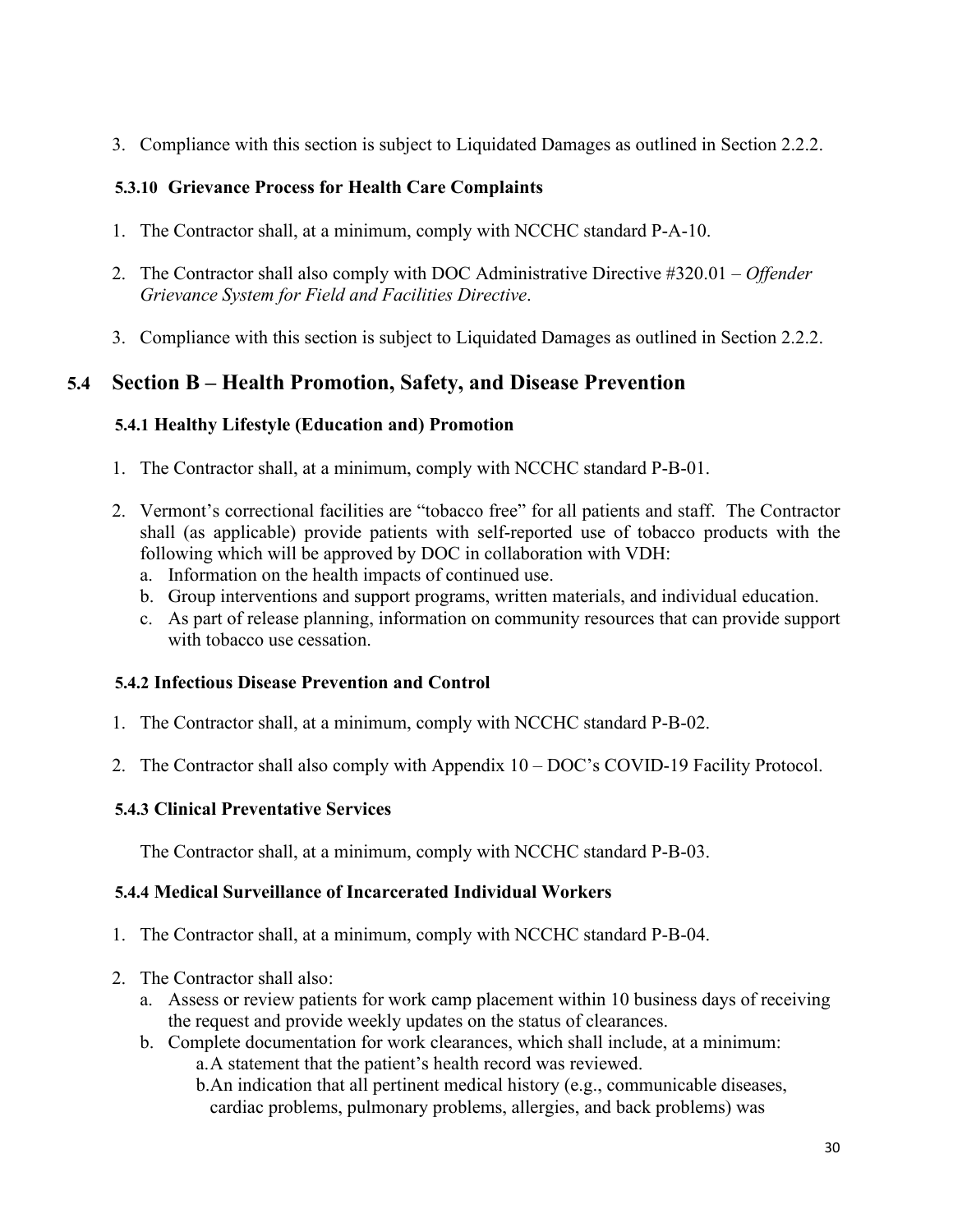reviewed.

- c.Any current signs and symptoms of illness.
- d.A brief, focused physical examination and vital signs.
- e.Verification the patient has no medical conditions that preclude food service work based on criteria provided by VDH.
- f. Documentation of assessment and/or screening for hepatitis A and B. The Contractor shall offer testing for immunity to both. Where no immunity is present, the Contractor shall (as clinically appropriate) offer the patient vaccination against both. Patients found with chronic, active hepatitis B shall be referred to chronic disease clinic.

# <span id="page-30-0"></span>**5.4.5 Suicide Prevention and Intervention**

- 1. The Contractor shall, at a minimum, comply with NCCHC standard P-B-05.
- 2. The Contractor shall also comply with the [DOC's Suicide Taskforce's procedures.](http://doc.vermont.gov/sites/correct/files/documents/VCHS%20Clinical%20Guidelines_Suicide%20Prevention_Current%20Practice%20and%20Recommendations.pdf)

# <span id="page-30-1"></span>**5.4.6 Contraception**

- 1. The Contractor shall, at a minimum, comply with NCCHC standard P-B-06.
- 2. The Contractor shall also comply with [Vermont Act 153.](https://legislature.vermont.gov/Documents/2018/Docs/ACTS/ACT153/ACT153%20As%20Enacted.pdf)

# <span id="page-30-2"></span>**5.4.7 Communication on Patients' Health Needs**

- 1. The Contractor shall, at a minimum, comply with NCCHC standard P-B-07.
- 2. The Contractor shall also participate in DOC Facility "morning meetings." The Contractor shall be prepared to discuss patients with significant health or mental health needs, accommodations, and/or concerning behaviors with DOC staff during these meetings. For additional information refer to Section 5.1.1 – Communication Between DOC HSD and the Contractor, and Section 5.3.4 – Administrative Meetings and Reports.

# <span id="page-30-3"></span>**5.4.8 Patient Safety**

- 1. The Contractor shall, at a minimum, comply with NCCHC standard P-B-08.
- 2. For addition information regarding patient safety and adverse events, see Section 4 Contract Monitoring and Section 5.3.6 – Continuous Quality Improvement Program.

# <span id="page-30-4"></span>**5.4.9 Staff Safety**

The Contractor shall, at a minimum, comply with NCCHC standard P-B-09.

# <span id="page-30-5"></span>**5.5 Section C – Personnel and Training**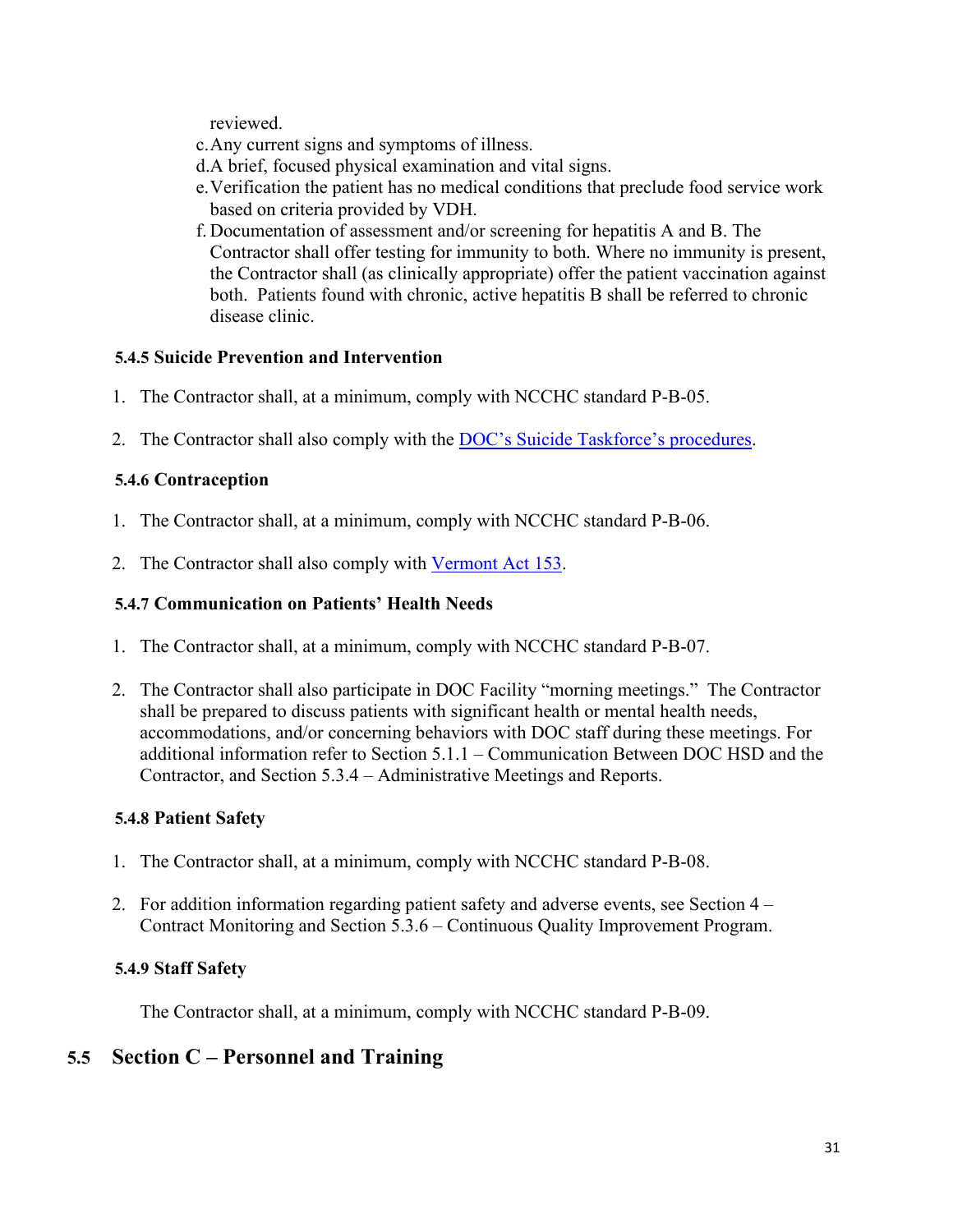# <span id="page-31-0"></span>**5.5.1 Credentials (and Licensure)**

- 1. The Contractor shall, at a minimum, comply with NCCHC standard P-C-01.
- 2. The Contractor shall also comply with all Vermont specific laws and requirements including those of the [Vermont Office of Professional Regulation](https://sos.vermont.gov/opr/regulatory/) and the [Vermont Board of Medical](https://www.healthvermont.gov/systems/medical-practice-board)  [Practice.](https://www.healthvermont.gov/systems/medical-practice-board)

# <span id="page-31-1"></span>**5.5.2 Clinical Performance Enhancement**

- 1. The Contractor shall, at a minimum, comply with NCCHC standard P-C-02.
- 2. The Contractor shall also:
	- a. Ensure that all clinical performance enhancement and/or peer reviews are conducted in a format approved by the DOC Health Services Director or designee.
	- b. Include performance indicators that align with the expectations of the contract.

# <span id="page-31-2"></span>**5.5.3 Professional Development**

- 1. The Contractor shall, at a minimum, comply with NCCHC standard P-C-03.
- 2. The Contractor shall also utilize industry standard methods of professional development including:
	- a. The development and use of Professional Development Plans (PDPs).
	- b. Utilizing a nationally recognized model for clinical supervision that is approved by the DOC Health Services Director or designee.

# <span id="page-31-3"></span>**5.5.4 Health (and Mental Health) Training for Correctional Officers**

- 1. The Contractor shall, at a minimum, comply with NCCHC standard P-C-04.
- 2. The Contractor shall also:
	- a. Provide special training to medical and corrections staff in accordance with the requirements set forth in [28 V.S.A §907.](https://legislature.vermont.gov/statutes/section/28/011/00907#:%7E:text=The%20Vermont%20Statutes%20Online%20Title%2028%20%3A%20Public,service%20for%20inmates%3B%20powers%20and%20responsibilities%20of%20Commissioner?msclkid=54c26090bcf111ecbd38236c51f302e4)
	- b. Coordinate with the DOC HSD, and subsequently facility leadership, to develop the training schedule and content.

# <span id="page-31-4"></span>**5.5.5 Medication Administration Training**

The Contractor shall, at a minimum, comply with NCCHC standard P-C-05.

#### <span id="page-31-5"></span>**5.5.6 Incarcerated Individual Workers**

Not relevant in Vermont.

#### <span id="page-31-6"></span>**5.5.7 Staffing**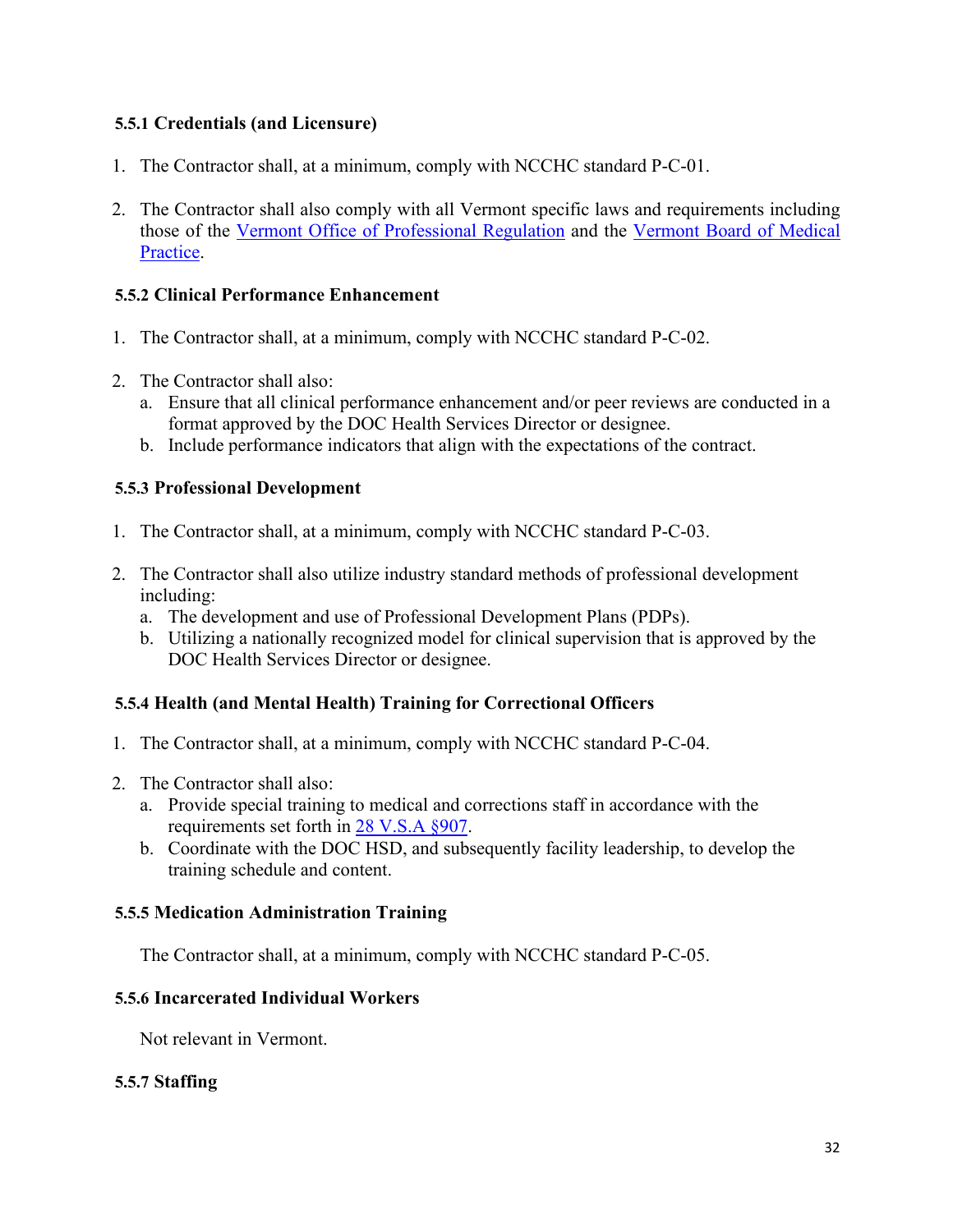- 1. The Contractor shall, at a minimum, comply with NCCHC standard P-C-07.
- 2. The Contractor shall also:
	- a. Employ medical, dental, mental health, substance abuse, and other professional staff sufficient in number and professional expertise to deliver a comprehensive health services program that meets the expectations of the contract. The Contractor should be aware that the current staffing may not be able to meet these expectations (see Appendix 8 – Current Staffing Matrix).
	- b. Adjust work schedules and staffing patterns as needed, according to staffing workloads, DOC operational needs, the needs of the patient population, and settlement agreements. Staffing levels may also be adjusted based on the results of quality assurance activities.
	- c. Provide nursing staff on-site at each correctional facility, 24 hours per day, seven days per week, 365 days per year.
	- d. Staff the infirmary at Southern State Correctional Facility by census number and the acuity level of the population not to go below one Licensed Nursing Assistant (LNA) and one Registered Nurse (RN) on each shift.
	- e. Staff all other infirmaries by census number and the acuity level of the population.
	- f. Provide at least one RN on-site daily at each facility.
	- g. Provide at least one RN on-call for each facility on each shift when one is not on-site.
	- h. Require a physician is on call for each facility if not onsite.
	- i. Provide access to urgent and emergent on-call and on-site mental health services on a 24 hours a day, seven days a week, 365 days a year basis.
	- j. Provide on-site, in-person Vermont DMH certified QMHP's on first and second shift (6 a.m. through 9 p.m.) daily. On-call coverage with Vermont DMH certified QMHP's can provide coverage at other times. While on-call the Vermont DMH certified QMHP shall, as needed, be either able to report to the correctional facility or evaluate the patient via tele-health within one hour of being called for services that include, but are not limited to:
		- i. Face-to-face encounters with patient.
		- ii. Assessments to determine if the patient requires a hospital level of care.
		- iii. Immediate notification to the DOC Health Services Director or designee of any patient that requires inpatient psychiatric hospitalization.
- 3. Compliance with this section is subject to Liquidated Damages as outlined in Section 2.2.2.

# <span id="page-32-0"></span>**5.5.8 Healthcare Liaison**

Not relevant in Vermont.

# <span id="page-32-1"></span>**5.5.9 Orientation for Health Staff**

- 1. The Contractor shall, at a minimum, comply with NCCHC standard P-C-09.
- 2. The Contractor shall also:
	- a. Provide training in other evidence-based intervention as defined by the DOC Health Services Director or designee (e.g. motivational interviewing, cognitive behavioral therapy, "Risk, Need and Responsivity" concepts, specific, measurable, attainable, realistic, and time-limited (SMART) model for the development of Individualized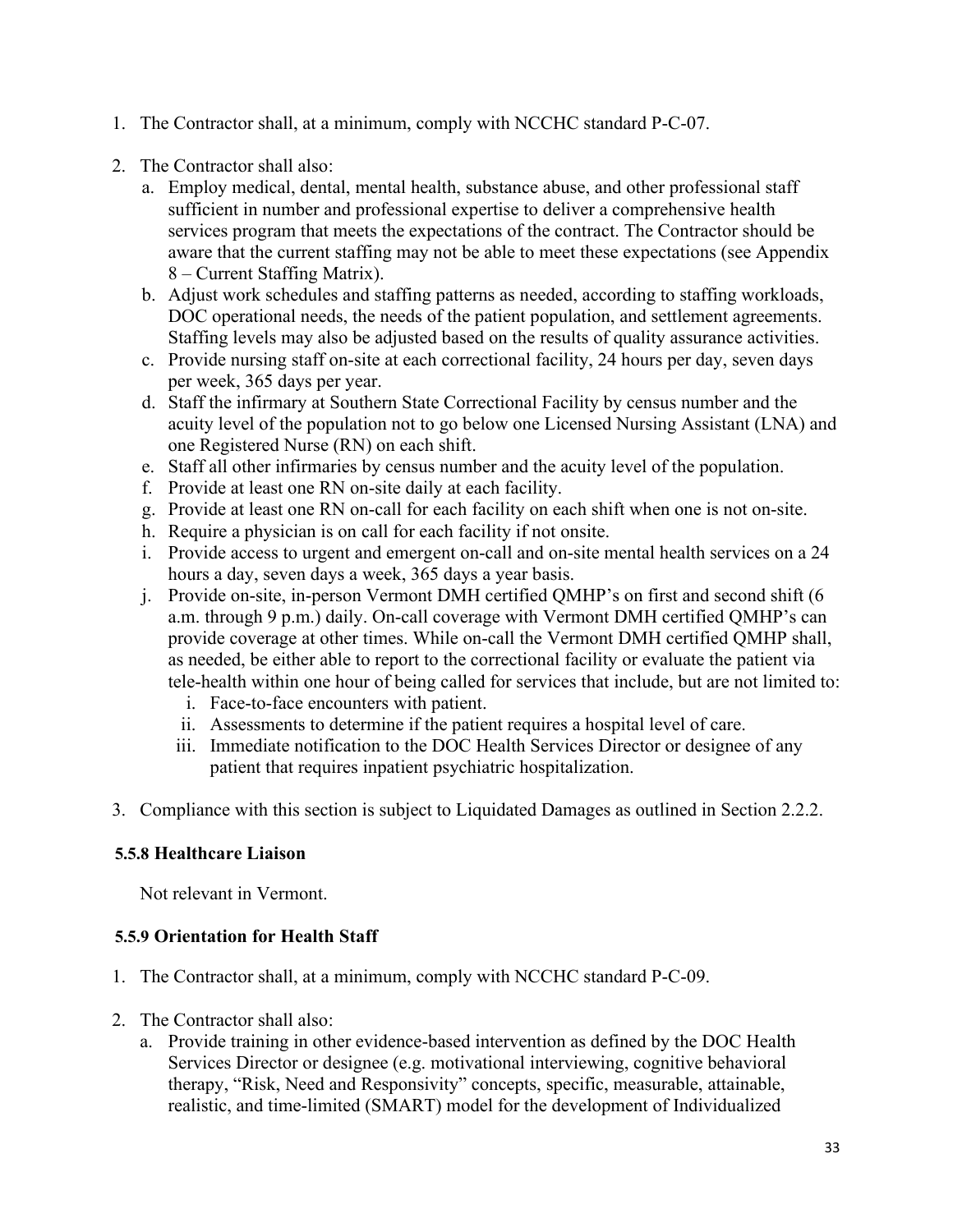Treatment Plans, and the standards for clinical documentation).

- b. Require that staff attend a local facility safety and security orientation. This orientation includes PREA Orientation required prior to unsupervised time with incarcerated individuals.
- c. Require that staff attend mandated trainings referenced in PREA Standards 115.31, 115. 32, and 115.35.
- d. Require that all staff complete mandated reporter training prior to working with incarcerated individuals and are aware of their mandated reporting requirements under the [33 V.S.A. §4914](https://legislature.vermont.gov/statutes/section/33/049/04914) and [33 V.S.A. §§ 6902, 6903, 6904, 6908, 6909, 6913.](https://legislature.vermont.gov/statutes/fullchapter/33/069)

# <span id="page-33-0"></span>**5.6 Section D – Ancillary Health Care Services**

# <span id="page-33-1"></span>**5.6.1 Pharmaceutical Operations**

- 1. The Contractor shall, at a minimum, comply with NCCHC standard P-D-01.
- 2. The Contractor shall also:
	- a. Contract with one or more community (including hospital) pharmacies near each correctional facility which shall serve as Back Up Pharmacies (BUPs). The Contractor shall:
		- i. Utilize the BUPs for the purposes of providing timely access to essential medications for which no substitute is available within the stock supply. The pharmacy shall provide a method for identifying medications that a patient may bring with them due to the nature of the drug (i.e., the medication cannot be immediately provided through stock of through the BUP).
		- ii. Direct staff to access the BUP as an occasional supplement to, not as substitution for, the Pharmaceutical Prime Vendor (PPV).
		- iii. Establish a protocol for the delivery of the pharmaceuticals from each BUP in a manner that does not utilize the Contractor's or State's employees. The State understands that extraordinary circumstances may occur where the use of the Contractor's or State's employees is unavoidable. The Contractor shall inform the DOC Health Services Director or designee prior to utilizing Contractor or State employees to pick up and deliver pharmaceutics from the BUP to DOC facilities.
	- b. Make pharmaceuticals available in the following manner:
		- i. Routine administration shall occur within two hours of the time medication is scheduled to be administered.
		- ii. Stat/urgent medication administration shall occur within one hour of the provider's order.
	- c. Participate in any required communication to any Federal or State regulatory agencies related to unaccounted discrepancies or loss of controlled substances.

# <span id="page-33-2"></span>**5.6.2 Medication Services**

- 1. The Contractor shall, at a minimum, comply with NCCHC standard P-D-02.
- 2. The Contractor shall also: a. Comply with [Vermont Act 153.](https://legislature.vermont.gov/Documents/2018/Docs/ACTS/ACT153/ACT153%20As%20Enacted.pdf)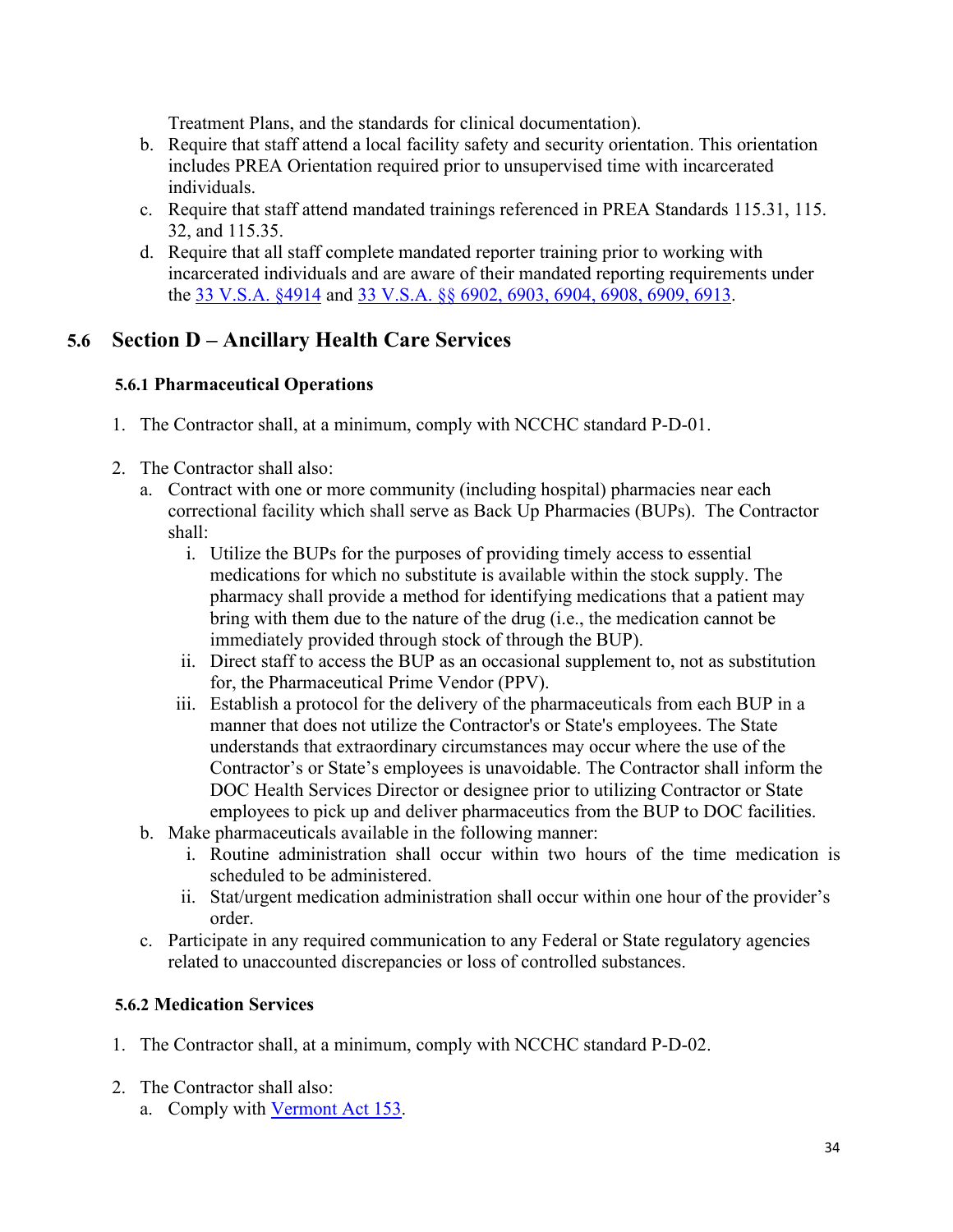- b. Establish a P&T Committee that shall:
	- i. Be composed of Vermont physicians, other prescribers, pharmacists, nurses, administrators, quality improvement managers, and other health service staff that participate in the pharmaceutical operations. The DOC Health Services Director shall approve the list of attendees and members of the DOC HSD shall be included in all P&T meetings, discussions, and work.
	- ii. Establish a medication formulary that is as closely aligned with the Vermont Medicaid preferred drug list as possible.
	- iii. Establish a process for the review and approval of all non-formulary requests through the EHR by the Contractor's Statewide Medical Director.
	- iv. Maintain the list of "essential medications" to guide staff's decisions regarding medication ordering, interchange, substitution, and refusals.
	- v. Evaluate, educate, and advise medical staff and administrators in all matters that relate to the use of medications, including pertinent new medications and U.S. Food and Drug Administration (FDA) changes/black box warnings.
	- vi. Review physician prescribing utilization reports and refer any concerns to the CQI process.
- 3. All appropriate Contractor staff shall have access to utilize the [Vermont Prescription](https://legislature.vermont.gov/statutes/fullchapter/18/084a)  [Monitoring System \(VPMS\)](https://legislature.vermont.gov/statutes/fullchapter/18/084a) as described Vermont State statutes.

# <span id="page-34-0"></span>**5.6.3 Clinic Space, Equipment, and Supplies**

- 1. The Contractor shall, at a minimum, comply with NCCHC standard P-D-03.
- 2. The Contractor shall also:
	- a. Provide, maintain, and replace, as needed, all medical, mental health, substance abuse, dental, and office supplies and equipment (including computers and all other IT equipment per Section 5.1.9 – Health Services Network, continuous positive airway pressure (CPAP) machines, infirmary and special medical beds, wheelchairs) necessary to carry out the terms of the contract.
	- b. In collaboration with the DOC, continuously maintain the health services area so that it is safe and sanitary for the provision of health care.
	- c. Maintain all supplies and equipment in good working order, as defined by the manufacturer.
	- d. Maintain all X-ray equipment available for routine films at Southern State Correctional Facility in accordance with all state and federal standards.
	- e. Adhere to the DOC Administrative Directive #417 *Key Control Facilities*, DOC Administrative Directive covering Facility Security, DOC Administrative Directive #201 *Fiscal Management*, and APA Rule 80-21 *Control of Tools and Equipment*.
	- f. Develop and implement a process and procedure for the control, inventory, and secure management of all medications, syringes, needles, dental instruments, and other sharps. The Contractor shall:
		- i. Store and maintain all sharps within security regulations and guidelines set forth by DOC, NCCHC, Vermont's Occupational and Health Administration (VOSHA), and Centers for Disease Control and Prevention (CDC) guidelines.
		- ii. On a perpetual inventory, document the use of each needle, syringe, scalpel, or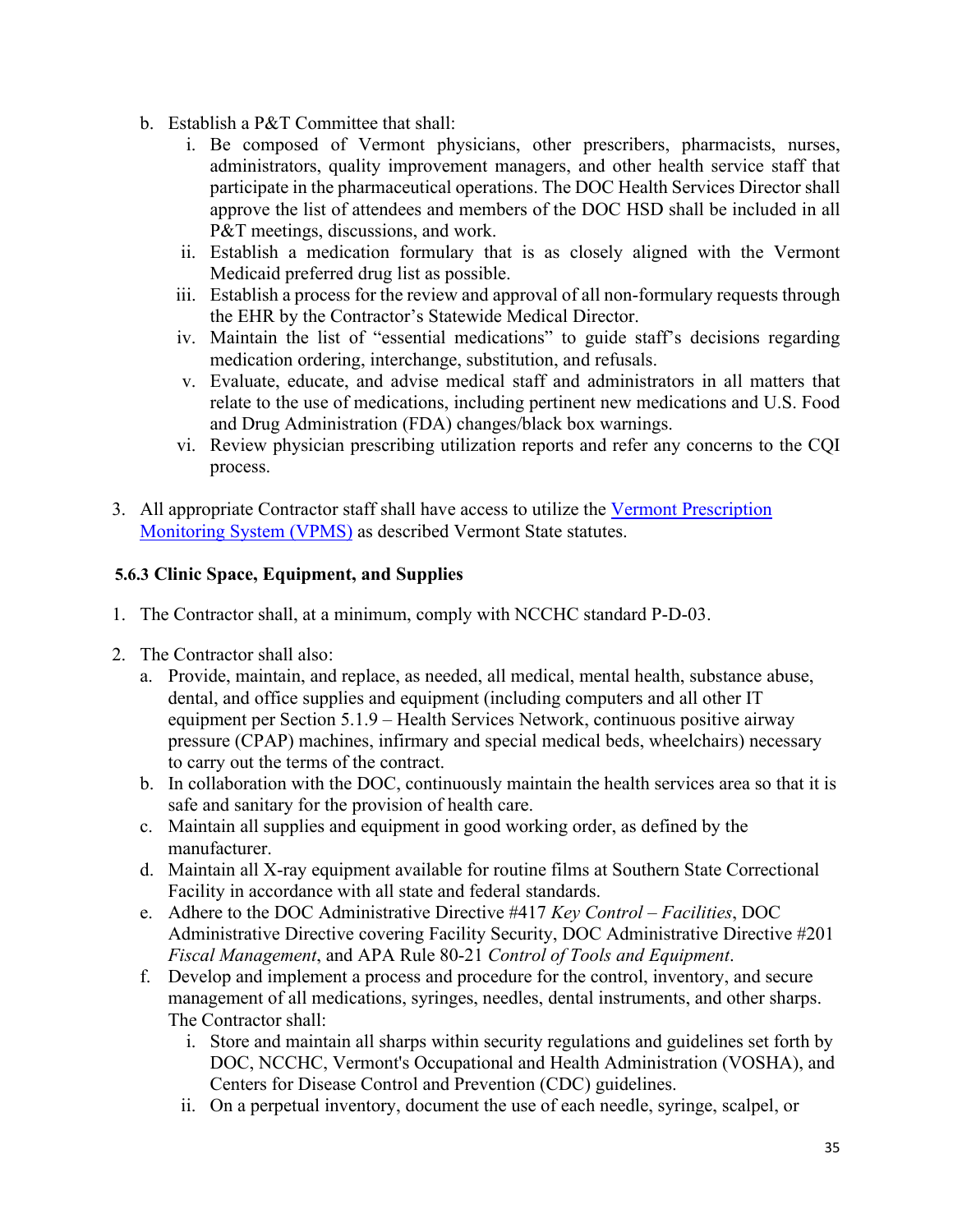other sharp.

- iii. Every day, account for all medications, syringes, needles, dental instruments, and other sharps. At a minimum, the procedure shall require:
- iv. Require that at change of shift, two nurses count all narcotics, sharps, and any other items subject to abuse. If the count is correct, each nurse will sign the control record. Notify the Facility Management and DOC Health Services Director of all unaccounted-for discrepancies as defined in Section 5.1.1 – Communication between DOC HSD and Contractor.
- g. Procure and maintain emergency medical equipment in a secure location, determined by DOC.
- h. Procure and maintain Automated External Defibrillators (AEDs) sufficient in number to meet the needs of each facility. The Contractor's Statewide Medical Director shall determine the number and placement of AEDs in each facility, with approval from the DOC Health Services Director or designee, and work with the DOC HSD and DOC Facility Leadership to implement.
- i. Ensure necessary equipment is onsite to allow for moving infirmary, non-ambulatory, and critically ill patients during an evacuation or other emergency.
- j. Provide and maintain first aid kits by doing the following:
	- i. Secure first aid kits with a plastic tear-away lock. If the lock is broken, staff will initiate a supply request to replace it.
	- ii. Check and replenish the contents of each kit monthly or as requested.
	- iii. Document monthly kit checks.
	- iv. Determine the location and contents of the first aid kits for each site in coordination with the Contractor's Statewide Medical Director, Contractor's facility healthcare staff, and facility management.

# <span id="page-35-0"></span>**5.6.4 On-Site (and Off-Site) Diagnostic Services**

- 1. The Contractor shall, at a minimum, comply with NCCHC standard P-D-04.
- 2. The Contractor shall also:
	- a. Provide directly or sub-contract with a laboratory to provide full laboratory services, diagnostic testing, and a fully detailed lab manual with instructions in all areas of specimen collection, handling, and processing. This includes but is not limited to:
		- i. Available routine, stat, and special tests.
		- ii. Turn-around times.
		- iii. Procedures for the safe storage and transport of specimens.
		- iv. Critical values reporting
		- v. Special chemistry and toxicology analysis
		- vi. The location of reference laboratories for tests not conducted by the primary lab Contractor.
		- vii. Timely pickup and delivery of specimens
		- viii. Accurate reporting within a reasonable timeframe
		- ix. Maintenance of an electronic log to document the type and number of specimens sent and returned.
		- x. Immediate reporting of lost specimens so that the lab tests(s) may be repeated. Lost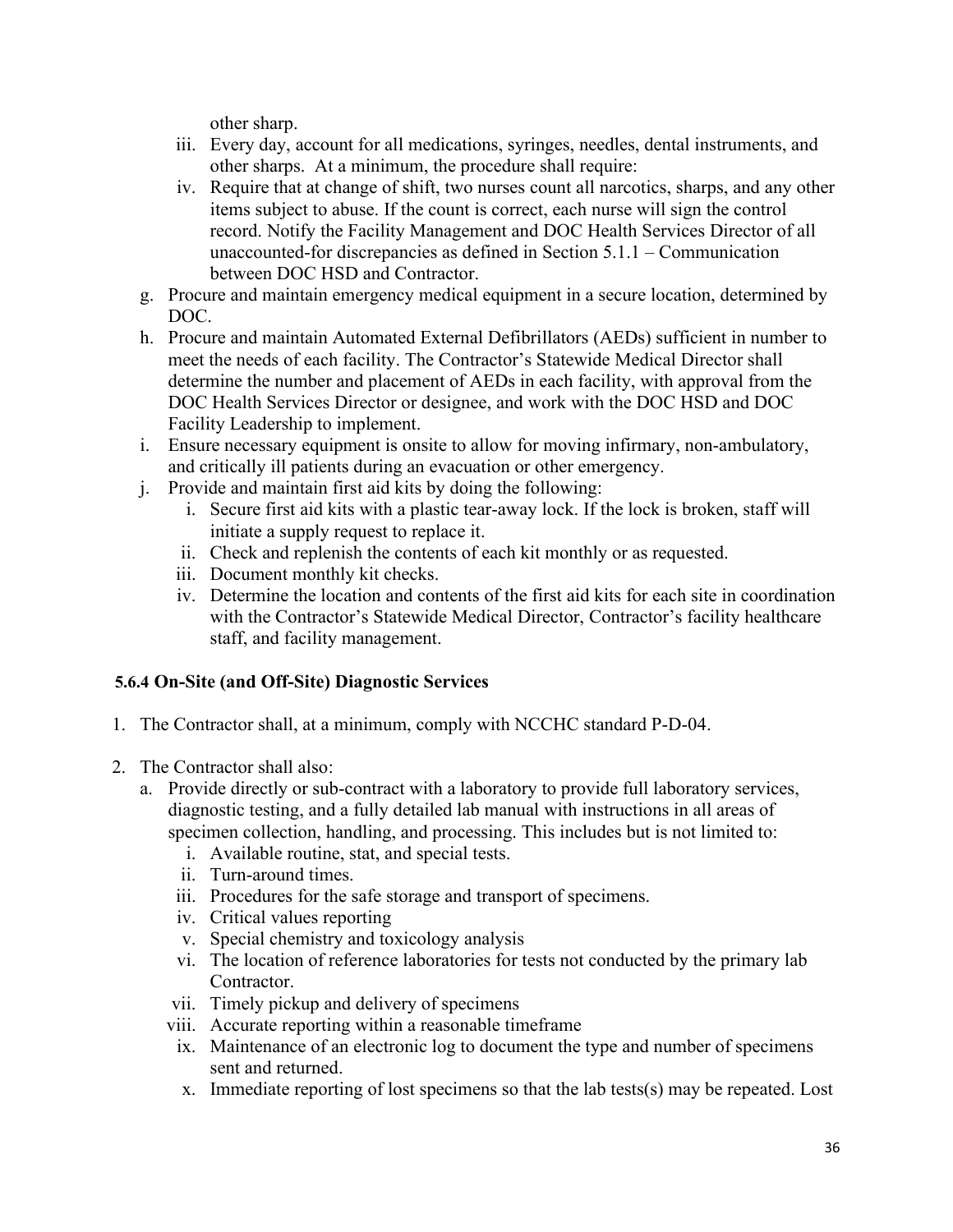specimens shall be reported to the DOC Facility Management and the Health Services Director or designee.

- xi. A process for physicians to review, date, and initial laboratory results.
- xii. A procedure for the timely review of laboratory results if the patient's primary provider is absent.
- xiii. Upon reviewing the results of labs, document the results in the patient's EHR.
- xiv. Informing patients of the results in a timely fashion.
- xv. Re-attempting to draw labs as needed if a patient initially refuses.
- xvi. Developing a process whereby providers can re-evaluate the patient and re-order laboratory tests, as appropriate.
- b. Verify that the any laboratory subcontractors:
	- i. Meet federal, state, and local licensure, certification or credentialing as required including [Clinical Laboratory Improvement Amendments \(CLIA\)](https://www.cms.gov/Regulations-and-Guidance/Legislation/CLIA)
	- ii. Provide proof of professional liability insurance
	- iii. Operate according to a Business Associate Agreement
	- iv. Are registered to do business in Vermont.

# <span id="page-36-0"></span>**5.6.5 Medical Diets**

- 1. The Contractor shall, at a minimum, comply with NCCHC standard P-D-05.
- 2. The Contractor shall also:
	- a. Comply with the DOC Administrative Directive #354 *Food Services Operations*.
	- b. Document the need for medical diets in the OMS and in the patient's EHR.

# <span id="page-36-1"></span>**5.6.6 Patient Escort**

The Contractor shall, at a minimum, comply with NCCHC standard P-D-06.

# <span id="page-36-2"></span>**5.6.7 Emergency Services and Response Plan**

- 1. The Contractor shall, at a minimum, comply with NCCHC standard P-D-07.
- 2. The Contractor shall also:
	- a. Comply with the DOC Administrative Directive #414.03 *Emergency Preparedness.*
	- b. Provide emergency medical care necessary to stabilize any person, including DOC employees, contracted employees, volunteers, INCAPs (see Section 5.1.6) or visitors who are injured or become emergently ill while at a DOC facility until care is transferred to another qualified entity. Any required follow-up care will be the responsibility of the individual.
	- c. Provide care to incarcerated individuals injured while working. For injuries that are covered under workers' compensation insurance, coordinate follow-up care with the employer's workers' compensation insurer until either the incarcerated individual's treating physician has released the individual to return to work or until the individual is discharged from the DOC facility, whichever occurs first. This includes providing necessary information, as requested, to the worker's compensation insurer to ensure the proper reporting and resolution of claims which take place on State property.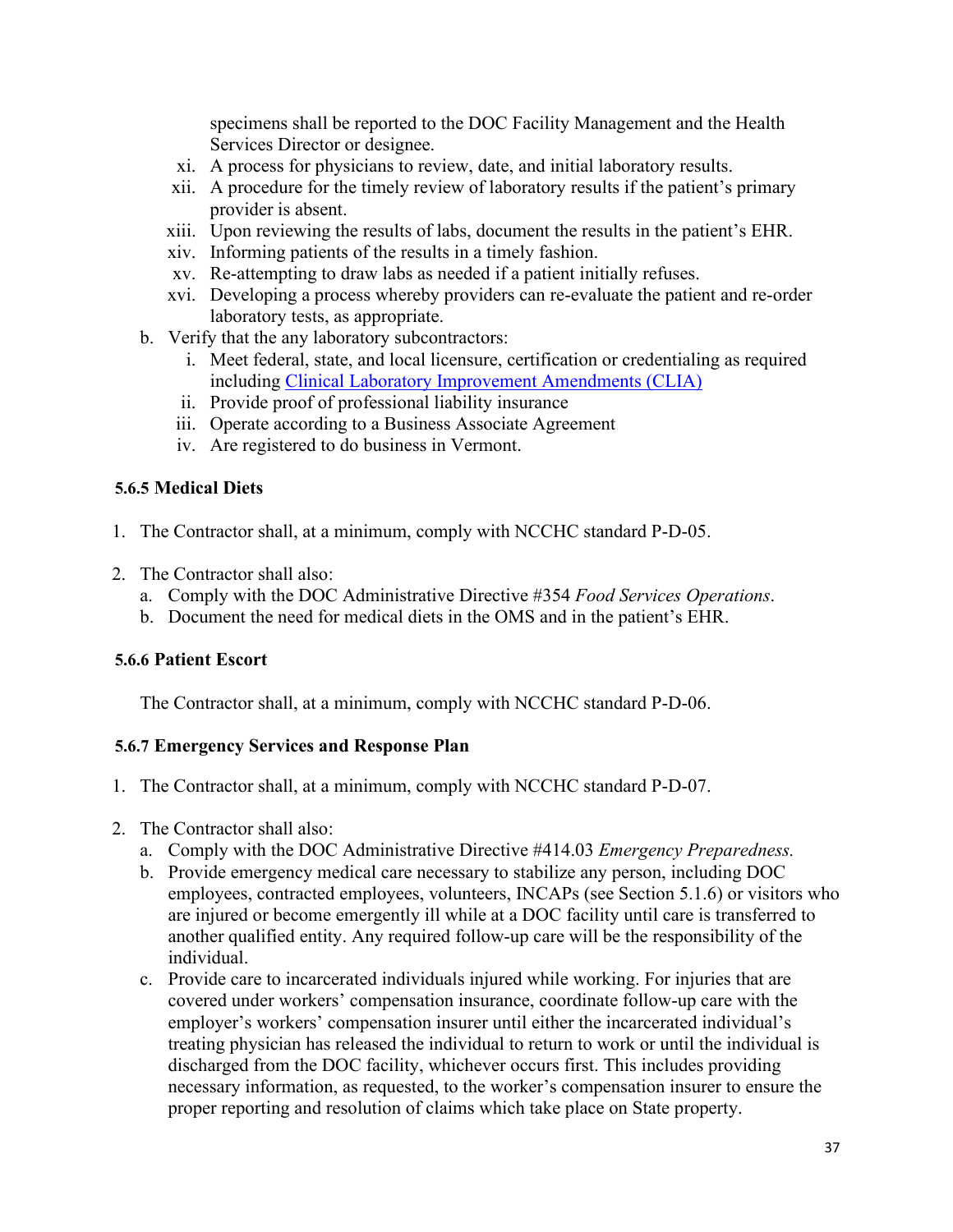# <span id="page-37-0"></span>**5.6.8 Hospital and Specialty Care**

The Contractor shall, at a minimum, comply with NCCHC standard P-D-08.

# <span id="page-37-1"></span>**5.7 Section E – Patient Care and Treatment**

#### <span id="page-37-2"></span>**5.7.1 Information on Health Services**

- 1. The Contractor shall, at a minimum, comply with NCCHC standard P-E-01.
- 2. The Contractor shall also document in the patient's EHR anytime an interpreter is used during health services and update the "Overview" and "Alerts" within the EHR to indicate the need for an interpreter.

# <span id="page-37-3"></span>**5.7.2 Receiving Screening**

- 1. The Contractor shall, at a minimum, comply with NCCHC standard P-E-02.
- 2. The Contractor shall also comply with Appendix 11 Mental Health and Substance Use Workflow, Appendix 12 – Initial Intake Flow Diagram (focus on clinical pathway for Suicide prevention), [28 V.S.A. § 801,](https://legislature.vermont.gov/statutes/section/28/011/00801) [28 V.S.A. § 905,](https://legislature.vermont.gov/statutes/section/28/011/00905) [28 V.S.A. § 906,](https://legislature.vermont.gov/statutes/section/28/011/00906) [28 V.S.A. § 907,](https://legislature.vermont.gov/statutes/section/28/011/00907) and DOC Administrative Directive #362 *Suicide Prevention and Response to Self-Injurious Behaviors*.
- 3. The Contractor shall use a standardized "Receiving Screening" form (approved by the DOC Health Services Director or designee) and provide screening for all patients within four hours of admission. In addition to the elements outlined in P-E-02, the screening will include:
	- a. A HIPAA compliant authorization for treatment (including authorization for Uses and Disclosures for Treatment, Payment, and Health Care Operations (TPO)), signed by the patient.
	- b. A signed acknowledgement that information regarding the ADA has been provided verbally and in writing.
	- c. A review of any current disabilities the patient has and any need for accommodations under the ADA and follow up in accordance with the DOC Administrative Directive #316 *Effective Communication*.
	- d. Provision of ADA accommodations required to meet the immediate needs of the patient.
	- e. Opt-out testing for HIV/AIDS in accordance with Appendix 13 MOU with VDH and DOC for HIV Testing.
	- f. Opt-out testing for HCV.
	- g. A process to verify and track insurance enrollment status through discharge.
	- h. A review of any records of previous mental health services provided in the current or prior incarceration episode(s).
	- i. Texas Christian University -5 Substance use Screen (TCU-5)- if positive of OUD disposition is referral to QHCP for TCU Opioid Supplemental and further assessment as clinically indicated.
	- j. Correctional Mental Health Screen for Men and Women (CMHS-M/W)
	- k. Screening for Traumatic Brain Injury HELPS Brain Injury Screening tool- if positive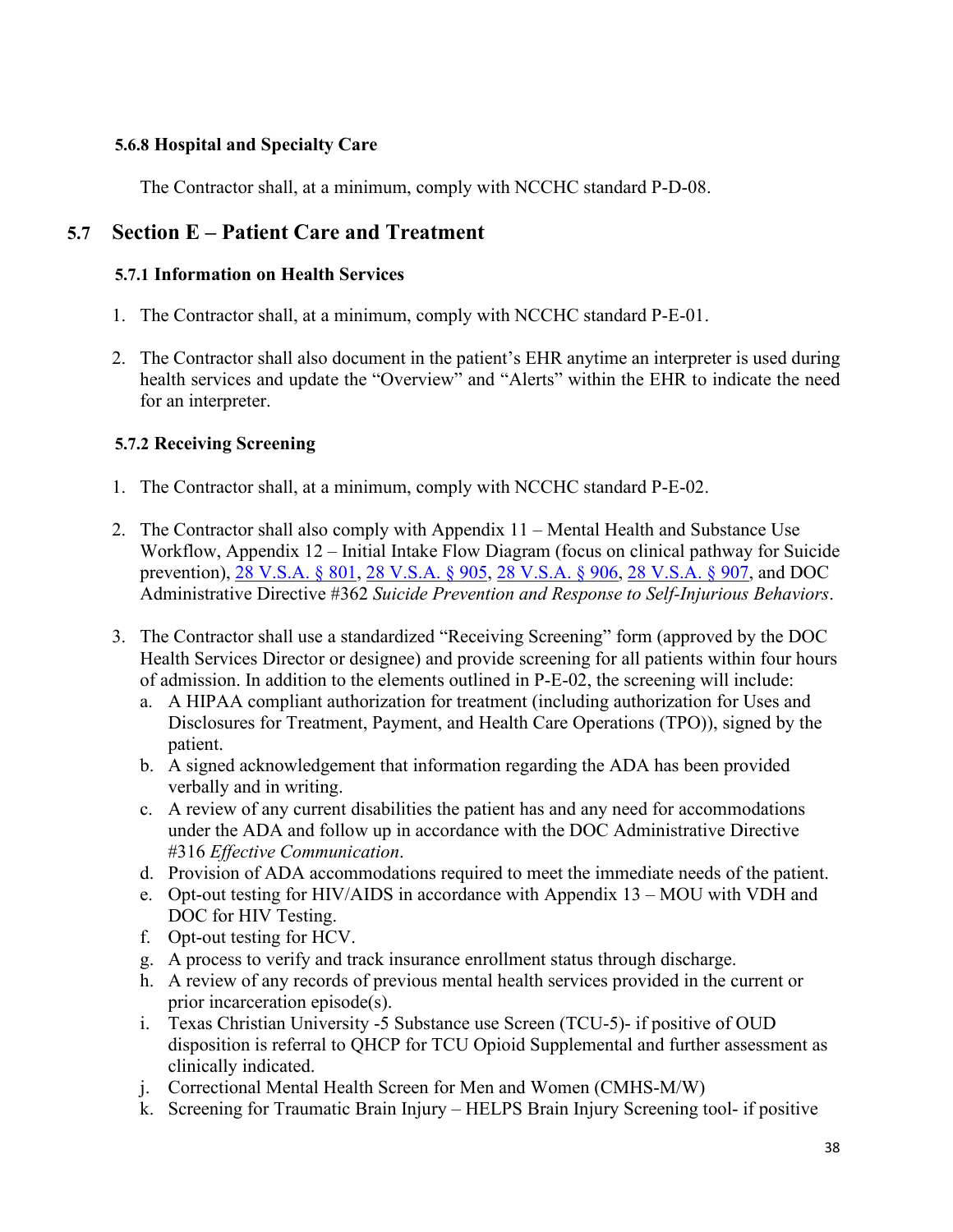disposition is referral to QHCP and further assessment as clinically indicated.

- l. Screening for Dementia and neurologic disorders using the Short-Blessed Test- if positive disposition is referral to QHCP and further assessment as clinically indicated.
- m. A brief screening on tobacco use that is approved by DOC in collaboration with the VDH.
- n. Urine drug screen
- o. Routine referrals to medical or mental health will result in an "Initial Health Assessment" or "Mental Health and Substance Use Evaluation", respectively, within seven days – refer to Appendix 11 – Mental Health and Substance Use Workflow.
- p. Other fields, at the discretion of the DOC Health Services Director or designee.

# <span id="page-38-0"></span>**5.7.3 Transfer Screening**

- 1. The Contractor shall, at a minimum, comply with NCCHC standard P-E-03.
- 2. The Contractor shall also have QHCPs review the transfer form and all pertinent health records within twelve hours of the patient's arrival at the receiving facility.

# <span id="page-38-1"></span>**5.7.4 Initial Health Assessment**

- 1. The Contractor shall, at a minimum, comply with NCCHC standard P-E-04.
- 2. The Contractor shall also:
	- a. Obtain the patient's authorization for treatment, if it has not been obtained prior to this time (see Section 5.7.2 – Receiving Screening).
	- b. Use a standardized "Initial Health Assessment" form (approved by the DOC Health Services Director or designee). In addition to the elements outlined in P-E-02, the assessment will include:
		- i. A documented review of the Receiving Screening results.
		- ii. A documented opportunity for HIV testing and brief counseling.
		- iii. A documented opportunity for HCV screening.
		- iv. A documented review of any positive results on the HELPS screening to determine if a patient has a traumatic brain injury and to develop an appropriate treatment plan.
		- v. Date and time of completion.
		- vi. Signature and title of individual completing the assessment.
	- c. Obtain signed releases of information from the patient, if not already completed, to coordinate with community providers who treated the patient prior to incarceration.

# <span id="page-38-2"></span>**5.7.5 Mental Health (and Substance Use) Screening and Evaluation**

- 1. The Contractor shall, at a minimum, comply with NCCHC standard P-E-05.
- 2. The Contractor shall also refer to Section 5.7.2 Receiving Screening, Appendix 11 Mental Health and Substance Use Workflow, [28 V.S.A. § 801,](https://legislature.vermont.gov/statutes/section/28/011/00801) [28 V.S.A. § 905,](https://legislature.vermont.gov/statutes/section/28/011/00905) [28 V.S.A. §](https://legislature.vermont.gov/statutes/section/28/011/00906)  [906,](https://legislature.vermont.gov/statutes/section/28/011/00906) [28 V.S.A. § 907,](https://legislature.vermont.gov/statutes/section/28/011/00907) and the [Rules Governing Medication-Assisted Therapy for Opioid](https://www.healthvermont.gov/sites/default/files/documents/pdf/REG_opioids-medication-assisted-therapy-for-dependence.pdf)  [Dependence for Office-Based Opioid Treatment \(OBOT\) Providers Prescribing](https://www.healthvermont.gov/sites/default/files/documents/pdf/REG_opioids-medication-assisted-therapy-for-dependence.pdf)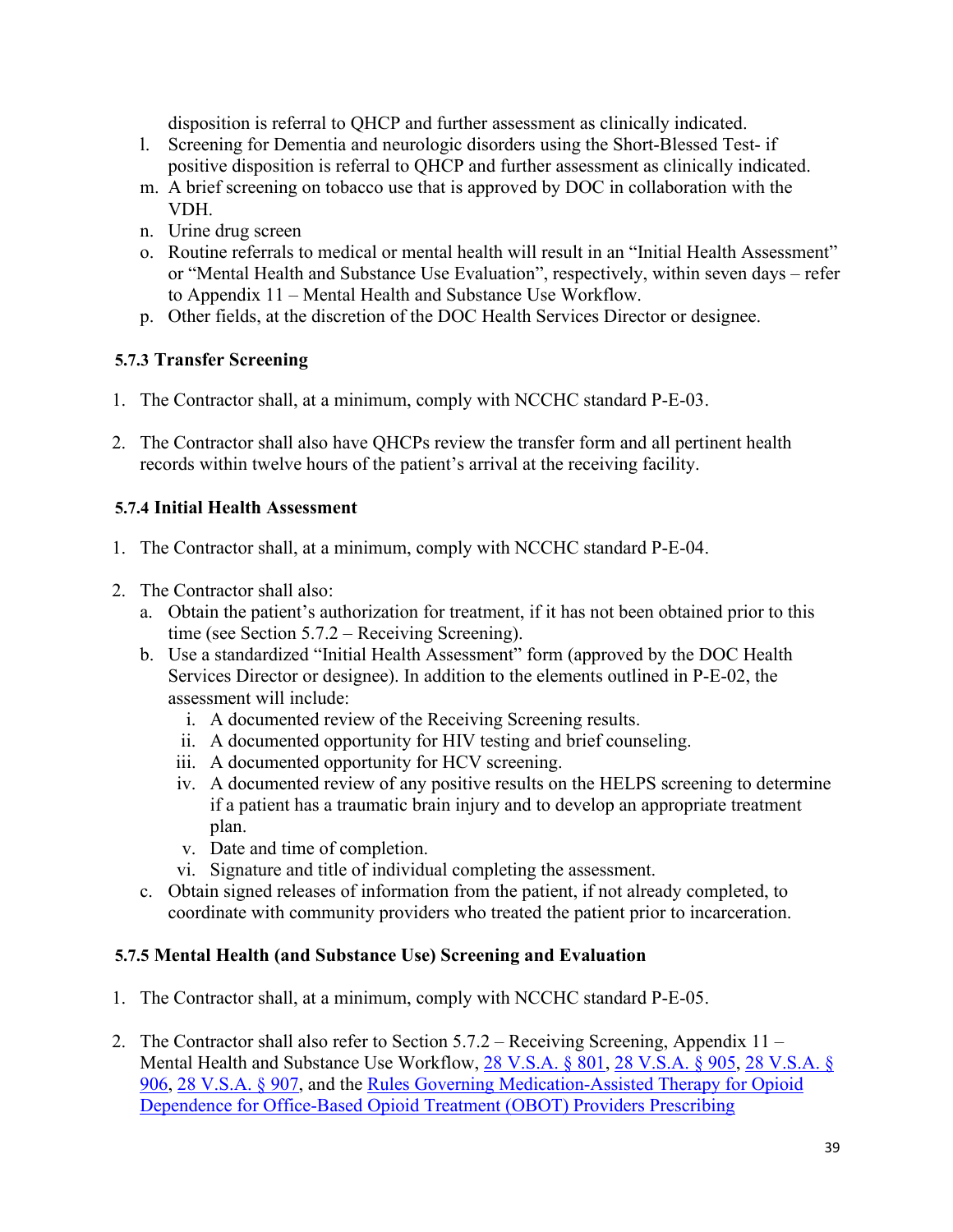[Buprenorphine.](https://www.healthvermont.gov/sites/default/files/documents/pdf/REG_opioids-medication-assisted-therapy-for-dependence.pdf) The Mental Health and Substance Use Evaluation, in addition to the elements outlined in P-E-05, shall include:

- a. Evaluation using the Structured Clinical Interview for Diagnostic and Statistical Manual of Mental Disorders (DSM-5) (Structured Clinical Interview for DSM-5 (SCID-5); or its successor or as otherwise specified by the DOC Health Services Director or designee). Using the results of the SCID-5, the clinician will decide whether the patient meets the clinical criteria for a mental health and/or substance use disorder consistent with the DSM-5 and shall cause a DSM-5 diagnostic impression into the EHR.
- b. Evaluation using the Personality Inventory for DSM-5-Brief Form (PID-5-BF) or as otherwise specified by the DOC Health Services Director or designee).
- c. Evaluation using the Corrections Modified Global Assessment of Functioning (CM-GAF) as indicated to determine clinical SFI.
- d. Urine drug screen results reviewed with patient.
- e. Administration of the General Ability Measure for Adults (GAMA) (or other tool as specified by the DOC Health Services Director or designee) for patients suspected of having low cognitive functioning.

# <span id="page-39-0"></span>**5.7.6 Oral Care**

- 1. The Contractor shall, at a minimum, comply with NCCHC standard P-E-06.
- 2. The Contractor shall also:
	- a. Provide a manual of dental operations, a written general orientation for all dental staff, and a mandatory orientation and training for all dental staff, specific to their job duties.
	- b. Provide an accounting of any dental backlog, if applicable, to the DOC Health Services Director or designee on a weekly basis.
	- c. Maintain any subcontractor arrangements with dental providers in conformance with  $26$ [V.S.A. Chapter 12.](https://legislature.vermont.gov/statutes/chapter/26/012)
	- d. Refer patients who require treatment beyond the capabilities of the Contractor's licensed dentist to an off-site dental specialist.
	- e. Provide dental prostheses, including dentures, as determined to be medically necessary.

# <span id="page-39-1"></span>**5.7.7 Nonemergency Healthcare Requests and Services**

- 1. The Contractor shall, at a minimum, comply with NCCHC standard P-E-07.
- 2. The Contractor shall also:
	- a. Provide unimpeded access to comprehensive health services in compliance with [28](https://legislature.vermont.gov/statutes/section/28/011/00801)  [V.S.A. § 801.](https://legislature.vermont.gov/statutes/section/28/011/00801)
	- b. Provide a mechanism for incarcerated individuals to have records of any healthcare requests.
	- c. Document in the patient's EHR all sick slips and responses in a way that supports data reporting and monitoring.

# <span id="page-39-2"></span>**5.7.8 Nursing Assessment Protocols and Procedures**

1. The Contractor shall, at a minimum, comply with NCCHC standard P-E-08.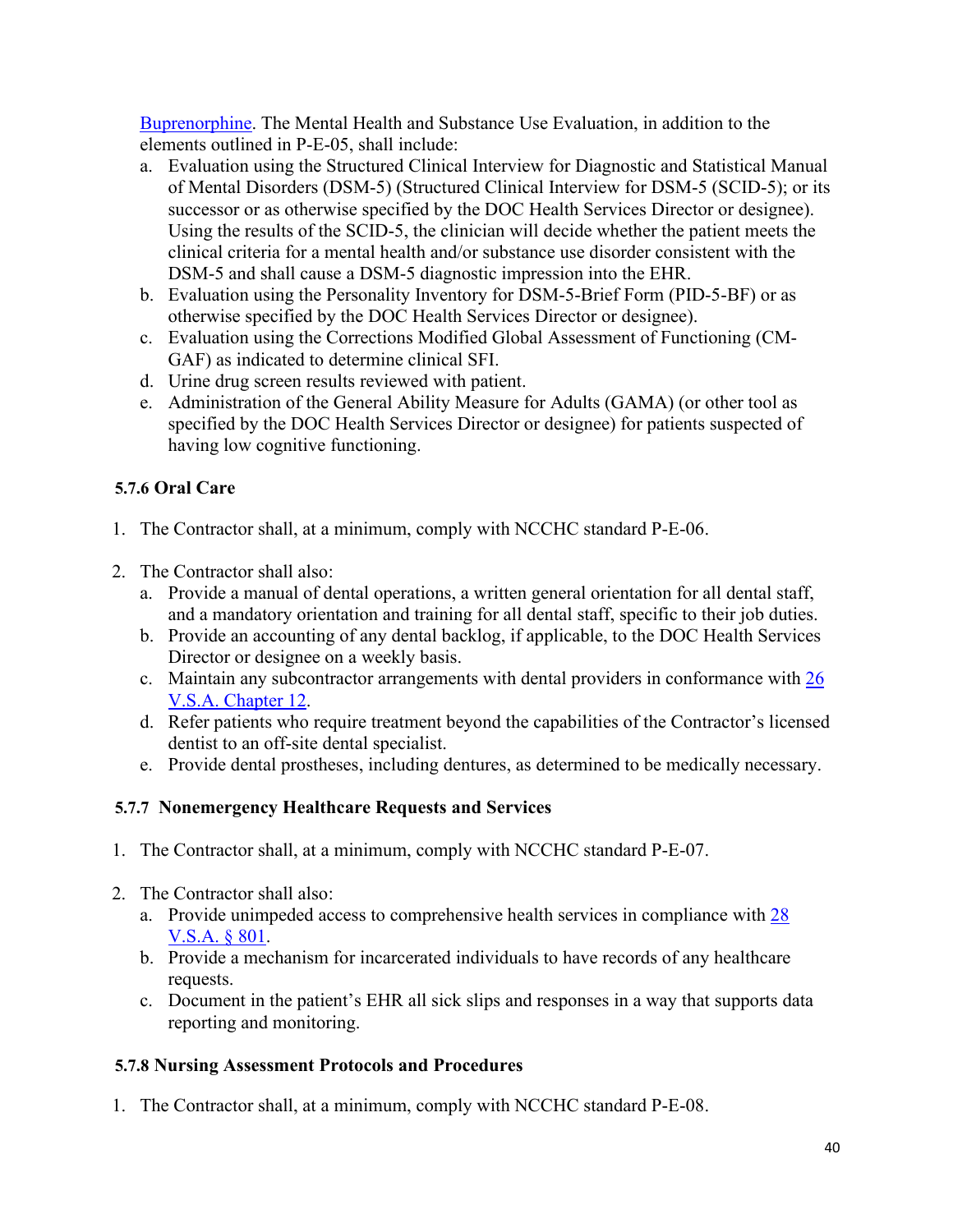2. The Contractor shall also ensure that nurse assessment protocols and pathways comply with and [26 V.S.A. Chapter 26](https://legislature.vermont.gov/statutes/chapter/26/028) and other applicable state statutes, scope of practice requirements, and standards of care.

# <span id="page-40-0"></span>**5.7.9 Continuity, Coordination, and Quality of Care During Incarceration**

- 1. The Contractor shall, at a minimum, comply with NCCHC standard P-E-09.
- 2. The Contractor shall also:
	- a. Provide continuity of care in accordance with DOC Administrative Directive #371.02 *Case Management*.
	- b. Provide a plan that includes appropriate staffing (e.g. Statewide Director of Care Coordination and Care Coordinator(s)) to supervise the continuity of care practices and services to address the needs of individual patients and the population.
	- c. Develop and implement processes (utilizing the EHR) to standardize and improve care coordination and continuity of care activities.
	- d. Enter appropriate alerts or special needs into the OMS and the EHR.

# <span id="page-40-1"></span>**5.7.10 Discharge Planning**

- 1. The Contractor shall, at a minimum, comply with NCCHC standard P-E-10.
- 2. The Contractor shall also:
	- a. Coordinate with the DOC staff including the Corrections Service Specialist (CSS) for release planning.
	- b. Provide patients with a discharge plan or "Continuity of Care Document."
	- c. Schedule follow up care for any ongoing or current treatment needs and inform the patient of all pending appointments in the community, including the date, time, location, phone number, and name of the provider.
	- d. Share the "Continuity of Care Document" and other specified information with the CSS and others as appropriate.
		- i. Provide all patients with at a minimum, a 30-day supply of bridge medications or prescriptions.
		- ii. Refer patients to the VCCI and other community organizations as appropriate.
		- iii. Comply with Section 5.1.7 Patients with Serious Mental Illness or with a Serious Functional Impairment regarding discharge planning for individuals that are SFI/SMI.
		- iv. Comply with Section 5.1.8 Multidisciplinary Case Planning.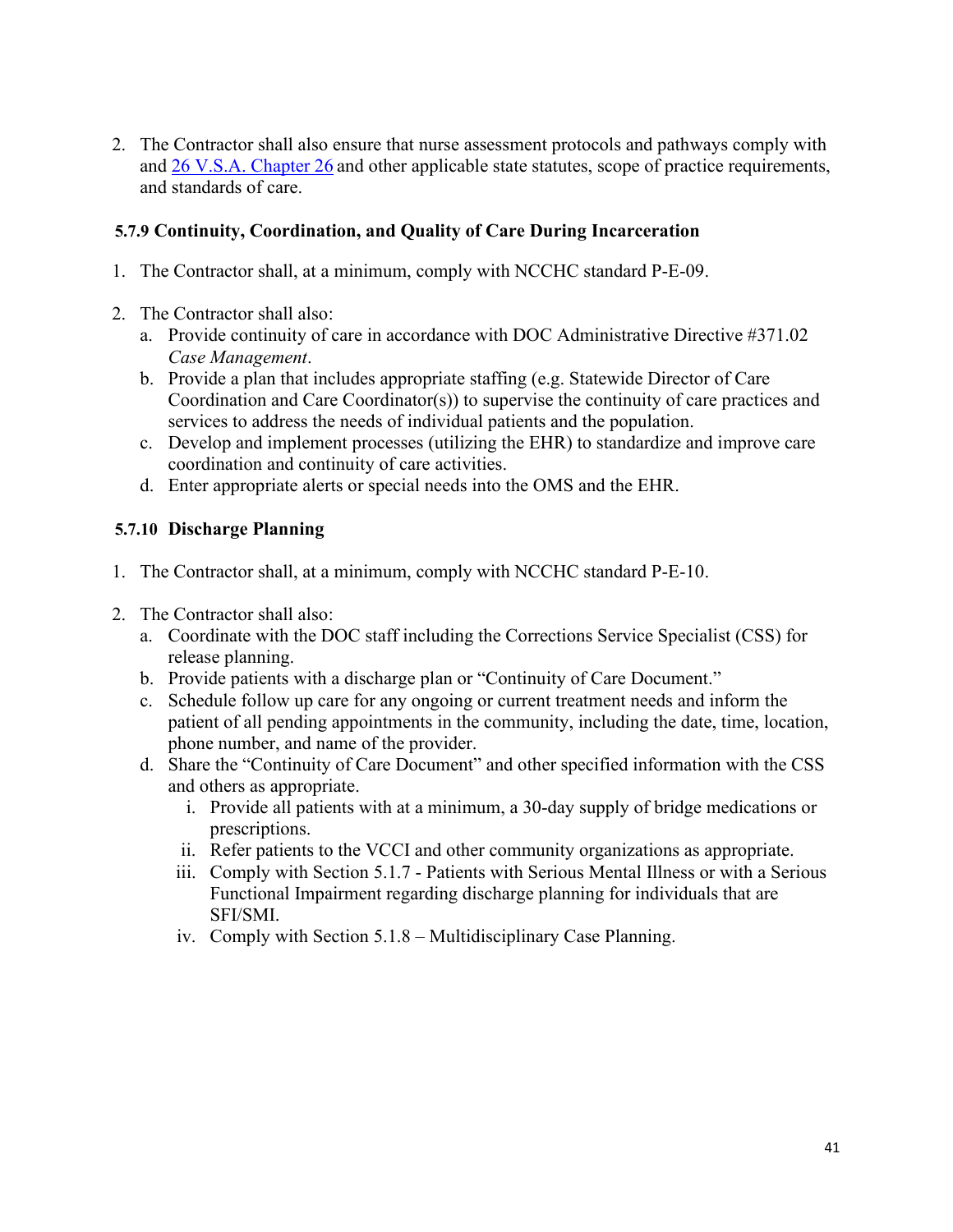# <span id="page-41-0"></span>**5.8 Section F – Special Needs and Services**

# <span id="page-41-1"></span>**5.8.1 Patients with Chronic Disease and Other Special Needs**

- 1. The Contractor shall, at a minimum, comply with NCCHC standard P-F-01.
- 2. The Contractor shall also:
	- a. Utilize a chronic disease model and develop, whenever needed, appropriate encounter forms and templates in the EHR.
	- b. Comply with any Vermont specific requirements as outlined in Section 5.1.
	- c. Comply with DOC Administrative Directive #316 *Effective Communication*.
	- d. Comply with reporting requirements as outlined in Appendix 9 Current Reporting Requirements or any subsequent requirements at the discretion of the DOC Health Services Director or designee.
	- e. For patients who have a mental health condition, substance use disorder, or psychiatric disability or disorder, develop and maintain "Mental Health - Individualized Treatment Plans" which are SMART. The Individualized Treatment Plans will include, but not be limited to:
		- i. Current medications.
		- ii. Current SCID-5 Diagnostic Impression.
		- iii. Current CM-GAF results (if applicable e.g. assessing for Serious Functional Impairment/SFI)
		- iv. Collateral information including from Community High School of Vermont, past community treatment providers, etc.
		- v. Problem statements relevant to current diagnosis and corresponding treatment goals.
		- vi. Specific goals of treatment.
		- vii. Objectives of treatment (what the patient will do to achieve the goals).
		- viii. Evidenced based treatment offered/provided.
		- ix. Type, frequency, and duration of all interventions.
		- x. Duration of the plan, including the date that progress towards the goals will be reviewed.
		- xi. ADA accommodations needed.

Treatment plans will be updated every ninety days or as clinically indicated. As part of this update, the patient shall be re-assessed for diagnostic impression, treatment plan revised as clinically indicated and master problem list in the EHR updated.

# <span id="page-41-2"></span>**5.8.2 Infirmary-Level Care**

- 1. The Contractor shall, at a minimum, comply with NCCHC standard P-F-02.
- 2. The Contractor shall also:
	- a. Provide direct nursing observation of patients in the infirmary at all times.
	- b. Provide sufficient staffing in the infirmary so that patients are always able to gain a QHCPs attention through visual or auditory signals.
	- c. Require that the Director of Nursing at each site with an infirmary be a RN.
	- d. Admit and discharge patients from the infirmary based on the clinical discretion of the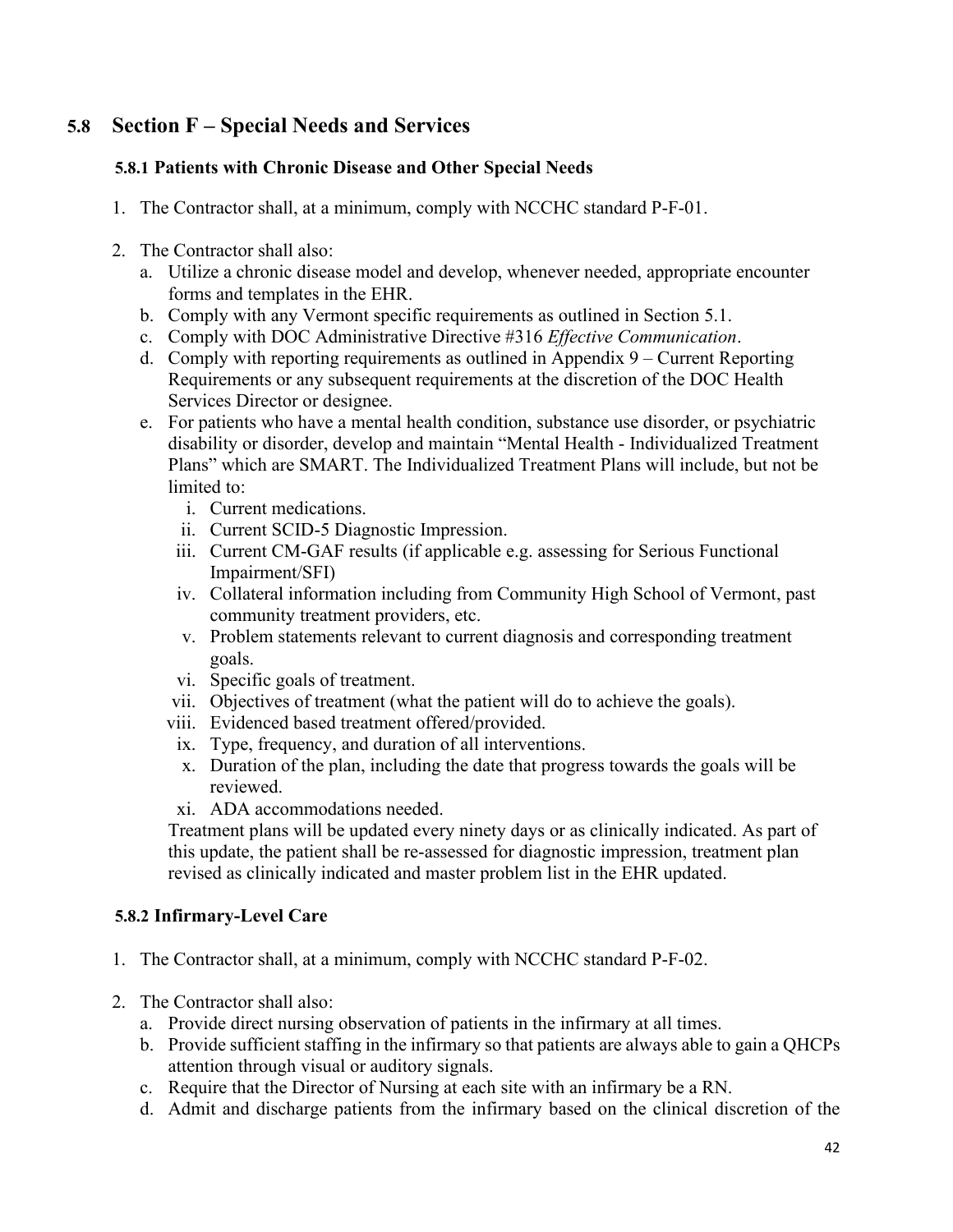Statewide Medical Director or facility-level provider.

- e. In the patient's EHR, create an infirmary record upon admission and maintain it through discharge. The record shall include but not be limited to:
	- i. Admitting orders, including the admitting diagnosis, medications, medication administration record, diet, activity restrictions, any required diagnostic tests, and the frequency of vital sign follow-up.
	- ii. A nursing plan of care developed by a RN with measurable goals and objectives, consistent with the format promulgated by the North American Nursing Diagnosis Association.
	- iii. Discharge orders, if applicable, with the discharge plan.
- f. Develop a manual of infirmary nursing policies and procedures. The manual will be consistent with, [26 V.S.A. Chapter 28,](https://legislature.vermont.gov/statutes/chapter/26/028) [Vermont State Board of Nursing APRN/RN/LPN](https://sos.vermont.gov/media/30vlwsrg/aprn-rn-lpn-scope-of-practice-2018-0709.pdf#:%7E:text=The%20legal%20basis%20for%20the%20scope%20of%20nursing,of%20practice%20of%20an%20APRN%2C%20RN%20or%20LPN)  [Scope of Practice,](https://sos.vermont.gov/media/30vlwsrg/aprn-rn-lpn-scope-of-practice-2018-0709.pdf#:%7E:text=The%20legal%20basis%20for%20the%20scope%20of%20nursing,of%20practice%20of%20an%20APRN%2C%20RN%20or%20LPN) and licensing requirements, and approved by the DOC Health Services Director or designee.

# <span id="page-42-0"></span>**5.8.3 Mental Health Services:**

- 1. The Contractor shall, at a minimum, comply with NCCHC standard P-F-03.
- 2. The Contractor shall also:
	- a. Require that treatment recommendations be developed by the QMHP based on the mental health evaluation diagnostic impressions and provided to the patient orally and in writing within 14 calendar days of the completed evaluation as outlined in the "Mental Health (and Substance Use) Screening and Evaluation" section of the Mental Health and Substance Use Workflow. Psychoeducation about a menu of treatment and recovery options will also be provided.
	- b. Provide substance abuse group or individual treatment such as Integrated Change Therapy, Seeking Safety, Marlatt's Relapse Prevention, Mindfulness and Motivational Interviewing, or other modalities recommended by the DOC Health Services Director or designee.
	- c. Provide access to technology-enabled mental health and substance abuse treatment and recovery (when available).
	- d. Refer the patient to Peer Recovery and Support Services (when available).
	- e. Make available and seek consent for behavioral health treatment, pharmacotherapy, or both as appropriate. If the patient does not consent, this shall be documented in the patient's EHR and no further action shall be needed unless clinical presentation changes and/or the patient re-initiates.
	- f. Develop a patient-centered treatment plan addressing the patient identified problem and the treatment and recovery options available should the patient consent to behavioral treatment. Determine the frequency of treatment based on clinical need.
		- i. Community Outpatient level of care standard is 1x/week.
		- ii. Community Intensive Outpatient standard level of care can be met by combining 1x/week outpatient individual with these modalities: group, support group and use of tablet-based recovery support.
	- g. Refer patients that consent to pharmacotherapy as part of the patient centered treatment plan to a qualified psychiatric provider.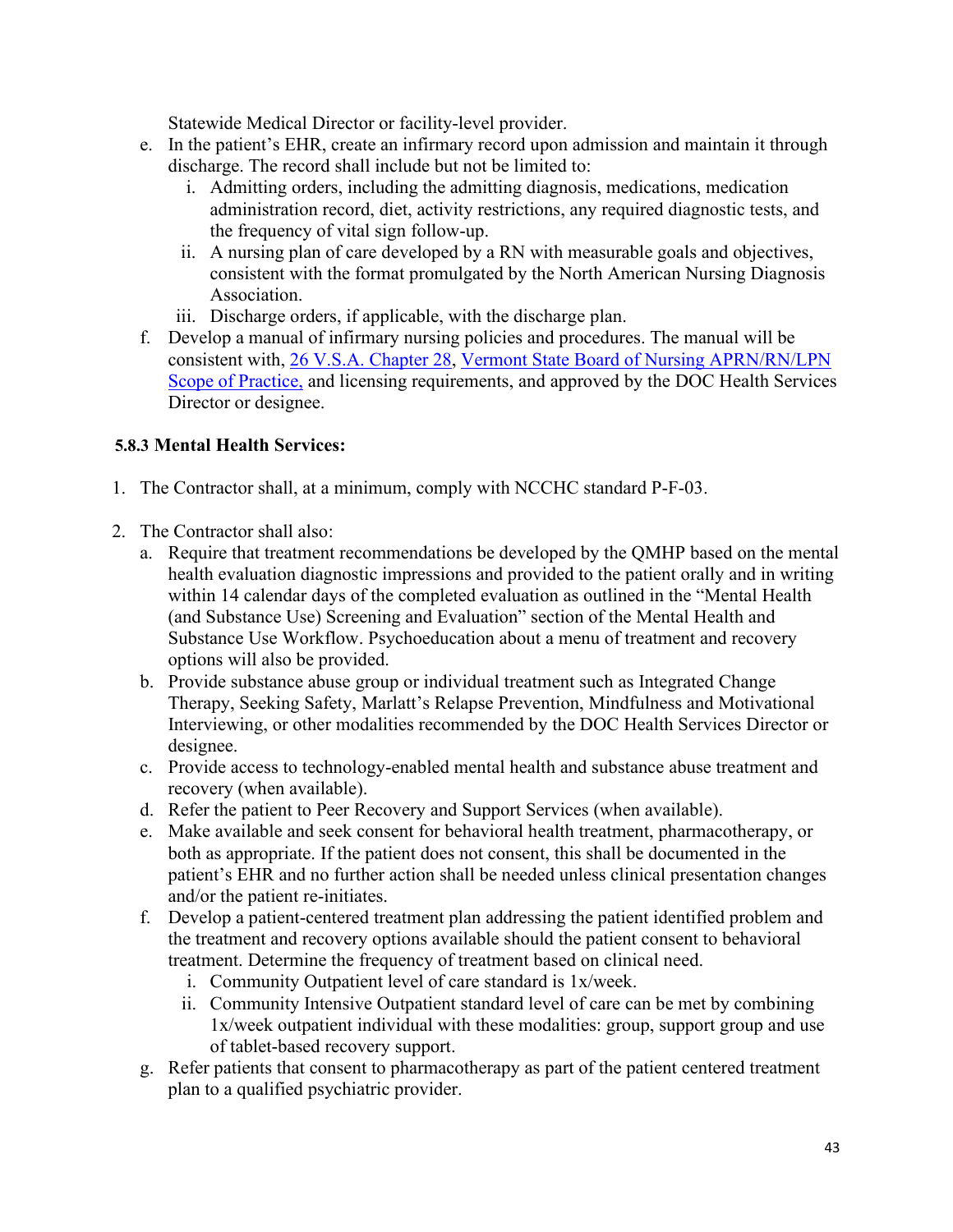- h. Add patients to the mental health caseload and develop a treatment plan within 14 days when the results of the mental health evaluation indicate that the patient is a person with a mental health condition.
- i. Indicate follow-up timeframes in days or weeks and determine follow-up timeframes based on clinical need (Level of Care Utilization System (LOCUS)/American Society of Addiction Medicine (ASAM)/Diagnostic Impression). Unless the patient has been discharged from the mental health caseload or refuses behavioral treatment, follow up timeframes shall not be indicated as "PRN" or "at the request of the individual" or "through sick call".
- j. Document referral to inpatient psychiatric facilities, including when the patient was initially referred, the outcome of the referral (accepted or denied), reasons for denial, date of placement, and latency between the initial referral and date of placement.
- k. Adopt or provide a policy consistent with Appendix 14 Emergency Involuntary Medication Policy.
- l. See [18 V.S.A. § 7624](https://legislature.vermont.gov/statutes/section/18/181/07624) as revised or amended which relates to the involuntary administration of medications in inpatient settings. The Vermont DOC is not considered an "inpatient" setting. The Contractor shall not participate in the administration of involuntary medications. Patients in need of involuntary medications may be transferred to the emergency room or referred to an inpatient setting (e.g., an inpatient psychiatric facility) where involuntary medication procedures may commence.

# <span id="page-43-0"></span>**5.8.4 Medically Supervised Withdrawal and (Medication Assisted) Treatment**

- 1. The Contractor shall, at a minimum, comply with NCCHC standard P-F-04.
- 2. The Contractor shall also:
	- a. Adopt or provide a policy consistent with Appendix 15 MAT Policy and Procedure
	- b. Adopt or provide a policy consistent with Appendix 16 MAT Clinical Guidelines.
	- c. Comply with any grants related to MAT services (e.g RSAT grant for residential services).

# <span id="page-43-1"></span>**5.8.5 Intoxication and Withdrawal**

The Contractor shall, at a minimum, comply with NCCHC standard P-F-05.

# <span id="page-43-2"></span>**5.8.6 Counseling and Care of the Pregnant Patient**

- 1. The Contractor shall, at a minimum, comply with NCCHC standard P-F-05.
- 2. The Contractor shall also:
	- a. Coordinate with off-site specialty services when appropriate (e.g. birthing plans, breast pumping and milk storage, high-risk pre-natal care, and delivery services.)
	- b. Coordinate with an off-site provider to for abortion services if desired by the patient. The cost of abortion services will be borne by the DOC.

# <span id="page-43-3"></span>**5.8.7 Response to Sexual Abuse**

1. The Contractor shall, at a minimum, comply with NCCHC standard P-F-06.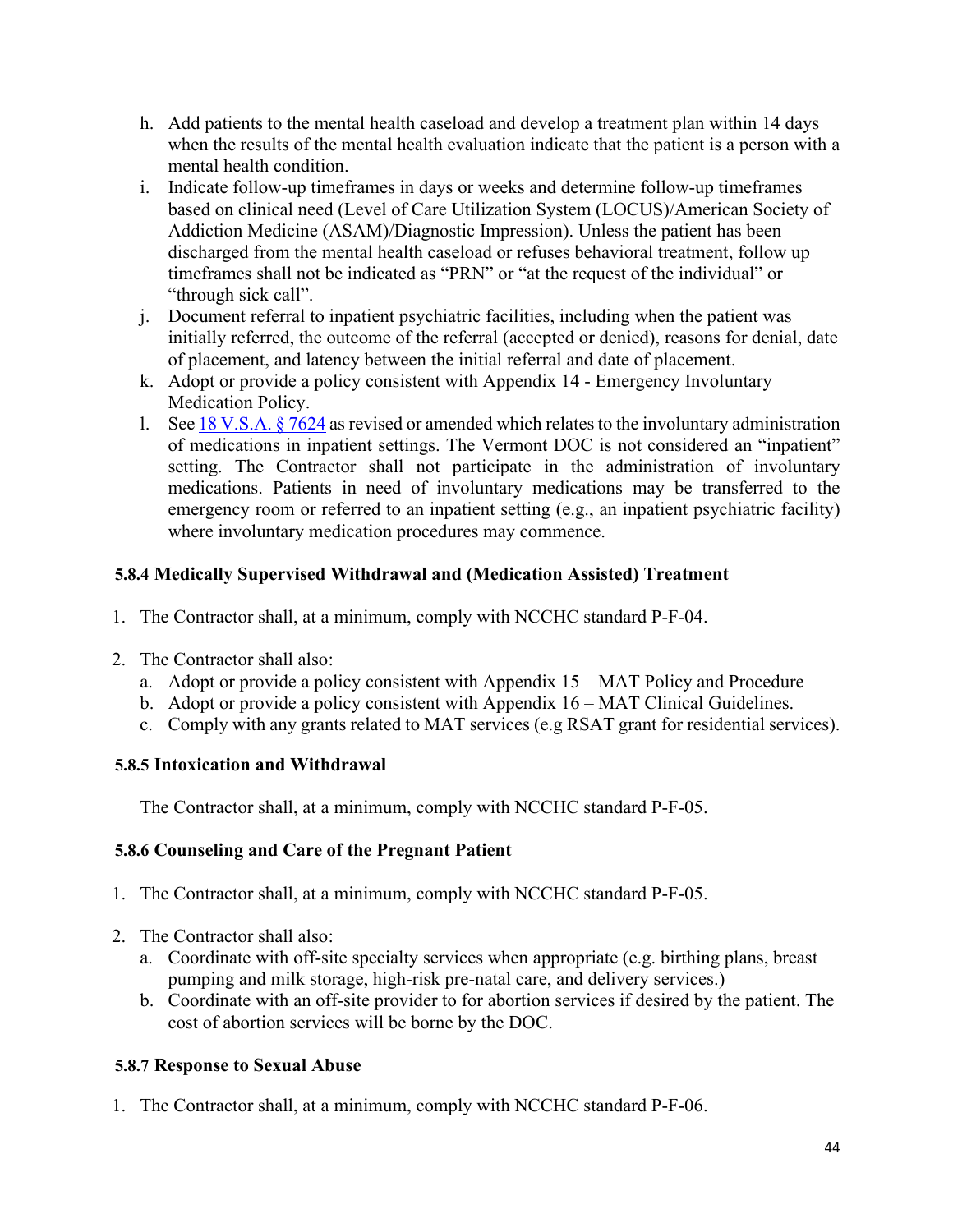- 2. The Contractor shall also:
	- a. Comply with the Prison Rape Elimination Act of 2003 (Federal Law 42 U.S.C. 15601 et. seq.).
	- b. Comply with the DOC's Administrative Directive #409.09 *Prison Rape Elimination Act (PREA) Staff Sexual Misconduct Facilities,* which is the primary policy document that supports the adherence to PREA and its corresponding standards. However, the DOC also embeds PREA requirements throughout DOC Directives and in facility specific documents that establish local policies.
	- c. Not provide services outside of those required to assess the patient for physical injuries that may potentially require immediate medical attention. In other words, the Contractor shall not provide what could be considered a "forensic" examination.
	- d. Assist DOC in coordinating transfer of the patient to a local hospital emergency department where the patient shall be offered an examination by a Sexual Assault Nurse Examiner (SANE) or other QHCP.
	- e. When evaluating the extent of injuries and/or the need for outside medical services, not take intentional or accidental actions that may remove, dilute, or destroy evidence.

# <span id="page-44-0"></span>**5.8.8 Care for the Terminally Ill**

- 1. The Contractor shall, at a minimum, comply with NCCHC standard P-F-07.
- 2. The Contractor shall also provide advance care directives, palliative care, and hospice care to include:
	- a. Referring, utilizing, and adhering to [18 VSA §§9700-9731](https://legislature.vermont.gov/statutes/chapter/18/231) related to advance directives for healthcare, disposition of remains, and surrogate decision making.
	- b. Utilizing the appropriate advance care directive forms and instructions provided by the Vermont Ethics Network. The completed forms should be recorded in the EHR. A copy shall be sent to the DOC Health Services Director or designee and shall be sent to the Statewide registry for recording.
	- c. Maintaining space located at Southern State Correctional Facility, Northern State Correctional Facility, and Chittenden Regional Correctional Facility where palliative and hospice care is provided.
	- d. Complying with the DOC Administrative Directive #373.02 *Temporary Furlough to Obtain Medical Services: Medical Furlough and Medical Parole*.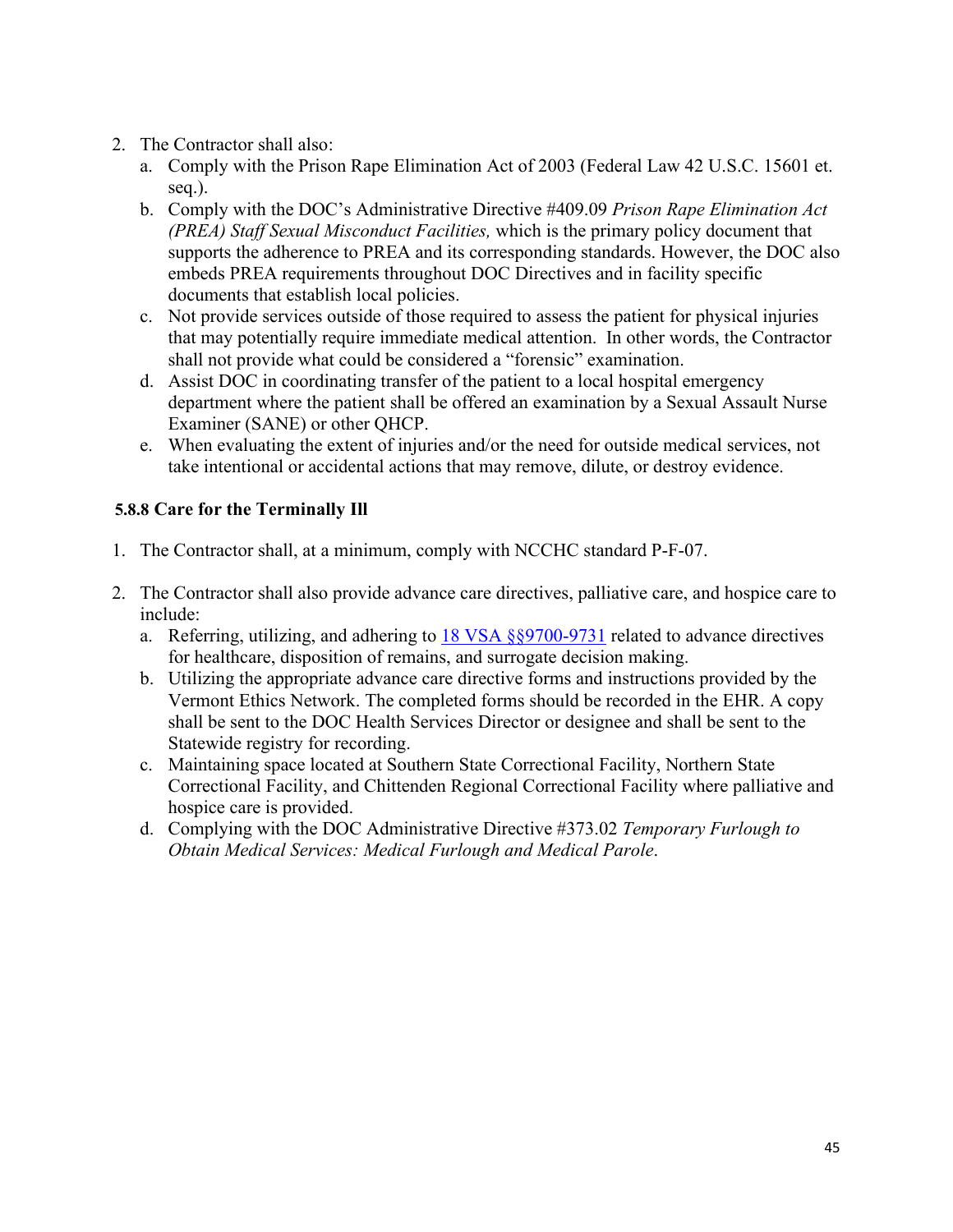# <span id="page-45-0"></span>**5.9 Section G – Medical Legal Issues**

# <span id="page-45-1"></span>**5.9.1 Restraint and Seclusion**

- 1. The Contractor shall, at a minimum, comply with NCCHC standard P-G-01.
- 2. The Contractor shall also comply with DOC Administrative Directive #413.08 *Use of Restraints and Roles of Security and Health Care Professionals in Facilities*, the DOC's Interim Memo to Administrative Directive #413.08, DOC Administrative #413.10 *Use of Restraint Chair*, and APA Rule 05-049 *Classification, Treatment, and the Use of Administrative Segregation and Disciplinary Segregation for Inmates with Serious Mental Illness.*

# <span id="page-45-2"></span>**5.9.2 Segregated Patients**

- 1. The Contractor shall, at a minimum, comply with NCCHC standard P-G-02.
- 2. The Contractor shall also:
	- a. Screen patients for contraindications to segregation placement using a DOC approved screening tool prior to placement.
	- b. Contribute, participate, and meet the health-related expectations of plan for the patient to transition from segregation to the general population.
	- c. Refer to  $\frac{28 \text{ V.S.A. } }{853}$  and  $\frac{28 \text{ V.S.A. } }{857}$  for the Vermont specific definition and requirements of segregation. Vermont does not utilize solitary confinement as referenced within this standard.
	- d. Comply with Section 5.1.7 Patients with Serious Mental Illness or with a Serious Functional Impairment

# <span id="page-45-3"></span>**5.9.3 Emergency Psychotropic Medications**

- 1. The Contractor shall, at a minimum, comply with NCCHC standard P-G-03.
- 2. The Contractor shall comply with Appendix 14 Emergency Psychotropic Medications.

# <span id="page-45-4"></span>**5.9.4 Therapeutic Relationship, Forensic Information, and Disciplinary Actions**

The Contractor shall, at a minimum, comply with NCCHC standard P-G-04.

# <span id="page-45-5"></span>**5.9.5 Informed Consent and Right to Refuse**

- 1. The Contractor shall, at a minimum, comply with NCCHC standard P-G-05.
- 2. The Contractor shall also require that all examinations, treatments, and procedures be governed by informed consent practices that are applicable in the State of Vermont.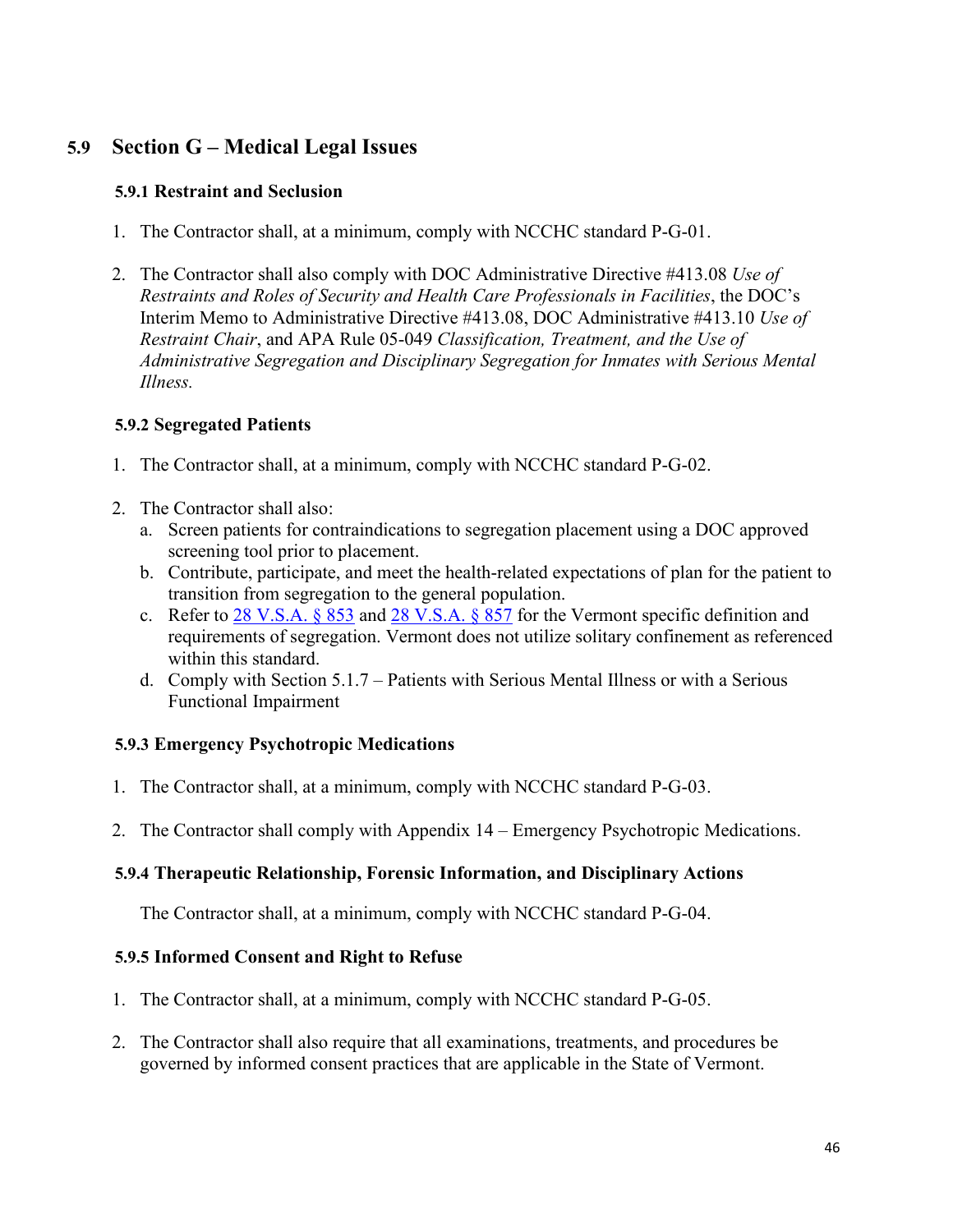#### <span id="page-46-0"></span>**5.9.6 Medical and Other Research**

- 1. The Contractor shall, at a minimum, comply with NCCHC standard P-G-06.
- 2. The Contractor shall also comply with the DOC's Administrative Directive #08 *Relationships with Outside Entities*. At no time shall the Contractor agree to an patient's request for, or pursue participation on behalf of, an patient in medical or other research without informing the DOC Health Services Director or designee.

#### <span id="page-46-1"></span>**5.9.7 Executions**

Not relevant in Vermont.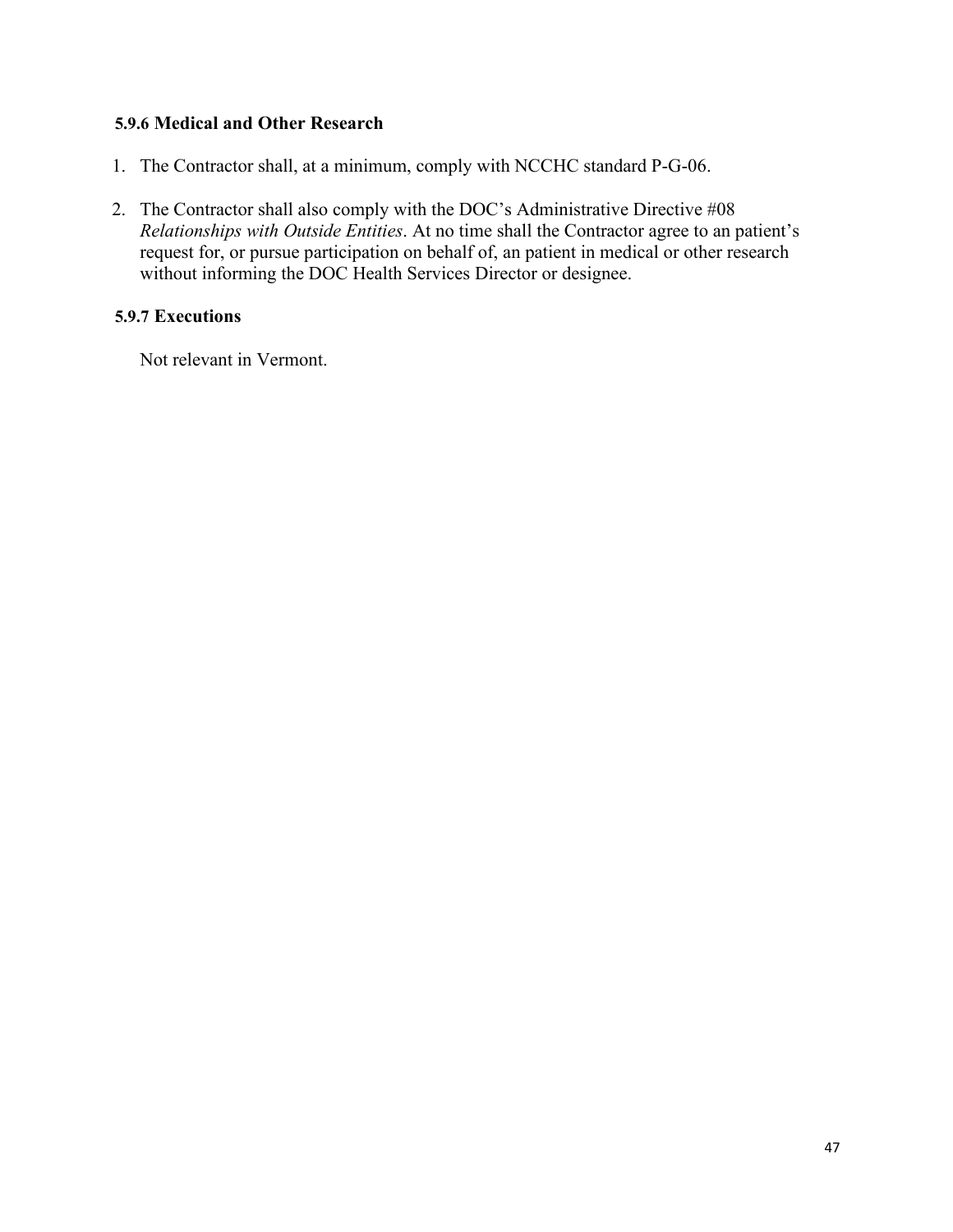# **6 PROPOSAL REQUIREMENTS**

# <span id="page-47-1"></span><span id="page-47-0"></span>**6.1 Proposal Guidelines**

This RFP defines the scope of work required and work/management structure within which the chosen Contractor must operate. To be considered for selection, Offerors must complete all responses to this RFP in the format described in this document. Proposals not meeting the requirements described in this RFP will not be considered. The State reserves the right to accept or reject any or all proposals. Selected State staff will evaluate proposals. If a proposal is selected, the chosen Contractor will be invited to negotiate a contract for all or part of the activities outlined in this RFP at the discretion of the DOC.

# <span id="page-47-2"></span>**6.2 Single Point of Contact**

The DOC Health Services Program Technician is the sole contact for this proposal. All communications concerning this RFP are to be addressed in writing to the attention of the Health Services Program Technician as listed on cover sheet of this proposal. Attempts by Offerors to contact any other party could result in the rejection of their proposal as determined by the DOC.

# <span id="page-47-3"></span>**6.3 Question and Answer Period**

- 1. Any Offeror requiring clarification of any section of this proposal or wishing to submit questions may do so according to the 4.4 Timetable schedule listed in this section. Questions may be e-mailed to the Health Services Program Technician as listed on page one of this proposal. Any clarification or questions submitted following the last day of the question period will not receive a response.
- 2. At the close of the question period a copy of all questions or comments and the State's responses will be posted on the State's web site: [http://www.vermontbusinessregistry.com](http://www.vermontbusinessregistry.com/) Every effort will be made to have these available soon after the question period ends, contingent on the number and complexity of the questions.

# <span id="page-47-4"></span>**6.4 Timetable**

The table below presents the DOC schedule for this RFP and contracting process. Please note that the DOC may change this schedule at any point.

| RFP published                   | May 13, 2022    |
|---------------------------------|-----------------|
| Written questions due           | June 30, 2022   |
| Response to questions           | July 15, 2022   |
| Proposal due                    | August 31, 2022 |
| Anticipated Contract start date | July 1, 2023    |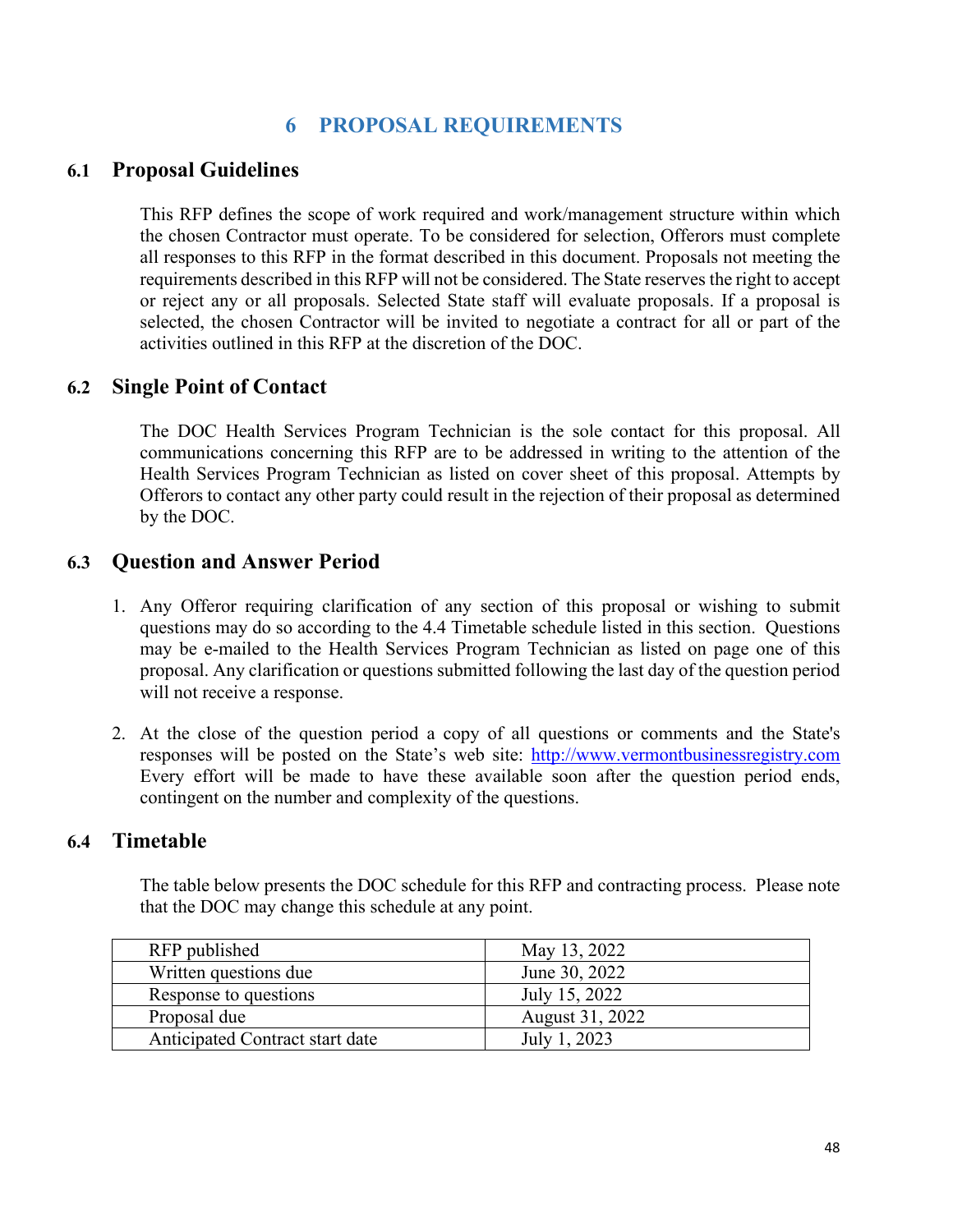# <span id="page-48-0"></span>**6.5 Proposal Submission**

- 1. Offerors must submit one original (with signed covered letter), 10 copies, and the unredacted electronic version of the proposal.
- 2. All pages of the Offeror's proposal containing confidential and proprietary information must be clearly marked "Proprietary and Confidential." After completion of this bid process, all proposal materials are in the public domain. Proposals may not be marked "Proprietary and Confidential" in their entirety.
- 3. The proposal must be organized in the order described below. Use the numbering designations outlined.
- 4. Offerors will submit their proposal to:

Kim Gorton, Health Services Program Technician II Vermont Department of Corrections NOB 2 South, 280 State Drive Waterbury, VT 05671-2000

- 5. The closing date for the receipt of proposals is August 31, 2022.
- 6. Bid must be delivered to the contact at the address listed above by end-of-business on the closing date. Proposals or unsolicited amendments submitted after that time will not be accepted and will be returned to the Offeror. There are no exceptions to the closing date conditions.
- 7. Delivery Methods:
	- a. U.S. MAIL: Offerors are cautioned that it is their responsibility to originate the mailing of bids in sufficient time to insure receipt by the State prior to the due date.
	- b. EXPRESS DELIVERY: If bids are being sent via an express delivery service, be certain that the RFP designation is clearly shown on the outside of the delivery envelope or box.
	- c. ELECTRONIC/EMAIL: An electronic version of the proposal is required in addition to copies as noted above.
	- d. FAXED BIDS: Faxed bids will not be accepted.

# <span id="page-48-1"></span>**6.6 Proposal Format**

The format of the Offeror's proposal must include, at a minimum the following chapters, numbered as follows:

#### **Response Section I: Cover Letter, Vermont Tax Certificate, and Insurance Certificate**

The cover letter must be signed and dated by a person authorized to legally bind the Offeror to a contractual relationship, e.g., the President or Executive Director if a corporation, the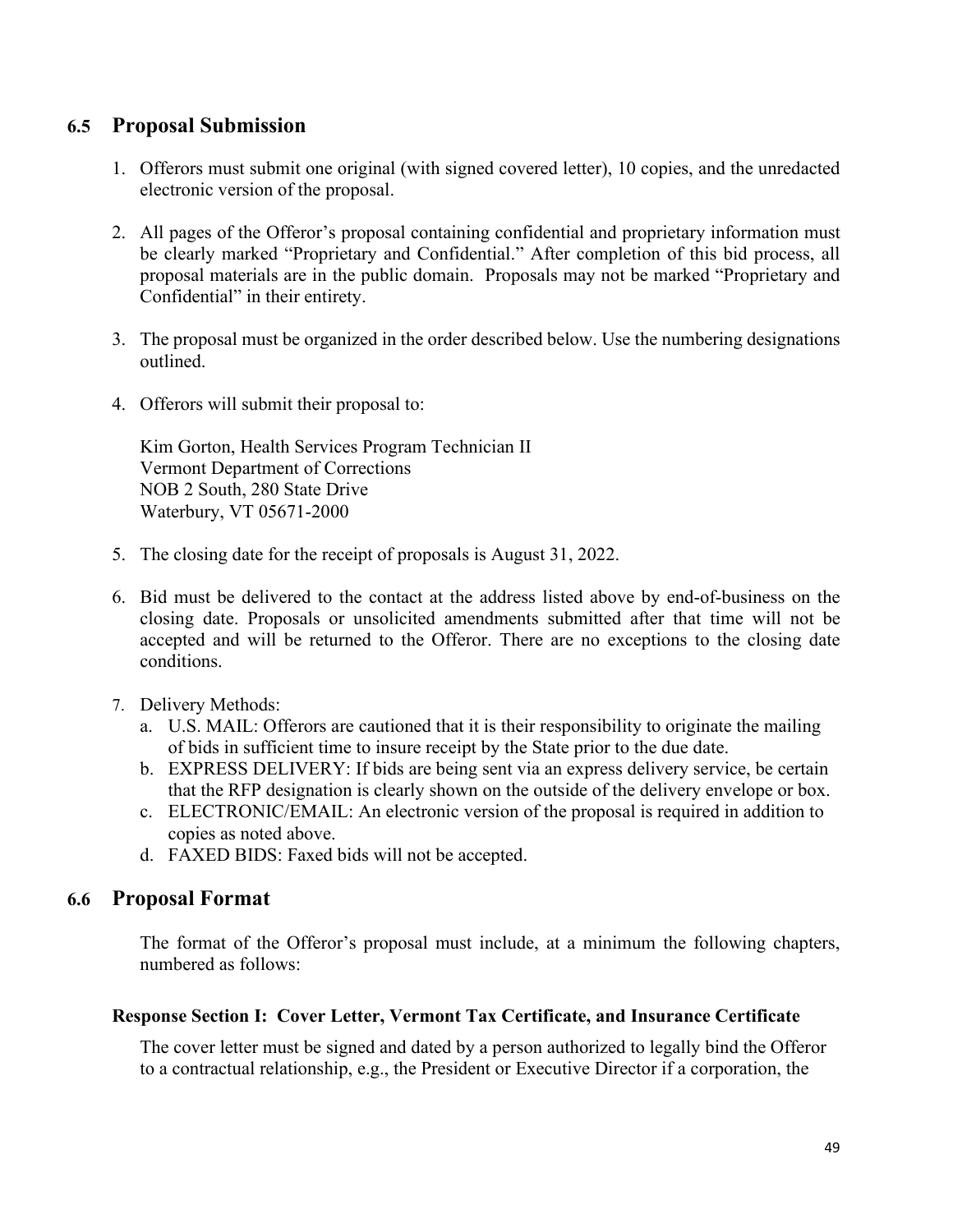managing partner if a partnership, or the proprietor if a sole proprietorship. This must be completed and submitted as part of the response for the proposal to be considered valid.

The cover letter must include directly or by attachment the following information about the Offeror and any proposed subcontractors:

- 1. Name, address, principal place of business, telephone number, and fax number/email address of legal entity or individual with whom contract would be written.
- 2. Legal status of the Offeror (sole proprietorship, partnership, corporation, etc.) and the year the entity was organized to do business, as the entity now substantially exists.
- 3. Disclose if you, your Chief Financial Officer (or equivalent), or any persons who may be directly involved in this funded agreement including any executive level individuals or individuals assigned to this contract, over the past five years has been convicted, imprisoned, placed on probation or under supervision, or fined for any violation of any law including motor vehicle violations.
- 4. Disclose if you, your Chief Financial Officer (or equivalent), or any persons who may be directly involved in this funded agreement including any executive level individuals or individuals assigned to this contract, has been convicted of a felony.
- 5. Number of years of experience carrying out the activities outlined in this RFP.
- 6. Offerors should provide the organizational structure, including corporate structure through the regional office team that shall serve as the conduit for communication between DOC and the Contractor, facility level management, and the clinical care team. This should also include any governance or board structure.
- 7. Provision of a single point of contact to coordinate the RFP and contract negotiation process.
- 8. Statement showing agreement that Offeror's procedures shall be in compliance with all applicable Vermont specific requirements.
- 9. Insurance Certificate must be included in Response Section I.
- 10. Vermont Tax Certificate must be included in Response Section I.

#### **Response Section II: Policies, Procedures, and Guidelines**

Please provide all corporate policies, procedures, and guidelines related to the services requested within this document along with a statement attesting to the organization's understanding that these may need to be modified to comply with Vermont specific requirements as outlined in Section 5.1 of this document and throughout. In addition, include the organization's experience and approach to modifying policies, procedures, and guidelines to meet the individual needs of the contract/client including the process, responsible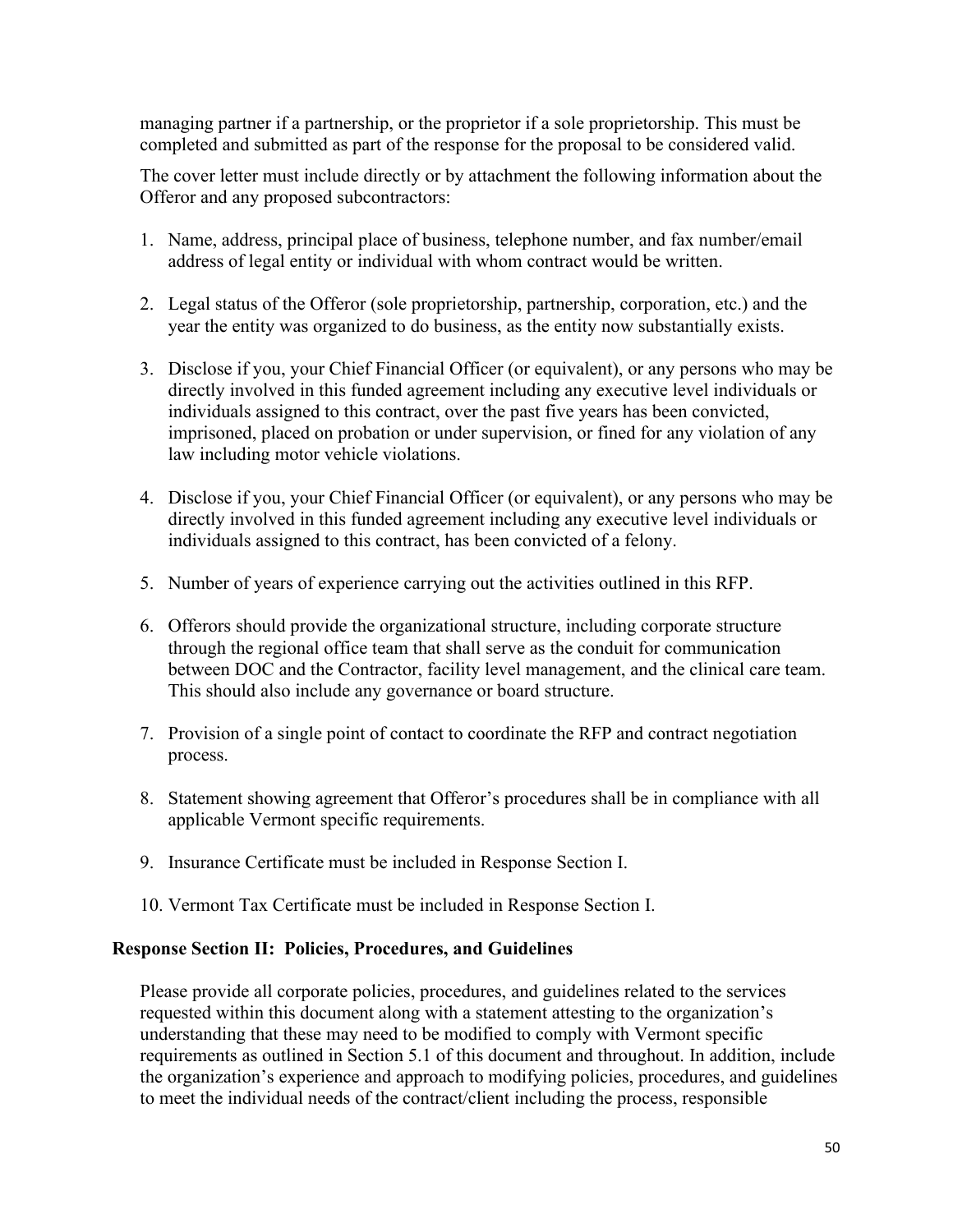person(s), and timeline.

#### **Response Section III: Ability and Approach to Implement the Activities and Specifications of this Contract**

For all sections within Section 5 – Scope of Work, please respond to include, as appropriate:

- 1. Philosophy or approach including evidence-based approaches when appropriate
- 2. Experience performing the services.
- 3. Operationalizing across whole integrated system of six facilities.
- 4. If the Offeror should choose not to address a certain Activity, Deliverable or Condition, the Offeror's proposal must clearly explain why and what the Offeror proposes as an alternative.

#### **Response Section IV: References**

Offeror must provide at least three (3) references along with the name, title, phone number, and email address of the person who can speak to the offeror's work and experience relevant to the services outlined within the scope of this RFP. These references should be willing to provide this information verbally or in writing.

Offeror must provide a list of current and former contracts held for services relevant to the size and scope of this RFP.

Offeror must provide a list of litigation including case names, docket numbers, and outcomes or current status.

# **Response Section V: Staffing**

Offeror should submit a staffing plan that meets the needs and services requested within this document. In addition, Offerors should:

- 1. Consider that the requested services represent the desired state and not necessarily the current state.
- 2. Consider that there are recruitment challenges specific to Vermont and recruiting in rural locations.
- 3. Speak to approach/plan when staff needed are not available.

#### **Response Section VI: Proposed Transition Plan**

Offeror shall submit the proposed transition plan as described in Section 5.2 – Contract Transition and Onboarding Requirements.

#### **Response Section VII: Quality Control**

Refer to sections Section 4 – Contract Monitoring and Section 5.3.6 – Continuous Quality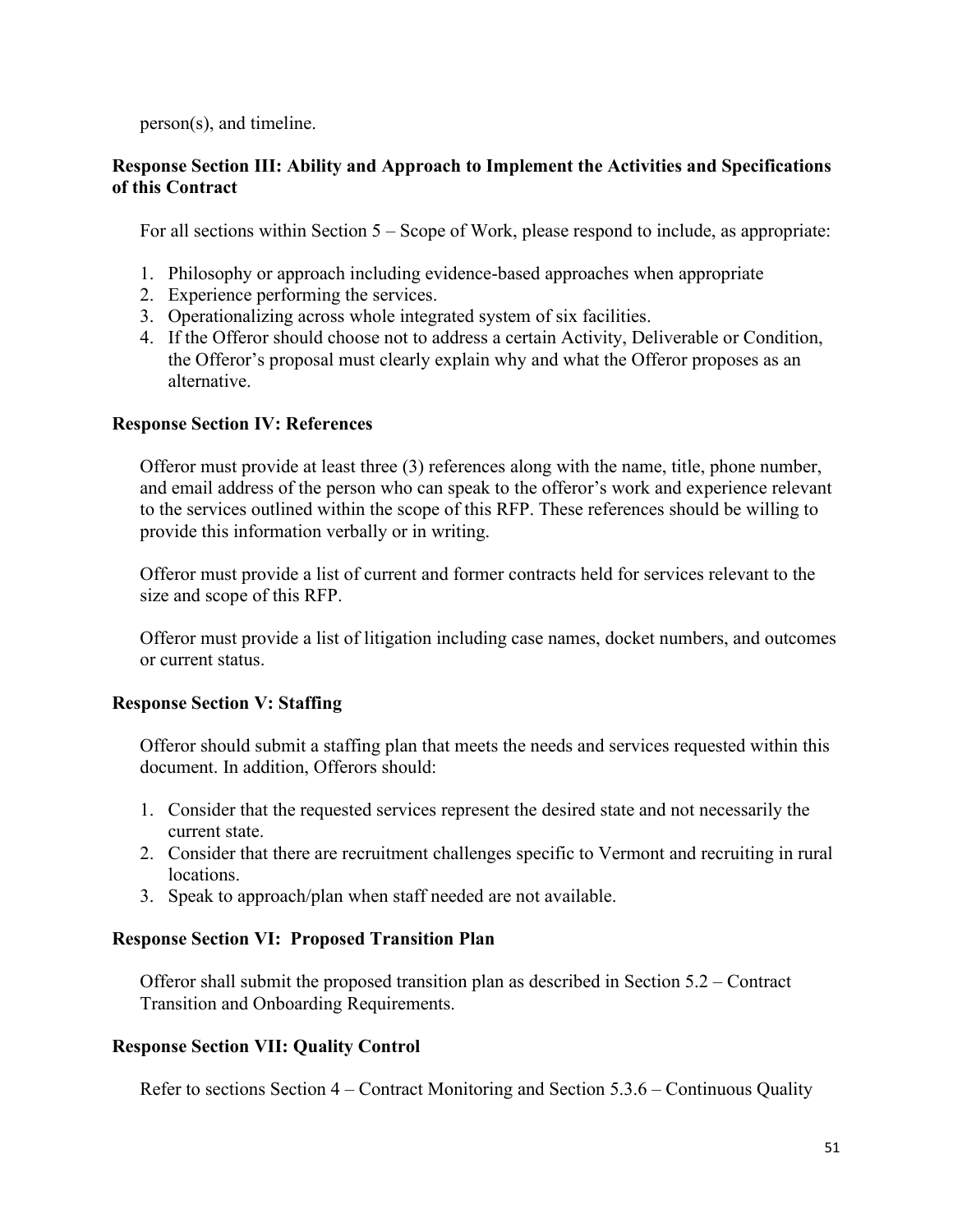Improvement Program and provide a statement attesting to understanding this and how the organization will comply and offer any enhancements.

# **Response Section VIII: Price Proposal and Financial Information**

Submit Appendix 2 – Price Proposal

Submit the following information:

- 1. Current Ratio, as calculated by the formula: Current Ratio = Current Assets/Current Liabilities
- 2. Days in Cash, as calculated by the formula: Days in Cash =  $(Cash + Cash$  Equivalents Restricted Cash) / [(Operating Expenses – Depreciation)/365]
- 3. Solvency Ratio, as calculated by the formula: Solvency Ratio = (Net Income  $+$ Depreciation) / (Short-Term Liabilities + Long-term Liabilities)
- 4. Debt Service Coverage Ratio, as calculated by the formula: Debt Service Coverage Ratio  $=$  earnings before interest, taxes, depreciation, and amortization (EBITDA) / (Principal  $+$ Interest Payments)
- 5. Available borrowing capacity
- 6. Available bonding capacity

Provide a complete set of audited financial statements for the past five years.

Provide evidence to support the Offeror's available surety bond or letter of credit (minimum of \$500,000).

Provide balance sheet/financial statements, showing that the Offeror has been in business continually for the last three years.

#### **Response Section IX: Innovative Initiatives**

Provide any proposals for innovative initiatives as outlined in Section 3 – Innovative Initiatives (including the price proposals for these initiatives in the Appendix  $2$  – Price Proposal).

#### **Response Section X: Contract Draft**

Review Appendix 17 – Contract Template and provide a thorough response to each Attachment indicating if the Offeror has any concerns or requested changes. This should include the Attachment, section and subsection reference for all responses.

Provide a statement indicating that the Offeror has reviewed the terms and all provisions of the Request for Proposal, the State of Vermont contract template and insurance requirements and accepts conditions set forth. In addition, regardless of activities and services proposed by the Offeror, the State will expect the Offeror to comply with the scope as outlined in the contract.